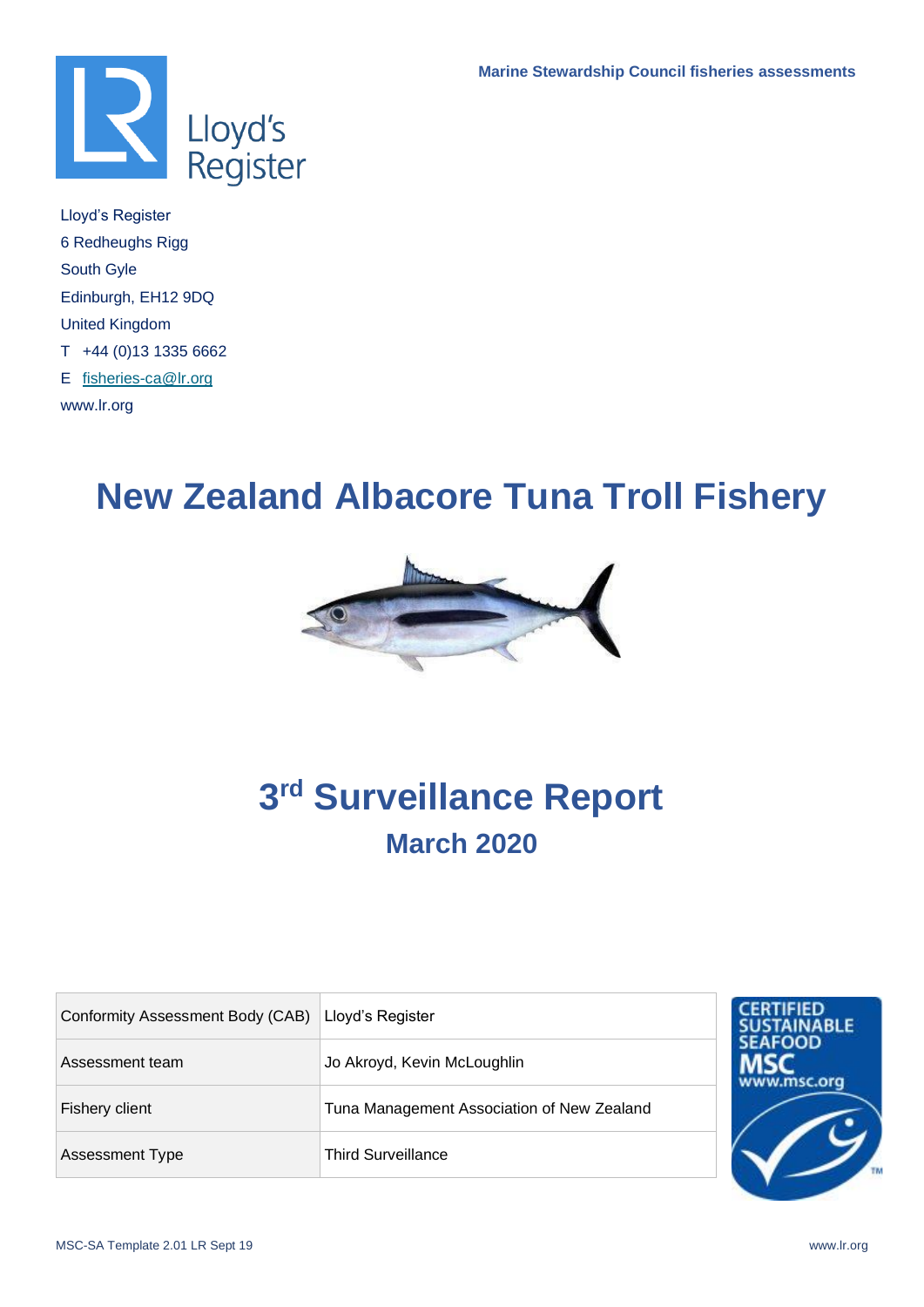

## **Assessment Data Sheet**

| Fishery name           | New Zealand Albacore Tuna Troll Fishery |                                                                                          |  |  |
|------------------------|-----------------------------------------|------------------------------------------------------------------------------------------|--|--|
| Species and Stock      | Albacore tuna (Thunnus alalunga)        |                                                                                          |  |  |
| CAB name               | Lloyd's Register                        |                                                                                          |  |  |
| CAB contact details    | Address                                 | 6 Redheughs Rigg<br>Edinburgh<br><b>EH12 9DQ</b>                                         |  |  |
|                        | Phone/Fax                               | 0131 335 6662                                                                            |  |  |
|                        | Email                                   | Fisheries-ca@Ir.org                                                                      |  |  |
|                        | Contact name(s)                         | Deirdre Duggan                                                                           |  |  |
| Client contact details | Address                                 | Tuna Management Association<br>of New Zealand (TMA)<br><b>PO Box 175</b><br>Nelson<br>NZ |  |  |
|                        | Phone/Fax                               | +64 3 548 0711                                                                           |  |  |
|                        | Email                                   | rob@thalassa.co.nz                                                                       |  |  |
|                        | Contact name(s)                         | Rob Tilney                                                                               |  |  |

#### **Copyright © 2019 by Lloyd's Register**

All rights reserved. No portion of this report may be reproduced in any manner for use by any other MSC Conformity Assessment Body without the express written permission of Lloyd's Register, and subject to such conditions specified by Lloyd's Register in any such permission.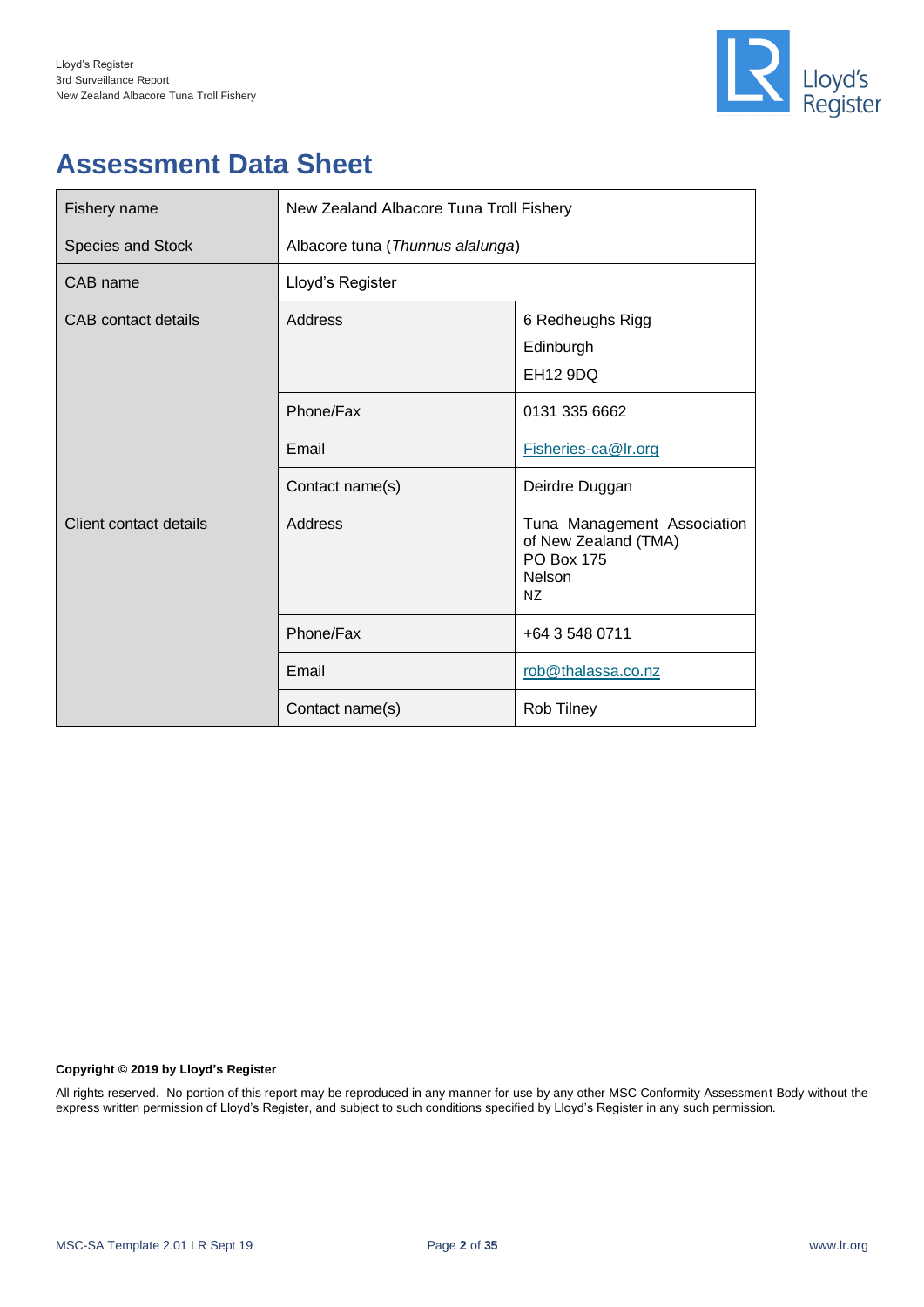

## <span id="page-2-0"></span>**Contents**

| 1   |                                                                    |                                                                             |  |  |  |
|-----|--------------------------------------------------------------------|-----------------------------------------------------------------------------|--|--|--|
| 2   |                                                                    |                                                                             |  |  |  |
| 2.1 |                                                                    |                                                                             |  |  |  |
| 2.2 |                                                                    |                                                                             |  |  |  |
|     | 2.2.1                                                              |                                                                             |  |  |  |
|     | 2.2.2                                                              | Changes to personnel involved in science, management or industry 8          |  |  |  |
|     | 2.2.3                                                              | Changes to scientific base of information, including stock assessments8     |  |  |  |
|     | 2.2.4                                                              |                                                                             |  |  |  |
|     | 2.2.5                                                              |                                                                             |  |  |  |
|     | 2.2.6                                                              |                                                                             |  |  |  |
|     | 2.2.7                                                              | Any developments or changes within the fishery which impact traceability 13 |  |  |  |
| 2.3 |                                                                    |                                                                             |  |  |  |
| 3   |                                                                    |                                                                             |  |  |  |
| 3.1 |                                                                    |                                                                             |  |  |  |
|     | 3.1.1                                                              |                                                                             |  |  |  |
|     | 3.1.2                                                              |                                                                             |  |  |  |
|     | 3.1.3                                                              |                                                                             |  |  |  |
| 3.2 |                                                                    |                                                                             |  |  |  |
| 3.3 |                                                                    |                                                                             |  |  |  |
| 3.4 |                                                                    |                                                                             |  |  |  |
|     |                                                                    |                                                                             |  |  |  |
|     | 3.4.1                                                              |                                                                             |  |  |  |
|     | 3.4.2                                                              |                                                                             |  |  |  |
| 4   |                                                                    |                                                                             |  |  |  |
| 4.1 |                                                                    |                                                                             |  |  |  |
|     | 4.1.1                                                              |                                                                             |  |  |  |
|     | 4.1.2                                                              |                                                                             |  |  |  |
| 4.2 |                                                                    |                                                                             |  |  |  |
| 4.3 | Harmonised fishery assessments (and 2019 CAB Variation Request) 32 |                                                                             |  |  |  |
| 4.4 |                                                                    |                                                                             |  |  |  |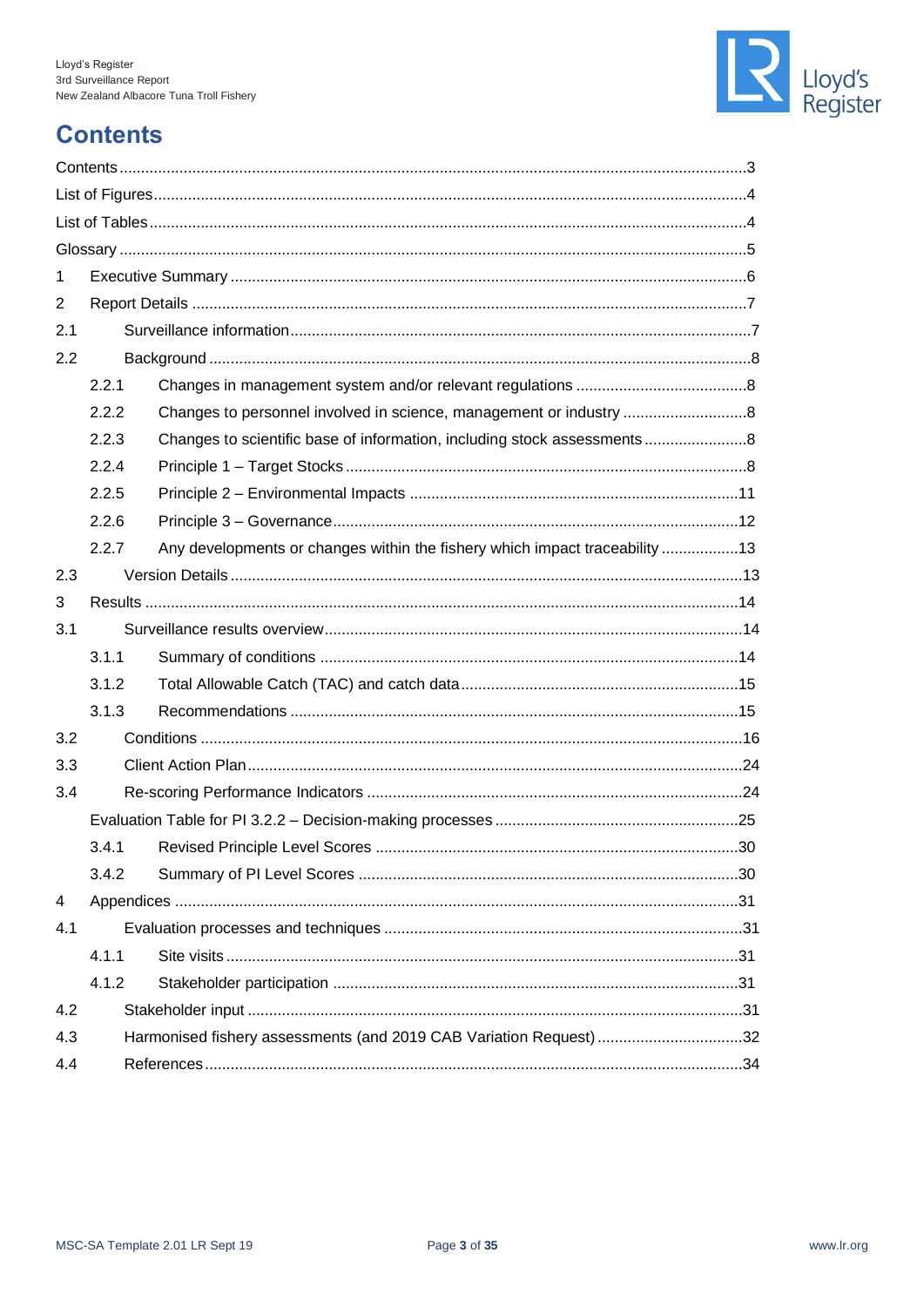

## <span id="page-3-0"></span>**List of Figures**

| Figure 3. Progress towards implementing the south Pacific albacore harvest strategy. Dark green shading indicates<br>substantial progress has been made; light green indicates work is currently underway; orange indicates work has not |  |
|------------------------------------------------------------------------------------------------------------------------------------------------------------------------------------------------------------------------------------------|--|

## <span id="page-3-1"></span>**List of Tables**

| Table 2: Observer coverage in the albacore troll fishery over the most recent three fishing years. 12 |  |
|-------------------------------------------------------------------------------------------------------|--|
|                                                                                                       |  |
|                                                                                                       |  |
|                                                                                                       |  |
|                                                                                                       |  |
|                                                                                                       |  |
|                                                                                                       |  |
|                                                                                                       |  |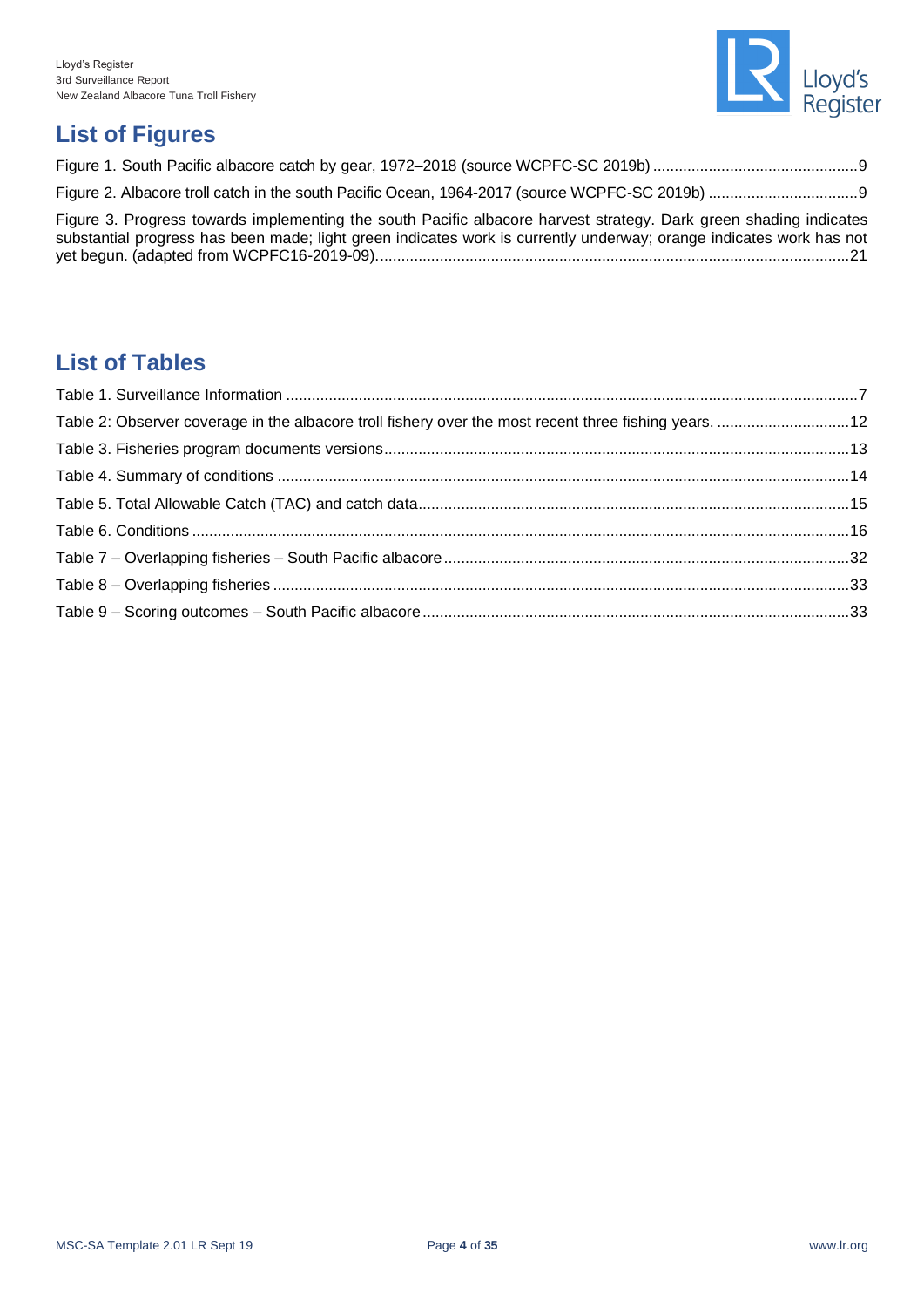

## <span id="page-4-0"></span>**Glossary**

| <b>CCM</b>       | WCPFC Commission Members, Cooperating Non-Members and                     |
|------------------|---------------------------------------------------------------------------|
|                  | Participating Territories are termed CCMs                                 |
| CoC              | Chain of Custody                                                          |
| <b>CPUE</b>      | Catch per Unit Effort                                                     |
| <b>EEZ</b>       | <b>Exclusive Economic Zone</b>                                            |
| <b>ETP</b>       | Endangered, Threatened and Protected                                      |
| F.               | <b>Fishing mortality</b>                                                  |
| <b>FFA</b>       | Forum Fisheries Agency                                                    |
| F <sub>MSY</sub> | Fishing mortality at MSY                                                  |
| <b>FNZ</b>       | (MPI) Fisheries New Zealand                                               |
| <b>HCR</b>       | <b>Harvest Control Rule</b>                                               |
| <b>ISSF</b>      | International Seafood Sustainability Foundation                           |
| <b>IWG</b>       | Inter-sessional Working Group                                             |
| <b>LRP</b>       | <b>Limit Reference Point</b>                                              |
| <b>MCS</b>       | Monitoring, Control and Surveillance                                      |
| <b>MPI</b>       | Ministry for Primary Industries                                           |
| <b>MSC</b>       | Marine Stewardship Council                                                |
| <b>MSY</b>       | Maximum Sustainable Yield                                                 |
| <b>NGO</b>       | Non-Government Organisation                                               |
| <b>NZATTF</b>    | New Zealand Albacore Troll Tuna Fishery                                   |
| <b>PNA</b>       | Party to the Nauru Agreement                                              |
| PRI              | Point of Recruitment Impairment                                           |
| <b>RFMO</b>      | Regional Fisheries Management Organisations                               |
| <b>SB</b>        | <b>Spawning Biomass</b>                                                   |
| <b>SC</b>        | Science Committee (of the WCPFC)                                          |
| <b>SIDS</b>      | <b>Small Island Developing States</b>                                     |
| <b>SPC</b>       | Pacific Community (formerly referred to as the Secretariat of the Pacific |
|                  | Community)                                                                |
| SPC-OFP          | SPC Oceanic Fisheries Programme                                           |
| <b>TAC</b>       | <b>Total Allowable Catch</b>                                              |
| <b>TCC</b>       | Technical and Compliance Committee (of the WCPFC)                         |
| <b>TMA</b>       | Tuna Management Association                                               |
| <b>TRP</b>       | <b>Target Reference Point</b>                                             |
| <b>UoA</b>       | Unit of Assessment                                                        |
| <b>UoC</b>       | Unit of Certification                                                     |
| <b>VMS</b>       | <b>Vessel Monitoring System</b>                                           |
| <b>WCPFC</b>     | Western and Central Pacific Fisheries Commission                          |
| WCPFC-SC         | <b>WCPFC Scientific Committee</b>                                         |
| <b>WCPO</b>      | <b>Western Central Pacific Ocean</b>                                      |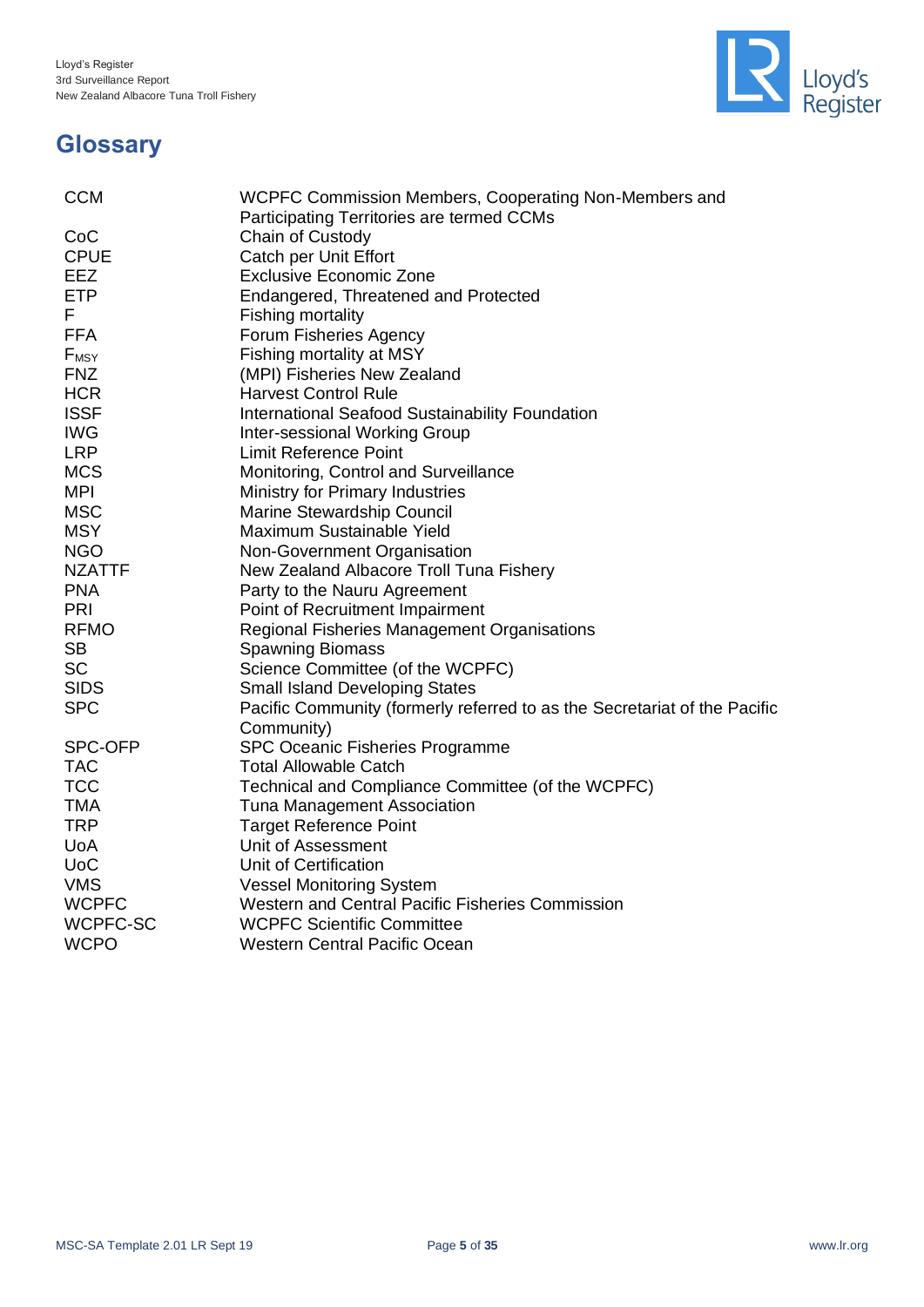

## <span id="page-5-0"></span>**1 Executive Summary**

The New Zealand Albacore Troll Tuna Fishery (NZATTF) was first MSC assessed and certified in 2011.

The certificate is held by the Tuna Management Association (TMA) of New Zealand. There is one Unit of Certification which is the same as the Unit of Assessment. The species is albacore tuna (*Thunnus alalunga*) and the stock is south Pacific albacore. The certified fish are caught only in New Zealand's Exclusive Economic Zone.

At the 2nd assessment and re-certification of the fishery (February 2017), two Principle 1 conditions of certification were raised by the assessment team. A further Principle 3 condition was added at the 1<sup>st</sup> surveillance audit in 2018. This was in harmony with other south Pacific albacore certified fisheries and was raised due to WCPFC's lack of responsiveness to declining albacore catch rates (particularly for the longline sector). At the 2<sup>nd</sup> offsite audit (in 2019) TMA and New Zealand Ministry for Primary Industries (MPI) were found to have been active in progressing the requirements of the three conditions and all were assessed as on target.

There has been progress on the south Pacific albacore harvest strategy and the client has met the requirements of the Client Action Plan for Year 3. The two Principle 1 conditions are found to be **on target**. However, WCPFC16 has indicated that the CMM 2014-06 harvest strategy workplan is itself a work in progress: "*The workplan was always*  intended to be a living document and has been updated annually to reflect actual progress as well as other needs and *developments*." (WCPFC16 2019, Attachment H). The workplan has undergone several revisions since its first iteration and was further revised at WCPFC16. The 2019 revised timeline of the workplan will not result in the requirements of the Principle 1 conditions being met by the 2021 hard deadline of the 2019 CAB Variation (see *Sections [4.2](#page-30-4) and [4.3](#page-31-0)*).

The P3 condition was re-scored and closed at this audit. This condition revision is in harmony with other south Pacific albacore fisheries as the Commission has responded to declines in catches in the south Pacific albacore fishery.

The audit team confirms that this fishery continues to conform to the MSC Principles and Criteria for sustainable fishing. The audit team recommends that this fishery should remain certified and that product remains eligible to enter further chains of custody.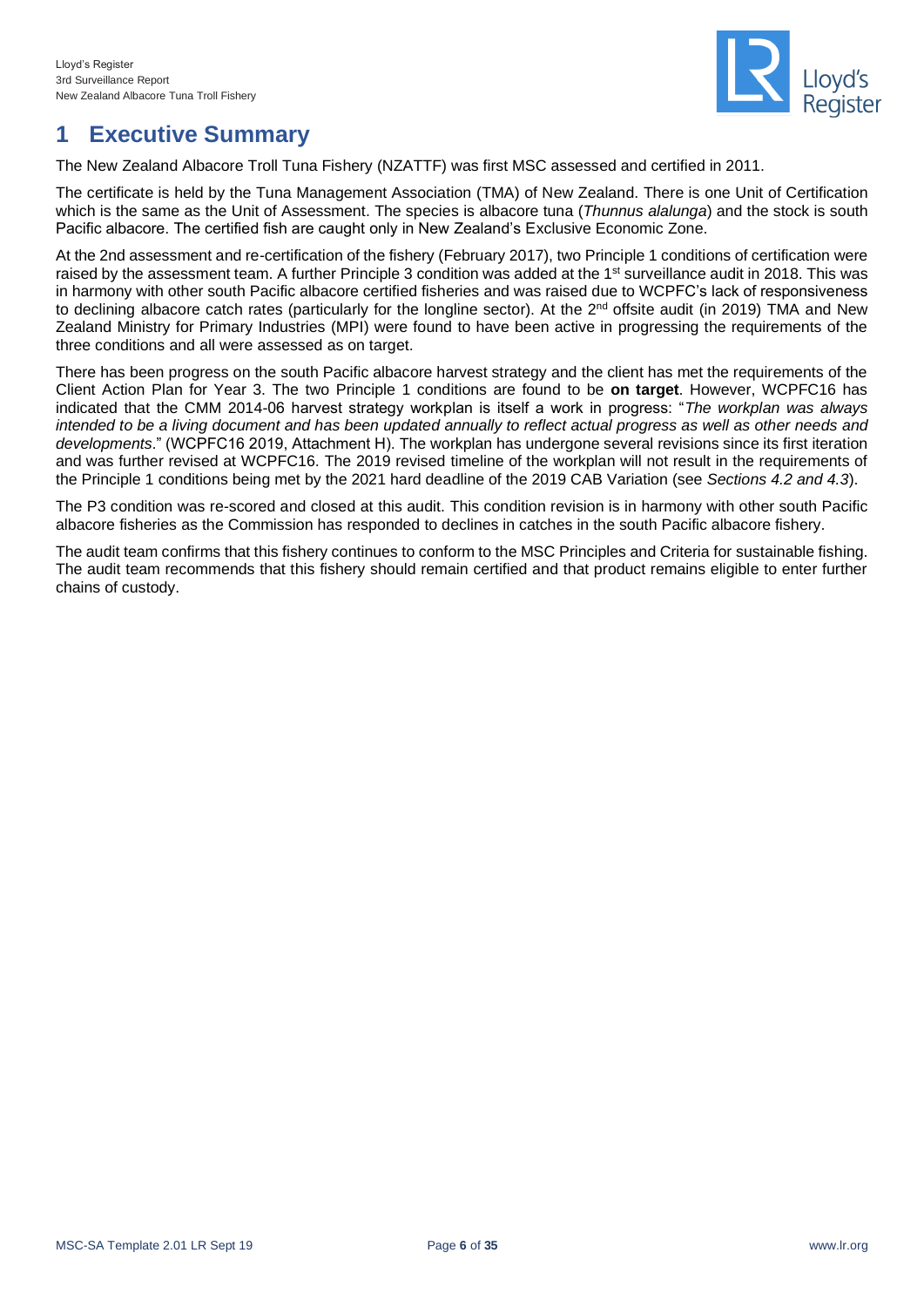## <span id="page-6-0"></span>**2 Report Details**

## <span id="page-6-1"></span>**2.1 Surveillance information**

#### <span id="page-6-2"></span>**Table 1. Surveillance Information**

| $\mathbf{1}$   | Fishery name                                      |
|----------------|---------------------------------------------------|
|                | New Zealand albacore tuna troll                   |
| 2              | Surveillance level and type                       |
|                | Surveillance level 3, Off-site surveillance audit |
| 3              | Surveillance number                               |
|                | 3rd Surveillance<br>X                             |
| $\overline{4}$ | Proposed team leader                              |
|                |                                                   |

#### **Jo Akroyd – Team Leader & Principle 3 Expert**

Jo is a F isheries M anagement and M arine E cosystem consultant with extensive international and Pacific experience. She has worked at senior levels in both the public and private sectors as a fisheries manager and marine policy expert. Jo was with the Ministry of Agriculture and Fisheries in New Zealand for 20 years. Starting as a fisheries scientist, she was promoted to senior chief fisheries scientist, then Assistant Director, Marine Research. She was awarded a Commemoration Medal in 1990 in recognition of her pioneering work in establishing New Zealand's fisheries quota management system. As well as carrying out general fisheries consultancy since1994 she has undertaken all facets of MSC work as a lead assessor, expert team member and peer reviewer across a wide range of fisheries. Jo has completed the MSC v1.3, v2.0 and v2.1 training modules including for enhanced fisheries, Risk based framework and traceability. She is a member of the MSC's Peer Review College,

MSC projects include Team Leader and Fisheries Management expert for New Zealand fisheries, (hoki, hake, ling, southern blue whiting, albacore and skipjack), Fiji (albacore and yellowfin), Japan (scallops, skipjack and yellowfin), China (scallops, flounder and snowcrab), Maldives (skipjack), Ross Sea (toothfish), West Papua (skipjack and yellowfin). She has conducted multi-species pre assessments in Japan, China, Vietnam and New Zealand and provided independent peer review reports for tuna, scallops and prawn fisheries in various countries.

Jo has passed MSC training and has no Conflict of Interest in relation to this fishery. Full CV available upon request.

5 Proposed team members *[remove if not applicable]*

#### **Kevin McLoughlin – Principle 1 & Principle 2 Expert**

Kevin McLoughlin is a specialist fisheries consultant based in Australia with more than 30 years' experience across a wide range of international and domestic fisheries science issues, with close links to government policy. He represented the Australian Government on many committees and groups such as fishery assessment groups, providing advice on a diverse range of fisheries and species (including tuna, shark, various finfish, scallop and prawn). Work in assessment groups involved assessment of target species, development of bycatch action plans and ecological risk assessments. Mr McLoughlin was responsible for the production of annual status reports for Australian government-managed fisheries for a number of years. Mr. McLoughlin was Australia's delegate on scientific issues at the Indian Ocean Tuna Commission and was Chair of the IOTC Working Party on Bycatch for several years. Mr McLoughlin was also a delegate at meetings of the Commission for the Conservation of Southern Bluefin Tuna.

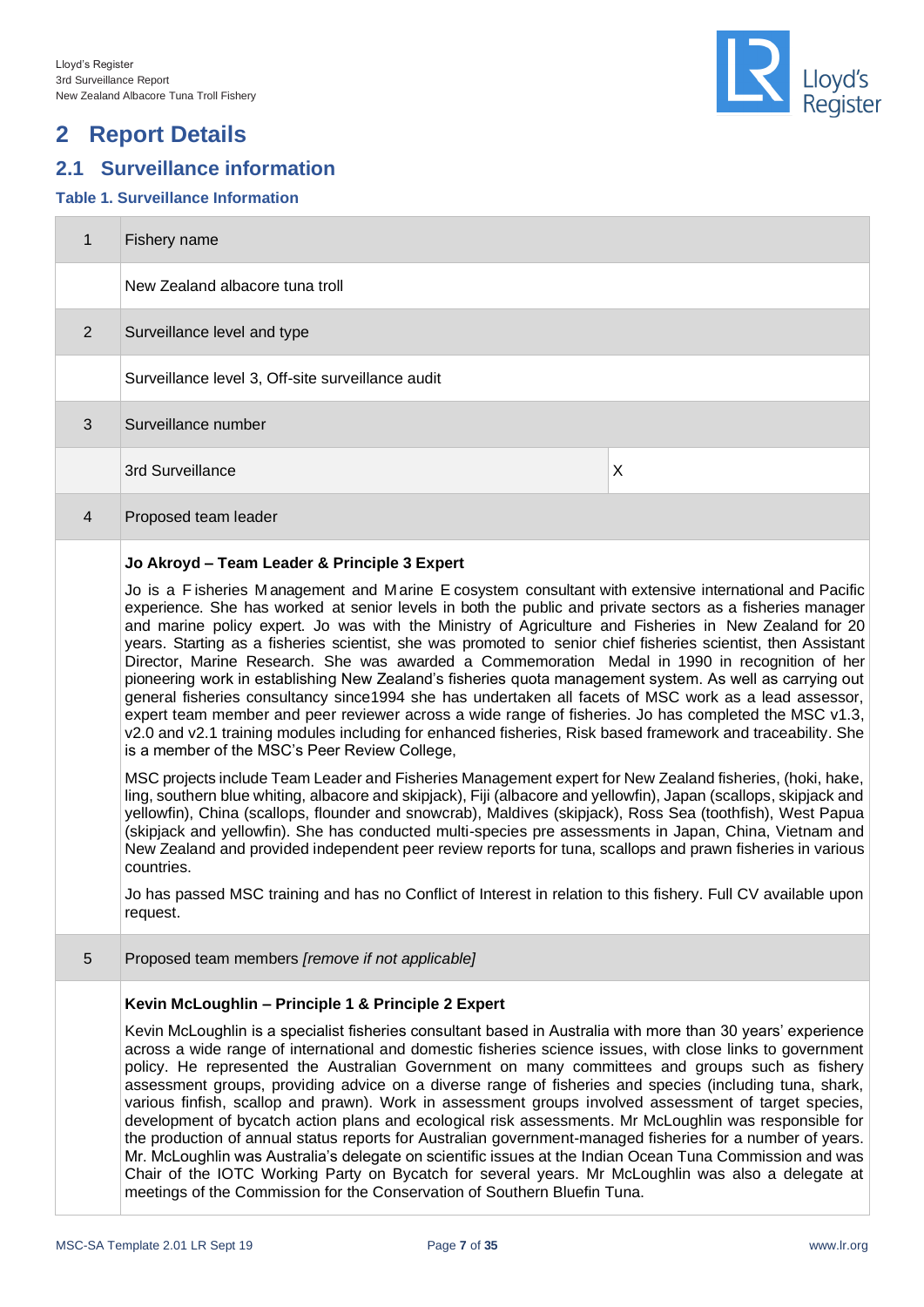

|                | Mr McLoughlin has worked predominantly on Principle 1 aspects of MSC assessments but has also<br>undertaken Principle 2 and 3 work, as well as peer review and surveillance audits for several fisheries. Kevin<br>was a team member for the full assessment of the Fiji albacore longline fishery, the New Zealand Albacore<br>Fishery, the New Zealand Skipjack Fishery, the Parties to the Nauru Agreement Western and Central Pacific<br>Skipjack and Yellowfin unassociated purse seine fishery, the Tri Marine Western and Central Pacific Skipjack<br>and Yellowfin Tuna Fishery, and Australia's blue grenadier fishery. He was also a member of teams assessing<br>Australia's Northern Prawn Fishery, Western Australia's Exmouth Gulf and Shark Bay prawn trawl fisheries,<br>and South Australia's Spencer Gulf prawn trawl fishery. He was a peer reviewer for the New Zealand albacore<br>troll fishery and for the North and South Pacific American Albacore Fishing Association fisheries and has<br>undertaken surveillance audits for a number of fisheries.<br>Kevin has passed MSC training and has no Conflict of Interest in relation to this fishery. Full CV available<br>upon request. |
|----------------|-----------------------------------------------------------------------------------------------------------------------------------------------------------------------------------------------------------------------------------------------------------------------------------------------------------------------------------------------------------------------------------------------------------------------------------------------------------------------------------------------------------------------------------------------------------------------------------------------------------------------------------------------------------------------------------------------------------------------------------------------------------------------------------------------------------------------------------------------------------------------------------------------------------------------------------------------------------------------------------------------------------------------------------------------------------------------------------------------------------------------------------------------------------------------------------------------------------------|
| 6              | Audit/review time and location                                                                                                                                                                                                                                                                                                                                                                                                                                                                                                                                                                                                                                                                                                                                                                                                                                                                                                                                                                                                                                                                                                                                                                                  |
|                | Remote calls took place in the week commencing 2 <sup>nd</sup> March 2020, from the auditors' respective offices.                                                                                                                                                                                                                                                                                                                                                                                                                                                                                                                                                                                                                                                                                                                                                                                                                                                                                                                                                                                                                                                                                               |
| $\overline{7}$ | Assessment and review activities                                                                                                                                                                                                                                                                                                                                                                                                                                                                                                                                                                                                                                                                                                                                                                                                                                                                                                                                                                                                                                                                                                                                                                                |
|                | All relevant data, progress on the Client Action Plan and progress on the 3 open conditions.                                                                                                                                                                                                                                                                                                                                                                                                                                                                                                                                                                                                                                                                                                                                                                                                                                                                                                                                                                                                                                                                                                                    |

## <span id="page-7-0"></span>**2.2 Background**

There have been no important changes to the management of the fishery since re-certification. In addition to the Public Certification Report (PCR) (Akroyd and McLoughlin, 2017), the client checklist and update report provides an overview of the fishery and recent developments (TMA 2020). The Tuna Management Association of New Zealand (TMA) does not maintain a vessel register. The number of vessels participating in the albacore troll fishery is variable from year-toyear as the albacore season is short (December – March) and vessels are also active in other fisheries. All vessels issued with a fishing permit by the Ministry for Primary Industries to catch albacore using troll gear are covered by the TMA's MSC certificate.

### <span id="page-7-1"></span>**2.2.1 Changes in management system and/or relevant regulations**

All albacore troll vessels are now required to report fishing activities and catches in real-time via New Zealand's Ministry for Primary Industries (MPI) Electronic Management System. Albacore remains as a non-quota species in New Zealand, but the troll fishery is otherwise subject to the same rules and regulations that apply to quota species.

### <span id="page-7-2"></span>**2.2.2 Changes to personnel involved in science, management or industry**

#### No changes.

### <span id="page-7-3"></span>**2.2.3 Changes to scientific base of information, including stock assessments**

### <span id="page-7-4"></span>**2.2.4 Principle 1 – Target Stocks**

The most recent stock assessment for south Pacific albacore was undertaken in 2018 (see summary below). New Zealand continues to provide catch and size frequency information from the albacore troll fishery to SPC on an annual basis for use in stock assessments.

#### *Albacore catch monitoring:*

Catch estimates for all tuna and billfish species fished in the WCPFC statistical area are compiled annually by SPC based onreports provided by CCMs. The most recent report provides catches for the period 1960-2018 (WCPFC-SC 2019b).

MSC-SA Template 2.01 LR Sept 19 Page **8** of **35** www.lr.org The south Pacific albacore catch in 2018 (68,454 t), was a significant decline on the record catch in 2017 (93,290 t) [\(Figure 1\)](#page-8-0). The decline is primarily due to lower catches in the longline fishery (from 90,627 t in 2017 to 65,410 t in 2018) (WCPFC-SC 2019b). It is suggested that this decline may be related in part to the absence of any catch reported by the China longline fleet in the Eastern Pacific Ocean, south of the equator (WCPFC-SC 2019b). The WCPFC reported south Pacific albacore troll catch in 2018 of 2731 t was the highest for five years, with the New Zealand fleet taking 83% of the total (2272 t) within the New Zealand EEZ [\(Figure 2\)](#page-8-1). The USA troll fleet of 16 vessels caught the balance on the high seas to the east of New Zealand along the Sub-Tropical Convergence Zone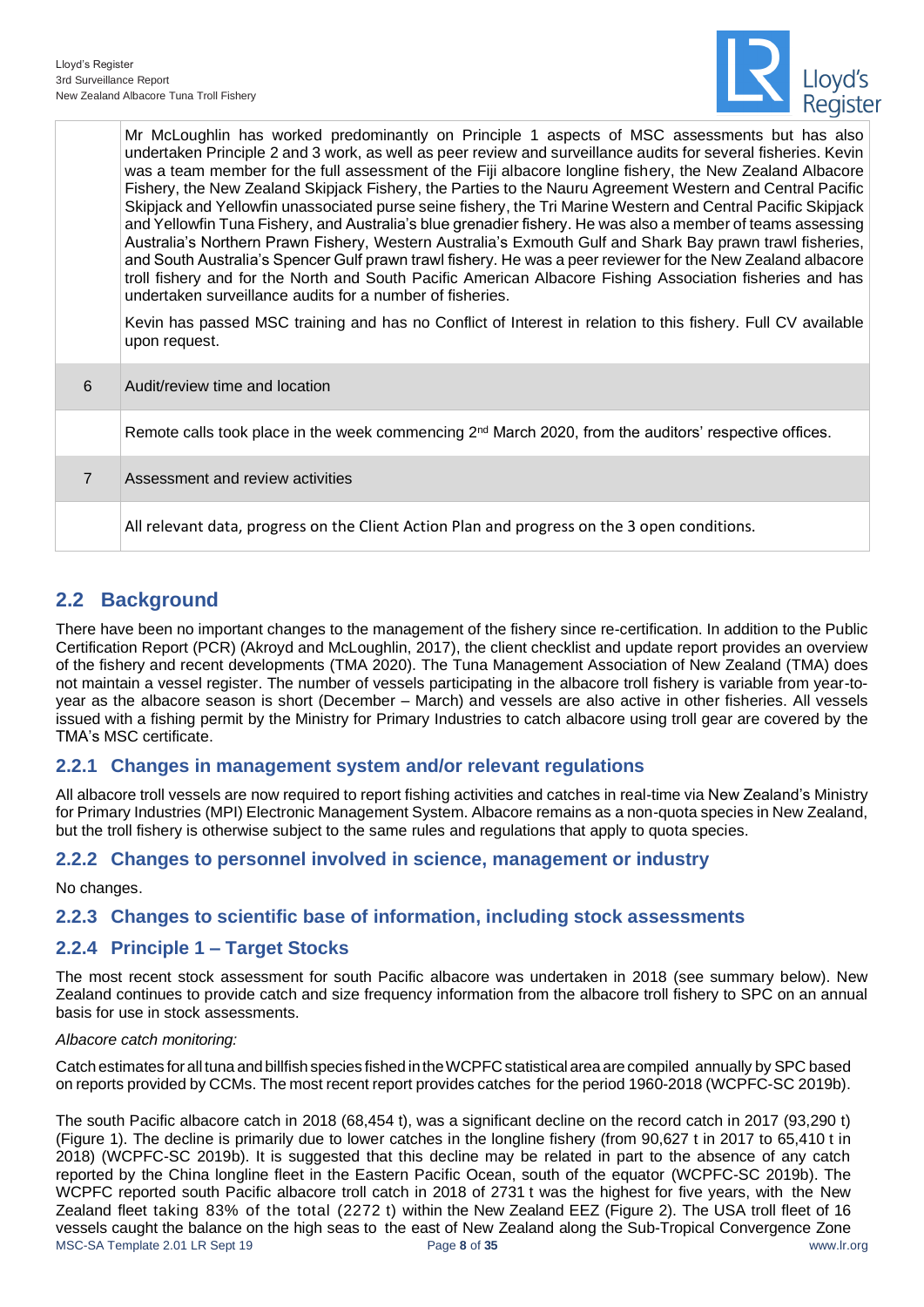

(WCPFC-SC 2019b). Other flag states reporting troll catches of south Pacific albacore in recent years include Canada and the Cook Islands. A total of 132 vessels reported albacore troll catch in the New Zealand EEZ during the 2017/18 fishing year (October 1 to September 30). In 2018/19 the total number of vessels was 130 (TMA 2020).



**Figure 1**. South Pacific albacore catch by gear, 1972–2018 (source WCPFC-SC 2019b)

<span id="page-8-0"></span>

**Figure 2**. Albacore troll catch in the south Pacific Ocean, 1964-2017 (source WCPFC-SC 2019b)

<span id="page-8-1"></span>New Zealand's troll fleet typically accounts for around 90% of the total albacore catch in the EEZ, the balance being taken by longliners. During the 2017/18 season, 132 troll vessels caught approximately 2445 t, a 25% increase over the 2016/17 catch of 1956 t. In the 2018/19 season, 130 troll vessels caught approximately 2328 t. New Zealand falls at the southern extreme of the albacore distribution range, which is defined by ocean temperature, and when sea temperatures off New Zealand are low, albacore are less abundant. Warmer conditions prevailed in 2018 and continued into 2019. The average size of albacore caught during 2019 was 5.2 kg, equivalent to the long-term average fish weight for the period 1999-00 to 2017-18 (TMA 2020).

A program of annual, shore-based albacore troll catch sampling is ongoing in order to provide length frequency information to SPC for use in southern albacore stock assessments. New Zealand's information is important in that it is the main source of data on juvenile size composition in the south Pacific. Catch sampling is conducted during the albacore troll season each year in the ports of Auckland and Greymouth, from December to April. Shed sampling aims to sample 5000 fish per season.

- In 2016/17, 3579 albacore were measured, amounting to approximately 1.3% of the total number of albacore landed. Shed sampling covered 191 fishing days, amounting to 5.2% of the fishing effort by the fleet.
- In 2017/18, 4163 albacore were measured, amounting to approximately 1.0% of the total number of albacore landed. Shed sampling covered 230 fishing days, amounting to 5.4% of the fishing effort by the fleet.
- In 2018/19, 5258 albacore were measured, amounting to approximately 1.7% of the total number of albacore landed. Shed sampling covered 282 fishing days, amounting to 5.7% of the fishing effort by the fleet.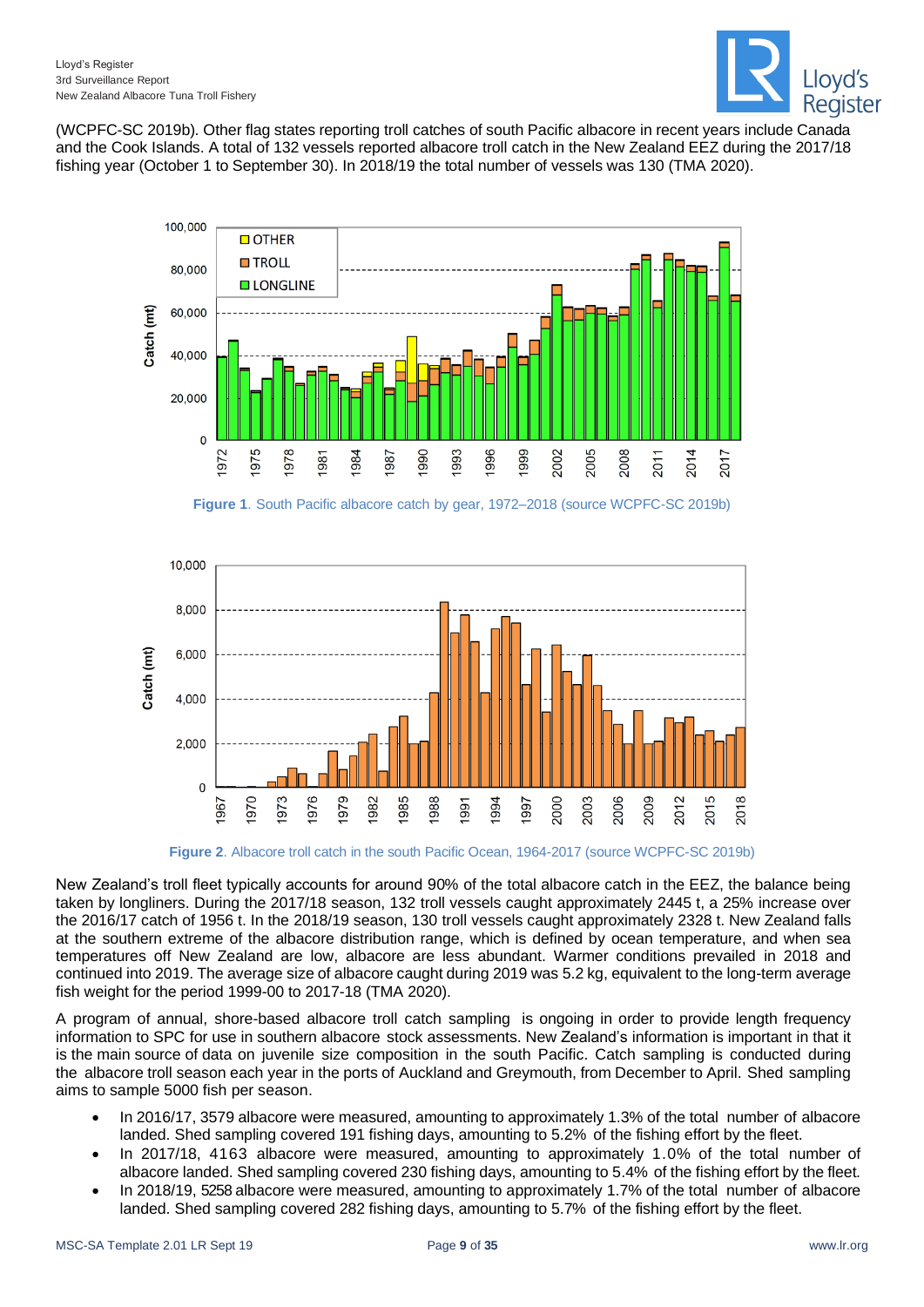

#### *South Pacific albacore stock assessment*

As reported at the 1<sup>st</sup> audit, an updated stock assessment for the southern albacore stock was undertaken in 2018, incorporating data to the end of 2016. An updated stock assessment is scheduled to be undertaken in 2021. The general conclusions of the 2018 assessment (WCPFC-SC 2018) included that:

- While biomass is estimated to have declined initially, estimates of spawning potential, and biomass vulnerable to the various longline fisheries, have been stable or possibly increasing slightly over the past 20 years. This has been influenced mainly by the estimated recruitment, which has generally been somewhat higher since 2000 than in the two decades previous.
- Most models also estimate an increase in spawning and longline vulnerable biomass since about 2011, driven by some high estimated recruitments, particularly around 2009.
- A steady increase in fishing mortality of adult age-classes is estimated to have occurred over most of the assessment period, accelerating since the 1990s but declining following the decline in longline catch seen since 2010. Juvenile fishing mortality increased until around 1990 and has remained stable at a low level since that time.
- Key stock assessment results across all models in the structural uncertainty grid show a wide range of estimates. All models indicate that south Pacific albacore is above the limit reference point (of 0.2SBF=0), with overall median depletion for 2016 (SB<sub>latest</sub>/SB<sub>F=0</sub>) estimated at 0.52 (80 percentile range 0.37- 0.69).
- Recent average fishing mortality is estimated to be well below  $F_{MSY}$  (median  $F_{recent}/F_{MSY}$  =0.2, 80 percentile range 0.08-0.41).

Based on the uncertainty grid adopted by the 14th session of the Scientific Committee, management advice to the Commission was that the south Pacific albacore tuna spawning biomass is very likely to be above the biomass LRP and recent F is very likely below  $F_{MSY}$ , hence the stock is not experiencing overfishing (100% probability  $F < F_{MSY}$ ) and is not in an overfished condition (100% probability  $SB_{recent} > LRP$ ) (WCPFC-SC 2018).

At SC15, a suite of stock projections based on the 2018 assessment were discussed (WCPFC-SC 2019a). SC15 noted that historical status and projections have a greater uncertainty in spawning stock depletion than observed for bigeye and yellowfin tuna because south Pacific albacore has a different grid which incorporates natural mortality and growth which gives a wider spread of uncertainty. Under recent fishery conditions of assuming that the 2018 catch remains constant, SC15 noted that the albacore stock is initially projected to increase as recent estimated relatively high recruitments support adult stock biomass, then decline as future recruitment is sampled from the long-term historical estimates The projections indicate that median  $F_{2020}/F_{MSY} = 0.24$ ; median  $SB_{2020}/SB_{F=0} = 0.43$ ; and median  $SB_{2020}/SB_{MSY} = 3.2$ . The risk that  $SB_{2020}/SB_{F=0}$  < LRP = 0%,  $SB_{2020}$  <  $SB_{MSY} = 0$ % and  $F_{2020}$  >  $F_{MSY} = 0$ %. However, the risk of the stock biomass breaching the LRP in 2035 is expected to be 23% (WCPFC-SC 2019a).

Given the available information, the surveillance team concluded that no scoring changes were required for P1 criteria.

#### *Harvest Strategy development*

As detailed in Akroyd and McLoughlin (2017), WCPFC CMM 2014-06 was adopted to develop and implement a harvest strategy approach for key fish stocks in the WCPO. The CMM identifies the elements that harvest strategies are to contain (including defined operational objectives, TRPs and LRPs for each stock, acceptable levels of risk of not breaching limit reference points, a monitoring strategy, decision rules that aim to achieve the TRP and avoid the LRP, and management strategy evaluation). The CMM required the development of a workplan for its implementation, first adopted at WCPFC12 (WCPFC12, 2015; Attachment Y). There have been several revisions to the workplan in subsequent years (*see Section [4.3](#page-31-0) Harmonisation*).

The major management actions currently in place for south Pacific albacore are set out in CMM 2015-02. As discussed in the PCR for the fishery, CMM 2014-06 was adopted to define the development and implementation of the harvest strategy approach for key fisheries and stocks in the WCPO. The CMM identified the elements that harvest strategies are to contain. One aspect of CMM 2014-06 was the requirement to develop a work plan and indicative timeframes to adopt or refine harvest strategies for skipjack, bigeye, yellowfin, south Pacific albacore. A work plan was first agreed at WCPFC12 in 2105. The work plan has undergone several iterations since (as discussed below) and was subject to a substantial review at WCPFC16 and contains some significant changes in recognition of the needs of WCPFC CCMs as well as recent scientific advice (WCPFC16 2019). SPC is developing an interactive software tool (*Performance Indicators and Management Procedures Explorer - PIMPLE*), intended to facilitate the interactive exploration of the evaluation results, making it easier to compare and evaluate the relative performance of candidate management procedures (WCPFC16 2019).

In 2017, WCPFC14 agreed on an inter-sessional process to develop a "roadmap" to implement the elements needed for the effective conservation and management of south Pacific albacore, taking into account the updated 2018 stock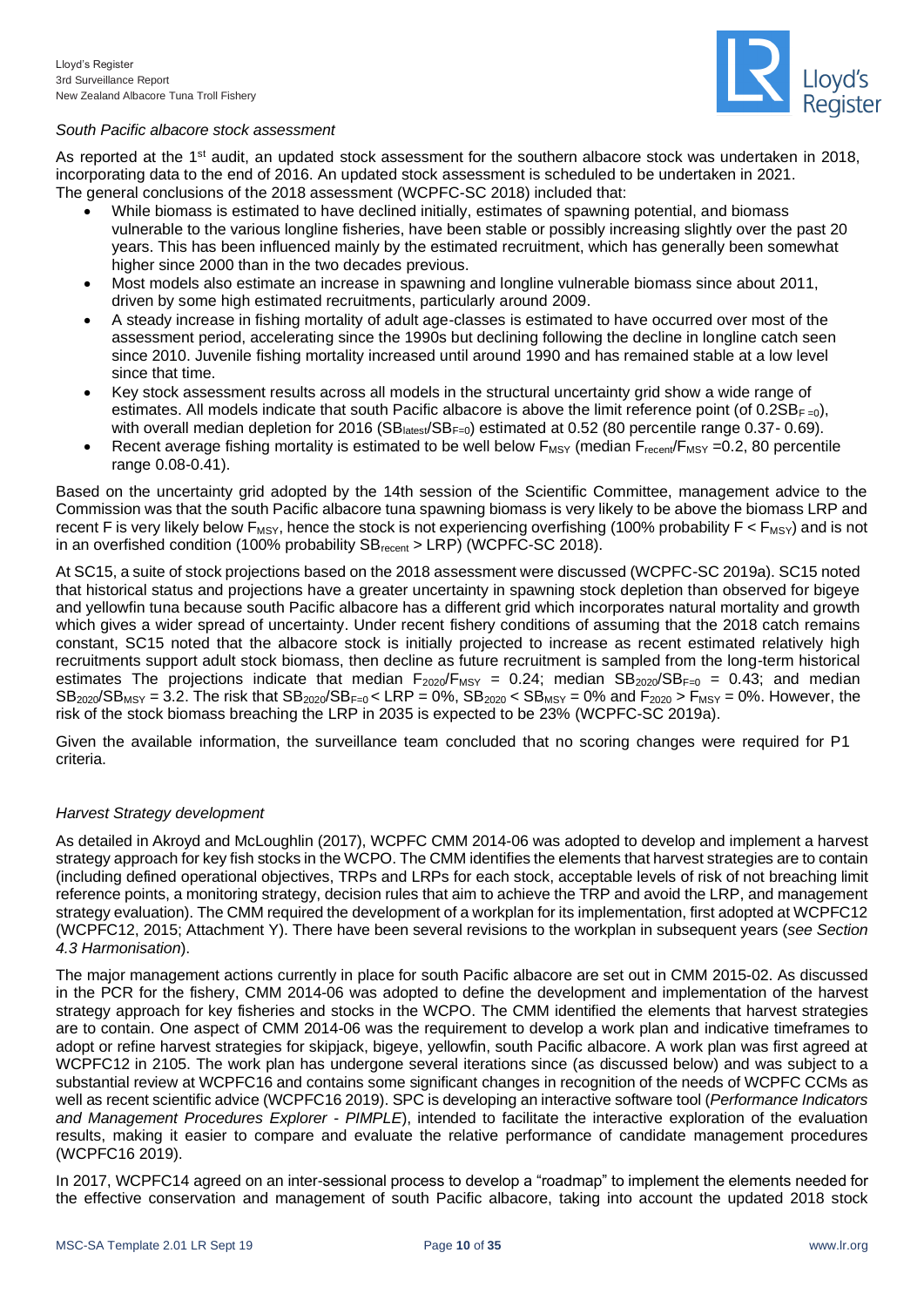

assessment. The Commission accepted New Zealand's offer to lead this inter-sessional working group. The terms of reference of this inter-sessional group included considering:

- a. The elements necessary for the implementation of harvest strategy approach to the management of the stock;
- b. an allocation process; and
- c. monitoring and reporting priorities, and addressing of gaps, for all fisheries taking south Pacific albacore within the WCPFC convention area.

In summary, progress on elements of the harvest strategy for south Pacific albacore is that:

- In 2012, an LRP of 20%  $SB_{\text{current, F=0}}$ , was adopted;
- In 2018, an interim TRP of 56% SBF=0 was adopted by WCPFC15 with the objective of achieving an 8% increase in CPUE for the southern longline fishery as compared to 2013 levels (WCPFC15 2018). The interim TRP will be revised should a future stock assessment indicate that this interim TRP will not result in the desired longline CPUE. A managed catch reduction of around 25% will be required to achieve the TRP and will occur over a period no longer than 20 years. WCPFC15 tasked the SC with examining a range of alternative catch pathways and timeframes that achieve the TRP.
- In 2018, at WCPFC15 the Commission agreed to amend/develop appropriate CMMs to implement a harvest control rule (HCR) with the objective of managing the south Pacific albacore spawning stock biomass towards the target level. The updated 2018 workplan under CMM 2014-06 required an HCR to be implemented by 2021 (WCPFC15 2018, Attachment I). It remains for CCMs to agree on a set of HCRs for testing, using management strategy evaluation, and implementation by the Commission.
- The draft outcomes of the 2019 Commission meeting indicate further changes to the harvest strategy work plan to accommodate "the need for additional work and time to explore and develop the details and practical implementation aspects of the multispecies framework covering all four tuna stocks" (WCPFC 2019). The workplan changes involve delays in the adoption of a management procedure<sup>1</sup> for south Pacific albacore by one year to 2022 (because of a clash in 2021 with an updated albacore assessment that may also necessitate an update to the MSE operating model), as well as a potential update of the interim TRP in accordance with the approach adopted by WCPFC15 (WCPFC16 2019; Attachment H). SPC has developed a harvest strategy display software package (PIMPLE), as a tool for use by CCMs to explore the responses of stocks to the selection of a variety of different performance indicators, using skipjack as an example (WCPFC16-2019-11).

A range of harvest strategy related research was presented at WCPFC16 for discussion. For example, as requested by WCPFC15, WCPFC16-2019-19 examines "*a range of alternative catch pathways and timeframes that achieve [the interim TRP], for consideration in 2019. In undertaking [this work] information from all fisheries will be included while noting that any management measures must take account of the impact of different gear types*." The document presents results from stochastic stock projections across the grid of 72 assessment models under future fishery scenarios to examine their performance in recovering the stock to the TRP.

WCPFC16 agreed to reinvigorate the South Pacific Albacore Roadmap Working Group in 2020, under the leadership of Fiji (previously led by New Zealand). The Group is to continue to work inter-sessionally and meet on the margins of the 2020 SC and Technical and Compliance Committee meetings to develop a workplan and terms of reference. WCPFC are anticipating development of bridging management arrangements under the South Pacific Albacore Roadmap (WCPFC16 2019, Attachment H).

In 2014, several Pacific Island countries agreed to establish the Tokelau Arrangement, a voluntary in-zone-based management arrangement for the south Pacific albacore seeking to establish catch limits with EEZs. Interim catch limits were proposed but discussions on these arrangements have since stalled.

## <span id="page-10-0"></span>**2.2.5 Principle 2 – Environmental Impacts**

There has been no change which would affect certification of the fishery. There are no records of endangered, threatened or protected species having been taken by the New Zealand albacore troll fishery (i.e. seabirds or marine mammals) and the fishery has no impact on the benthic environment. The fishery has a very low rate of bycatch with typically around 98% of the catch comprising the target species. Albacore comprised an estimated 99.5% of the catch

MSC-SA Template 2.01 LR Sept 19 Page **11** of **35** www.lr.org <sup>1</sup> The updated CMM 2014-06 work plan uses the term "Management Procedure" in place of "Harvest Control Rule". A management procedure is a formal specification of data collection and associated estimation model (e.g., the estimation of stock status through an analytical or empirical method) together with a HCR.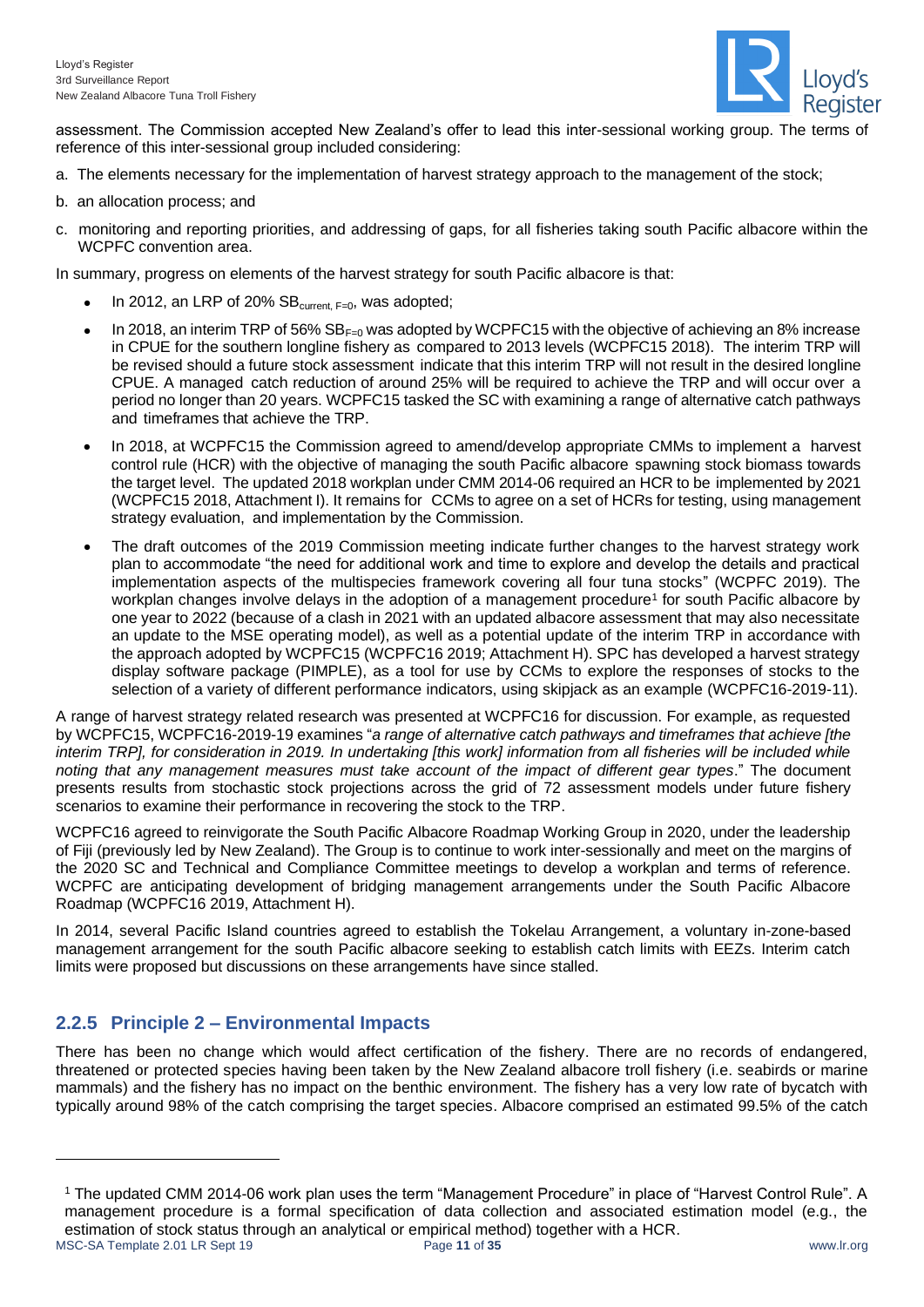

in 2018/19 (TMA 2020). Skipjack tuna, kahawai, southern bluefin tuna and kingfish were next-most prominent bycatch species

Due to the very low environmental risk associated with this fishery, very little on-board observer coverage has been undertaken in recent years [\(Table 2\)](#page-11-1) (TMA 2020). However, 70 days of observer coverage have been scheduled by MPI for the albacore troll fishery in 2019/20, which would push the observer coverage up to around 2% of vessel days.

| <b>Fishing</b><br>Year | <b>Observed</b><br>days | <b>Vessel days</b> | <b>Number of</b><br>vessels | <b>Observer</b><br>coverage |
|------------------------|-------------------------|--------------------|-----------------------------|-----------------------------|
| 2016-17                | 13                      | 3670               | 98                          | 0.4%                        |
| 2017-18                |                         | 4211               | 132                         | $0.0\%$                     |
| 2018-19                | 3                       | 4854               | 130                         | 0.06%                       |

<span id="page-11-1"></span>**Table 2:** Observer coverage in the albacore troll fishery over the most recent three fishing years.

## <span id="page-11-0"></span>**2.2.6 Principle 3 – Governance**

The general management of WCPFC and the New Zealand Government has not changed to any substantial degree that would affect the client fishery. Changes in CMMs relevant to the fishery are discussed elsewhere in the report. The management objectives and management structure for New Zealand's domestic tuna fisheries are encapsulated by MPI's Annual Operational Plan for Highly Migratory Species and the National Fishery Plan for Highly Migratory Species, and annual reviews of management performance are provided in Annual Review Reports [\(https://www.fisheries.govt.nz/growing-and-harvesting/fisheries/fisheries-management/highly-migratory-species/\)](https://www.fisheries.govt.nz/growing-and-harvesting/fisheries/fisheries-management/highly-migratory-species/).

#### *Consultation*

The TMA has an ongoing high level of consultation with MPI. Consultation in relation to the harvest strategy is discussed below in *Section [3](#page-13-0)*.

#### *Compliance monitoring:*

MPI's monitoring of albacore fishers' compliance with management requirements involves a multi-tiered approach through checking of fishing permits, auditing of Licensed Fish Receivers (LFRs), monitoring the unloading of catches, analysis of catch and effort reporting against VMS records, and aerial and surface surveillance. All vessels are now required to report fishing activities and catches in real-time via MPI's Electronic Monitoring System, thereby significantly enhancing MPI's fishery compliance capability (MPI 2020).

Within the EEZ the fishery is considered low risk given the nature of the fishing method. As a result, there has been no targeted compliance effort to monitor risks within the albacore fleet over the past year. However, the albacore fleet receives attention from fishery officers where commercial inspections carried out throughout the year within each of the regions aim to cover as much of the commercial fleet in each of the ports as possible.

Within the broader WCPFC region, a joint agency operation run between New Zealand, Australia, USA and France each year focuses on the albacore fishery, being the main species of tuna caught in the area of operation. The project seeks to deter IUU fishing and supports greater compliance within the WCPFC region.

#### *Compliance update*

MPI (2020) provides an update on the compliance approach covering the client fishery:

- 1. MPI maintains a range of capability, measures and interventions to enforce relevant management requirements, including permitting, placement of observers (70 days allocated for the 2019/20 year), auditing of licensed fish receivers, port inspections and monitored unloading of catch, analysis of catch and effort reporting with comparison against VMS and observer reports, aerial surveillance, and at sea surveillance and inspection.
- 2. The Ministry for Primary Industries has introduced throughout 2019 new requirements for reporting catch and positional data. To date, 121 of the 130 vessels fishing for albacore have transitioned to the new electronic catch and position reporting requirements, with the remainder unable to fish until they have also transitioned to electronic reporting.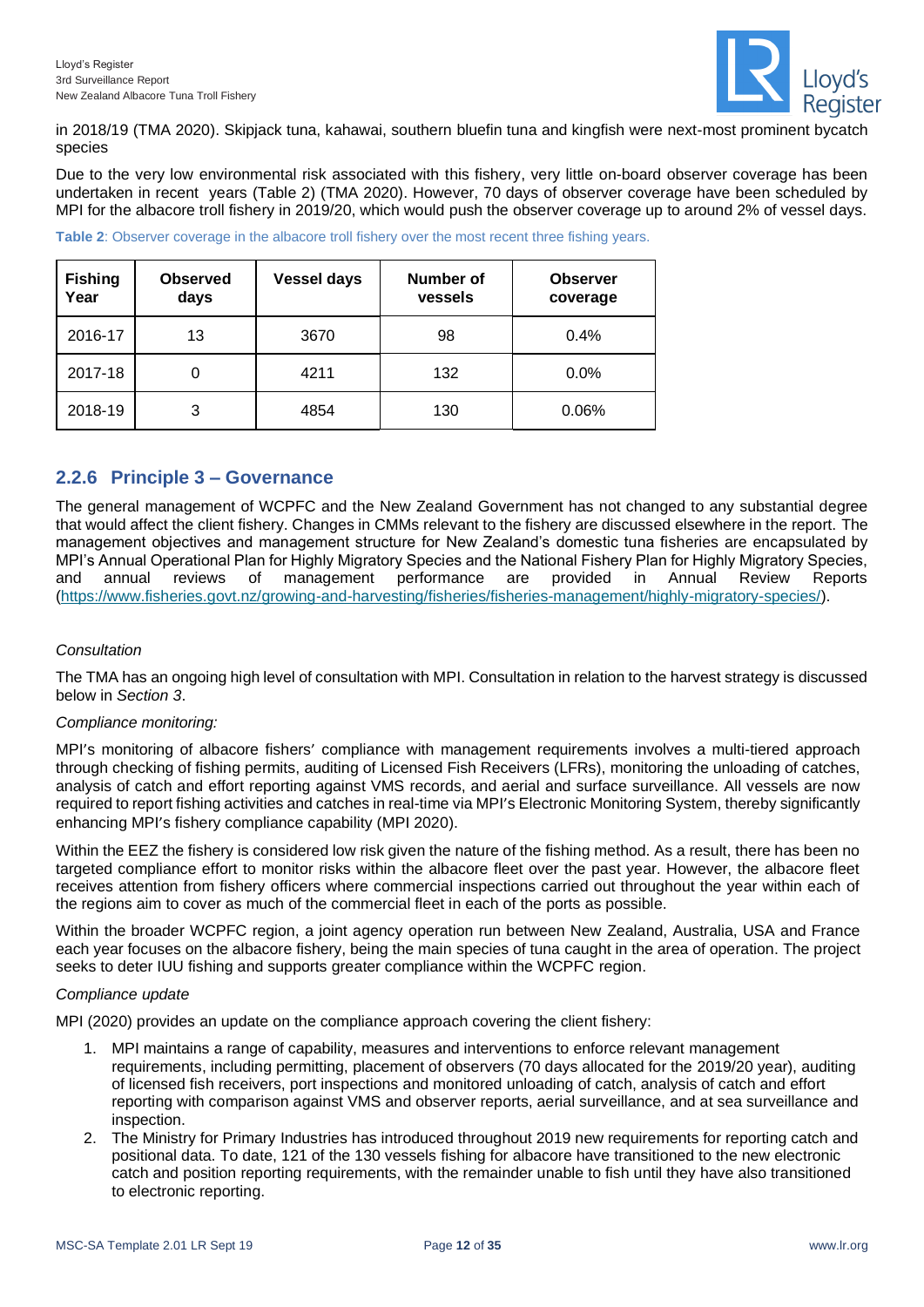

- 3. MPI's approach to ensure effective fisheries compliance is based on a graduated model that includes voluntary, assisted, directed and enforced interventions, depending on a range of considerations like prior history of offending and the level of offending detected.
- 4. Fishers operating in the MSC certified albacore stock comply with a range of requirements including provision of catch documentation.
- 5. MPI continues to work with representatives from commercial fishing companies that operate in the MSC certified albacore stock to improve areas where compliance risk remains, regardless of the magnitude of risk, to ensure any ongoing issues are resolved in a practical and timely manner.

## <span id="page-12-0"></span>**2.2.7 Any developments or changes within the fishery which impact traceability**

## **[or the ability to segregate between fish from the Unit of Certification (UoC) and fish from outside the UoC (non-certified fish)]**

No changes and no traceability issues. The UoC includes all New Zealand vessels with a permit to catch albacore using troll fishing. The only potential risk would be if non-certified longline-caught albacore were to be passed off as having been troll-caught. As the troll fishery catches close to 90% of the total albacore catch the effect of any such transgression would be minor. All LFR establishments receiving albacore have been made aware by TMA that only troll-caught albacore is eligible to be sold against the MSC certification. All of the LFRs have MSC Chain of Custody certification.

## <span id="page-12-1"></span>**2.3 Version Details**

#### <span id="page-12-2"></span>**Table 3. Fisheries program documents versions**

| Document                                      | Version number     |
|-----------------------------------------------|--------------------|
| <b>MSC Fisheries Certification Process</b>    | <b>Version 2.1</b> |
| <b>MSC Fisheries Standard</b>                 | Version 2.0        |
| <b>MSC General Certification Requirements</b> | Version 2.4.1      |
| <b>MSC Surveillance Reporting Template</b>    | Version 2.01       |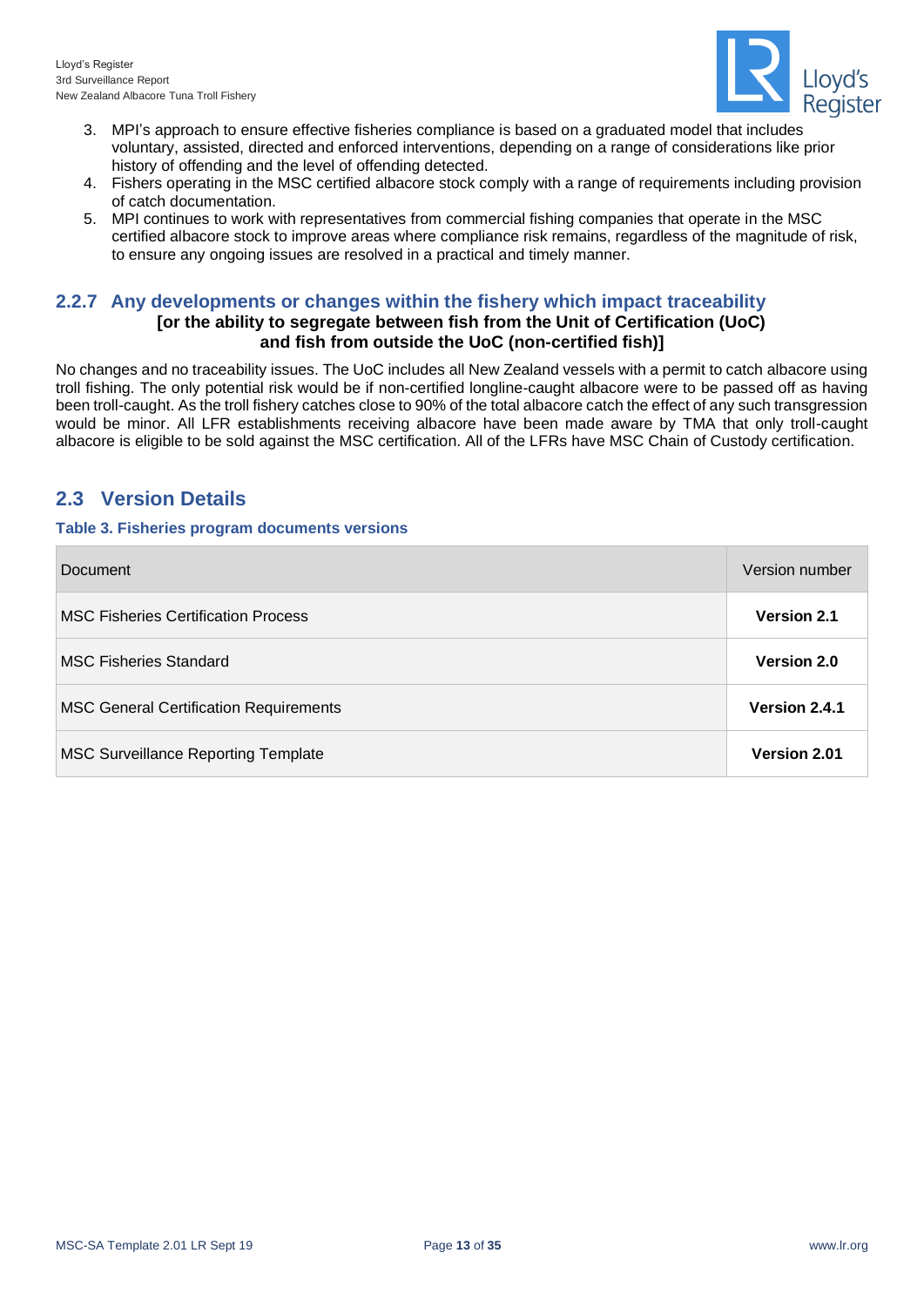

## <span id="page-13-0"></span>**3 Results**

## <span id="page-13-1"></span>**3.1 Surveillance results overview**

## <span id="page-13-2"></span>**3.1.1 Summary of conditions**

#### <span id="page-13-3"></span>**Table 4. Summary of conditions**

| Condition<br>number | Condition                                                                                                                                                                                                                                                                                                                                                                                                                                                                                                                                                                                                                                                                   | Performance<br>Indicator (PI) | <b>Status</b> |    | PI original score PI revised score |
|---------------------|-----------------------------------------------------------------------------------------------------------------------------------------------------------------------------------------------------------------------------------------------------------------------------------------------------------------------------------------------------------------------------------------------------------------------------------------------------------------------------------------------------------------------------------------------------------------------------------------------------------------------------------------------------------------------------|-------------------------------|---------------|----|------------------------------------|
| 1                   | SI a) By the fourth surveillance<br>audit, demonstrate that the<br>harvest strategy for albacore<br>tuna is responsive to the state of<br>the stock and the elements of the<br>harvest strategy work together<br>achieving<br>towards<br>stock<br>objectives<br>management<br>reflected in PI 1.1.1 SG80.                                                                                                                                                                                                                                                                                                                                                                   | 1.2.1                         | On target     | 70 | 70                                 |
| $\overline{2}$      | SI a) By the fourth surveillance<br>audit, demonstrate that well<br>defined HCRs are in place that<br>ensure that the exploitation rate<br>is reduced as the PRI is<br>approached, are expected to<br>keep the stock fluctuating<br>around a target level consistent<br>with (or above) MSY.<br>SI b) By the fourth surveillance<br>audit, provide evidence that the<br>HCRs are likely to be robust to<br>the main uncertainties.<br>SI c) By the fourth surveillance<br>audit, demonstrate that available<br>evidence indicates that the tools<br>in use are appropriate and<br>achieving<br>the<br>effective<br>in<br>exploitation levels<br>required<br>under the HCRs. | 1.2.2                         | On target     | 60 | 60                                 |
| 3                   | SI (b). By the fourth surveillance<br>audit (considering the updated<br>South Pacific albacore stock<br>assessment due in 2018 and<br>management<br>consequent<br>advice)<br>demonstrate<br>that<br><b>WCPFC</b><br>decision-making<br>processes have responded to<br>the albacore catch rate issue by<br>putting in place an appropriate<br>harvest strategy or other suitable<br>management measures. (Score<br>75).                                                                                                                                                                                                                                                      | 3.2.2                         | <b>Closed</b> | 75 | 80                                 |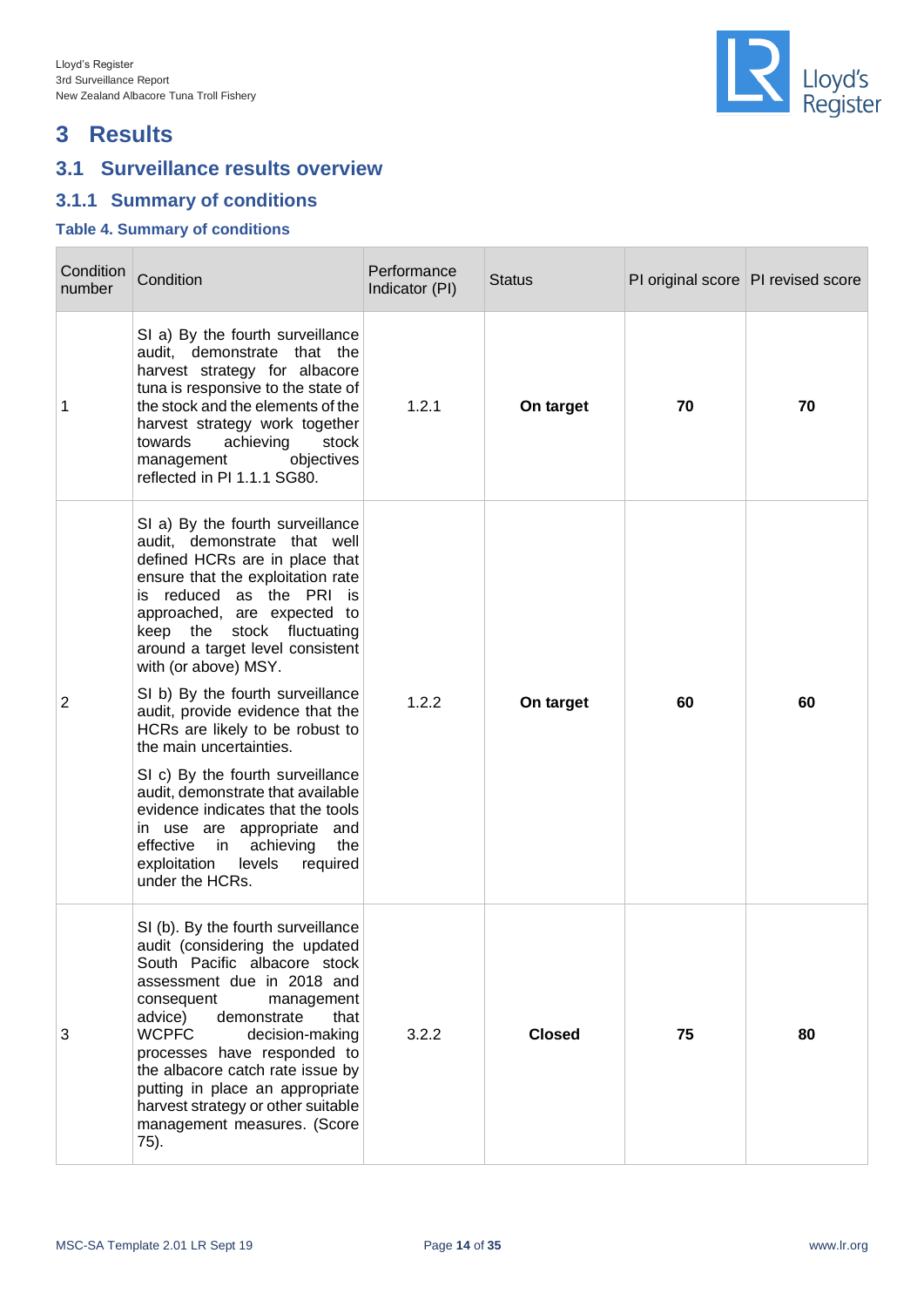

## <span id="page-14-0"></span>**3.1.2 Total Allowable Catch (TAC) and catch data**

#### <span id="page-14-2"></span>**Table 5. Total Allowable Catch (TAC) and catch data**

| <b>TAC</b>                      | Year                         | 2018/19 | Amount | <b>No TAC</b>                                                      |
|---------------------------------|------------------------------|---------|--------|--------------------------------------------------------------------|
| UoA share of TAC                | Year                         | 2018/19 | Amount | N/A                                                                |
| UoA share of total TAC          | Year                         | 2018/19 | Amount | N/A                                                                |
| Total green weight catch by UoC | Year (most<br>recent)        | 2018/19 | Amount | UoC troll catch<br>2328 t<br><b>Total albacore</b><br>catch 2692 t |
| Total green weight catch by UoC | Year (second<br>most recent) | 2017/18 | Amount | UoC troll catch<br>2579 t<br><b>Total albacore</b><br>catch 2642 t |

## <span id="page-14-1"></span>**3.1.3 Recommendations**

No recommendations proposed.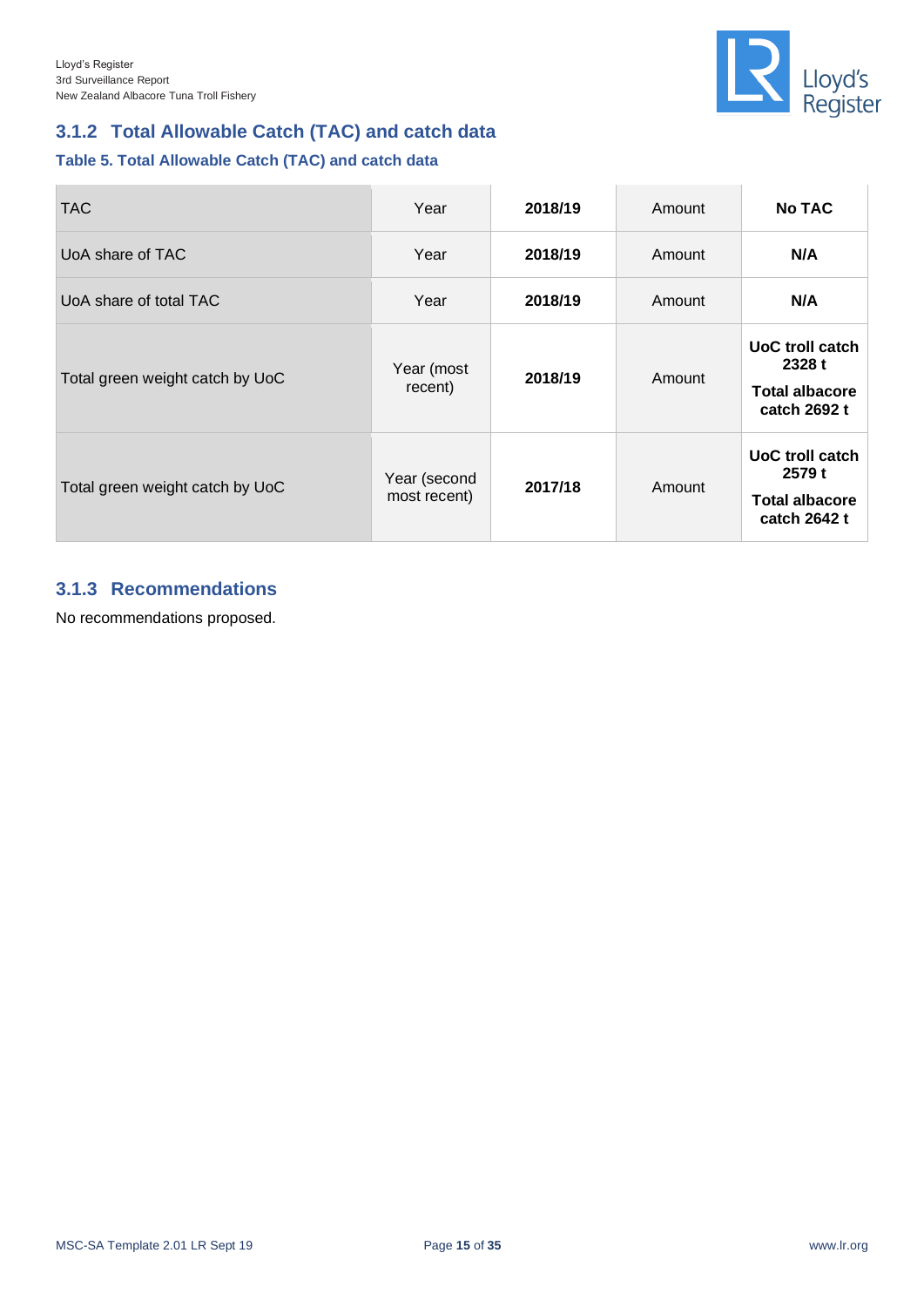## <span id="page-15-0"></span>**3.2 Conditions**

### <span id="page-15-1"></span>**Table 6. Conditions**

#### **Condition 1**



| Performance<br>Indicator                          | 1.2.1                                                                                                                                                                                                                                                                                                                                                                                                                                                                                                                                                                                                                                                                                                                                                                             |  |  |  |
|---------------------------------------------------|-----------------------------------------------------------------------------------------------------------------------------------------------------------------------------------------------------------------------------------------------------------------------------------------------------------------------------------------------------------------------------------------------------------------------------------------------------------------------------------------------------------------------------------------------------------------------------------------------------------------------------------------------------------------------------------------------------------------------------------------------------------------------------------|--|--|--|
| Score                                             | 70                                                                                                                                                                                                                                                                                                                                                                                                                                                                                                                                                                                                                                                                                                                                                                                |  |  |  |
| Justification                                     | See Akroyd and McLoughlin (2017), p65.                                                                                                                                                                                                                                                                                                                                                                                                                                                                                                                                                                                                                                                                                                                                            |  |  |  |
| Condition                                         | SI a) By the fourth surveillance audit, demonstrate that the harvest strategy for albacore tuna is<br>responsive to the state of the stock and the elements of the harvest strategy work together<br>towards achieving stock management objectives reflected in PI 1.1.1 SG80.                                                                                                                                                                                                                                                                                                                                                                                                                                                                                                    |  |  |  |
| <b>Milestones</b>                                 | At the first annual surveillance audit and subsequent surveillance audits, the client will provide<br>evidence that it is actively working to ensure that the harvest strategy for WCPO albacore tuna is<br>responsive to the state of the stock and that the elements of the harvest strategy work together<br>towards achieving the management objectives reflected in the target and limit reference points.<br>This evidence will include a summary of the actions taken by the client and other relevant parties<br>to achieve this outcome in alignment with the WCPFC 2015 agreed workplan (WCPFC12, 2015;<br>Attachment Y). As required by the workplan, a target reference point for south Pacific albacore<br>will be adopted by the 2016 Commission meeting. Score 70. |  |  |  |
|                                                   | At the fourth surveillance audit, the client will provide evidence that the harvest strategy is<br>responsive to the state of the stock and that the elements of the harvest strategy work together<br>towards achieving management objectives reflected in in PI 1.1.1 SG80. Score 80.                                                                                                                                                                                                                                                                                                                                                                                                                                                                                           |  |  |  |
| Consultation<br>on<br>condition                   | The client will consult and coordinate with the New Zealand Ministry for Primary Industries, other<br>members of the WCPFC, FFA and SPC as required. The client will also consult with other<br>stakeholders in fishing for south Pacific albacore, including environmental and industry NGOs as<br>appropriate.                                                                                                                                                                                                                                                                                                                                                                                                                                                                  |  |  |  |
|                                                   | A letter written specifically to support the Client Action Plan from MPI has been provided and can<br>be found in Appendix 1.4 (of the PCR).                                                                                                                                                                                                                                                                                                                                                                                                                                                                                                                                                                                                                                      |  |  |  |
|                                                   | The client update report provided to the audit team (TMA, 2018) provides details of steps taken<br>to satisfy the requirements for the 1st year of the client action plan (CAP). The CAP is heavily<br>reliant on MPI's initiatives in regard to bringing about the required WCPFC fisheries<br>management changes. MPI, through its International Policy Directorate, has provided the<br>assurance of the NZ Government's commitment towards securing the implementation of<br>appropriate management measures for albacore in the WCPFC and domestically (MPI, 2016;<br>Appendix 1.4 of Akroyd and McLoughlin, 2017 and MPI, 2019).                                                                                                                                            |  |  |  |
|                                                   | TMA (2018) outlines NZ WCPFC14 delegation initiatives as follows:                                                                                                                                                                                                                                                                                                                                                                                                                                                                                                                                                                                                                                                                                                                 |  |  |  |
| Progress<br>on <sub>1</sub><br>Condition (Year 1) | Proposed CMM for the development of an improved south Pacific albacore measure,<br>$\bullet$<br>developed by New Zealand (WCPFC14-2017-DP14). This draft CMM had as its objectives<br>to:                                                                                                                                                                                                                                                                                                                                                                                                                                                                                                                                                                                         |  |  |  |
|                                                   | Establish agreed management objectives<br>➤                                                                                                                                                                                                                                                                                                                                                                                                                                                                                                                                                                                                                                                                                                                                       |  |  |  |
|                                                   | Determine work plans towards reaching an interim catch limit for southern albacore and<br>➤<br>the apportionment of the catch limit between EEZs and the High Seas; the development<br>of improved monitoring capability through the introduction of electronic catch<br>documentation; the implementation of a Harvest Strategy.                                                                                                                                                                                                                                                                                                                                                                                                                                                 |  |  |  |
|                                                   | At an intercessional meeting to progress the FFA consultative draft CMM to establish a<br>$\bullet$<br>limit for SPA, New Zealand provided a presentation on the development of candidate                                                                                                                                                                                                                                                                                                                                                                                                                                                                                                                                                                                         |  |  |  |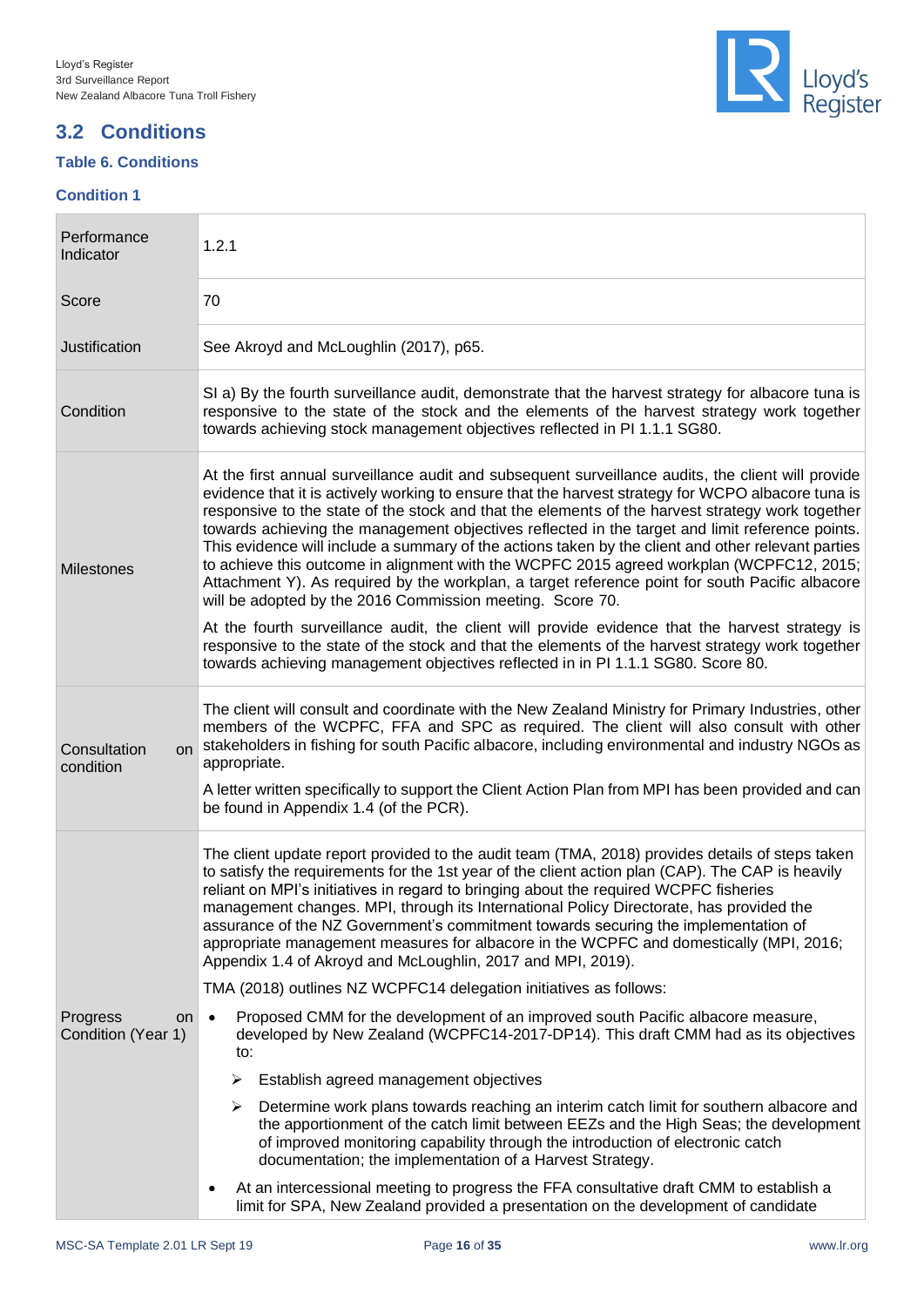

management objectives and participated in the further development of a draft bridging CMM for south Pacific albacore (WCPFC14-2017-IM-SPA1).

TMA (2018) also outlines TMA initiatives in 2017:

- Signatory to a letter submitted by the WCPO Tuna MSC Alignment Group to WCPFC members, Cooperating Non-members, Participating Territories and Observers via the WCPFC Executive Director, calling for WCPFC14 to adopt appropriate management measures for tunas; supported by 21 NGOs and fishing industry organisations (MSC Alignment Group, 2017).
- Signatory to a letter submitted by ISSF to WCPFC14 Heads of Delegation seeking their leadership in progressing the adoption of Harvest Strategies; supported by 26 NGOs and fishing industry organisations (ISSF, 2017).
- In September, 2017 TMA became a member of the International Pole & Line Foundation (IPNLF), in support of improved management of tuna fisheries and in recognition of the value of sustainable 'one-by-one' tuna fishing methods (IPNLF, 2017).

As described in the NZATTF MSC public certification report (Akroyd and McLoughlin, 2017), several South Pacific nations have developed and agreed to the Tokelau Arrangement, a formal expression of an existing cooperative understanding on individual zone limitations on catch of south Pacific albacore tuna developed at meetings of the FFA Sub-committee on South Pacific Tuna and Billfish. The Tokelau Arrangement provides a framework for the development of cooperative zone-based management of south Pacific albacore tuna fisheries, intended to result in self-imposed limits on total allowable catches by countries (signatories as at October 2015 were Australia, Cook Islands, Fiji, Niue, New Zealand, Samoa, Solomon Islands, Tokelau, Tonga, Tuvalu and Vanuatu). The initiative highlights the intention of Pacific nations intend to move forward with or without WCPFC consensus and thereby pressure WCPFC to adopt compatible measures (TMA, 2018).

At the stakeholder conference held for this audit, MPI indicated that Solomon Islands have withdrawn from the Arrangement (as at October 2017). This has placed the future of the Arrangement in doubt, with further discussion to take place at the Forum Fisheries Agency meeting to be held in May 2018.

New Zealand has also been an active participant in Te Vaka Moana, a group of Pacific Island Fisheries Administrations (Cook Islands, New Zealand, Niue, Samoa, Tokelau and Tonga) which aims to protect and enhance associated long-term economic benefits able to be derived from fisheries and protect the important contribution fisheries make to the food security of the communities. This has provided an additional venue to promote the development of harvest strategies at WCPFC. Unfortunately, MPI have indicated that the future funding of this arrangement are in doubt.

#### *WCPFC progress*

WCPFC CMM 2014-06 was adopted to develop and implement a harvest strategy approach for key fish stocks in the WCPO. It required the development of a workplan which was first adopted at WCPFC12 in 2015 (WCPFC12, 2015; Attachment Y). This workplan was subsequently amended at WCPFC13 (December 2016). Key objectives for WCPFC13 for south Pacific albacore under the workplan were to record management objectives and agree acceptable levels of risk for both stocks, and to agree a target reference point. Despite a proposal for a TRP put forward by FFA, none was adopted at WCPFC13, nor were other aspects of the harvest strategy agreed (there was agreement that an acceptable level of risk could not be >20%). A revised workplan (WCPFC, 2016; Attachment N) was agreed which pushed the key decisions forward to WCPFC14, the next Commission meeting The major outcome for WCPFC14 was to be the adoption of a TRP. The workplan timeline was also was revised such that HCR adoption is pushed back to 2021 (WCPFC14, 2017).

Progress on Condition (Year 2)

#### *NZ delegation initiatives:*

The South Pacific Albacore Virtual Intersessional Working Group, established at WCPFC14 to develop an agreed roadmap to progress implementation of a south pacific albacore harvest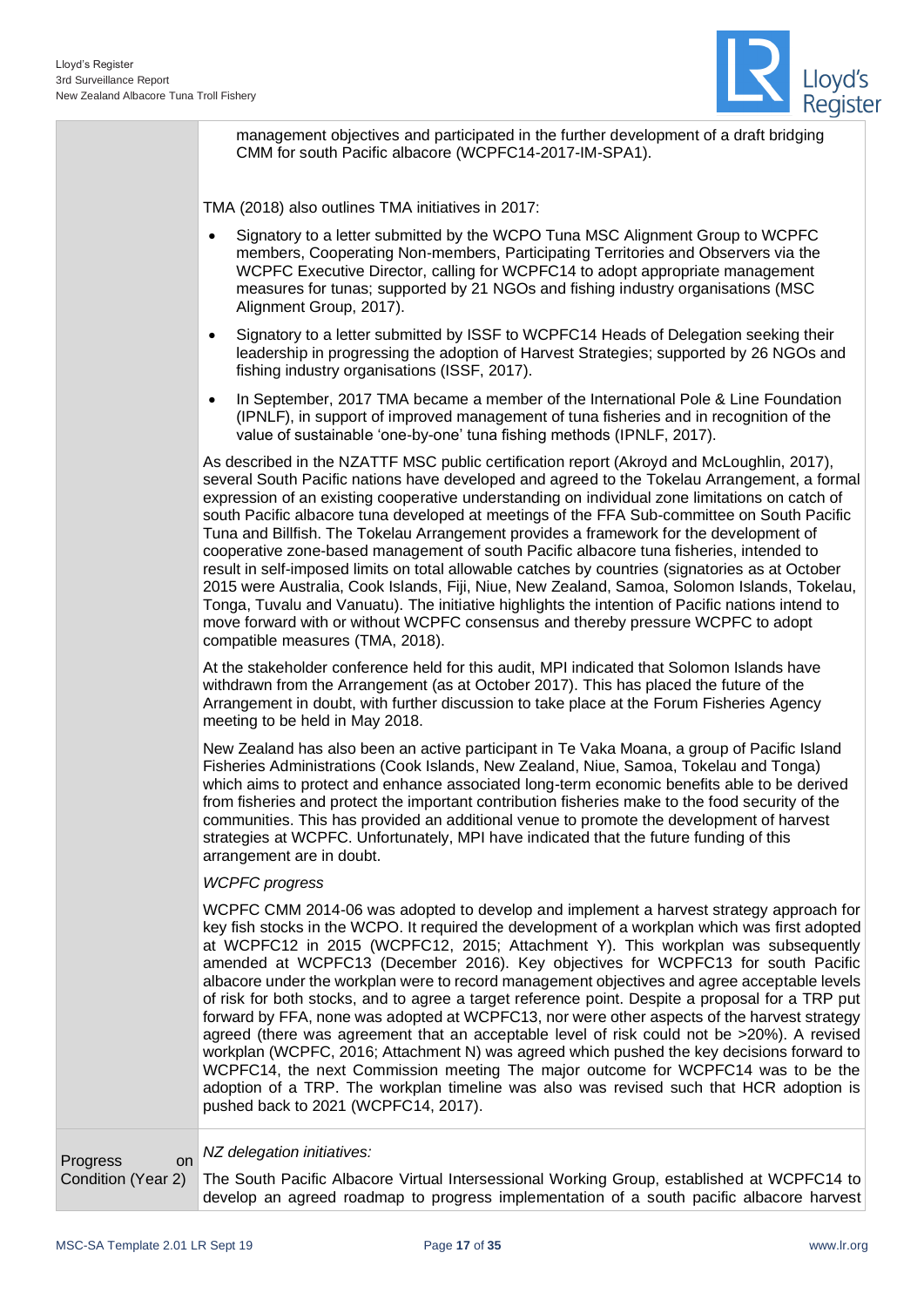

strategy, has been chaired by New Zealand (WCPFC15-2018-SPalbroadmap). The terms of reference of the Working Group are to consider management issues including:

- The elements necessary for implementation of the Harvest Strategy approach to management of the stock;
- an allocation process; and
- monitoring and reporting priorities, and addressing gaps for all fisheries taking south Pacific albacore in the WCPFC Convention area.

The four main elements of the roadmap are:

- Review of the current measures;
- SC14 advice to WCPFC15 on technical aspects of the south Pacific albacore harvest strategy;
- TCC14 advice to WCPFC15 on monitoring and reporting gaps in the south Pacific albacore fishery, as well as Small Island Developing States (SIDS) and Territories implementation considerations;
- Limits taking into account the 2018 stock assessment, recommendation an overall limit for the fishery, how it could be distributed (taking into account the interests of SIDS and Territories) and the actions required to achieve biological and economic stability in the fishery.

New Zealand organized two inter-sessional meetings of the Working Group, met with FFA CCMs in advance of WCPFC15 and additionally held a meeting on the margins of the Commission meeting where a draft workplan was presented which aimed to achieve adoption of harvest control rules for albacore by 2021.

New Zealand provided a summary to WCPFC15 of inputs by the SC, TCC and the Commission over the period 2010-2018 regarding the requirements of CMM2010-05 and CMM2015-02 (WCPFC15-2018-SPalbroadmap\_suppl). The updated work plan for the adoption of harvest strategies under CMM2014-06 remains unchanged for albacore.

MPI has also been actively engaged in progressing regional fisheries management initiatives for tuna via the Tokelau Arrangement, with the objective of achieving the adoption of Harvest Strategies by Coastal States thus providing pressure for WCPFC to adopt compatible measures. However, this initiative appears to have stalled. Solomon Islands, which has the largest albacore fishery in the South Pacific, have opted out of the Tokelau Arrangement, supporting PNA's Vessel Day Scheme approach rather than a catch-based system, and other PICs may follow.

#### *WCPFC Harvest Strategy progress and Interim Target Reference Point adoption*

SPC provided WCPFC15 with a range of potential outcomes associated with maintaining the average south Pacific albacore catches for the period 2013-2015 into the future, to assist CCMs in deciding on an appropriate TRP for south Pacific albacore (WCPFC15-2018-10 rev1).

WCPFC15 subsequently adopted an interim Target Reference Point for South Pacific albacore as follows (WCPFC15 2018):

1. WCPFC15 agreed on an interim TRP for south Pacific albacore at 56% of spawning stock biomass in the absence of fishing  $(0.56SB_{F=0})$  with the objective of achieving an 8% increase in CPUE for the southern longline fishery as compared to 2013 levels. If a future stock assessment indicates that this interim TRP will not result in the desired longline CPUE, then the interim TRP will be revised in order to meet this objective. The TRP shall be reviewed every 3 years, consistent with the south Pacific albacore assessment schedule.

2. The Commission shall amend or develop appropriate conservation and management measures to implement a harvest control rule, developed in accordance with CMM 2014-06, with the objective of maintaining the south Pacific albacore spawning stock biomass at the target level on average and according to the timeframes specified in paragraph 3, below.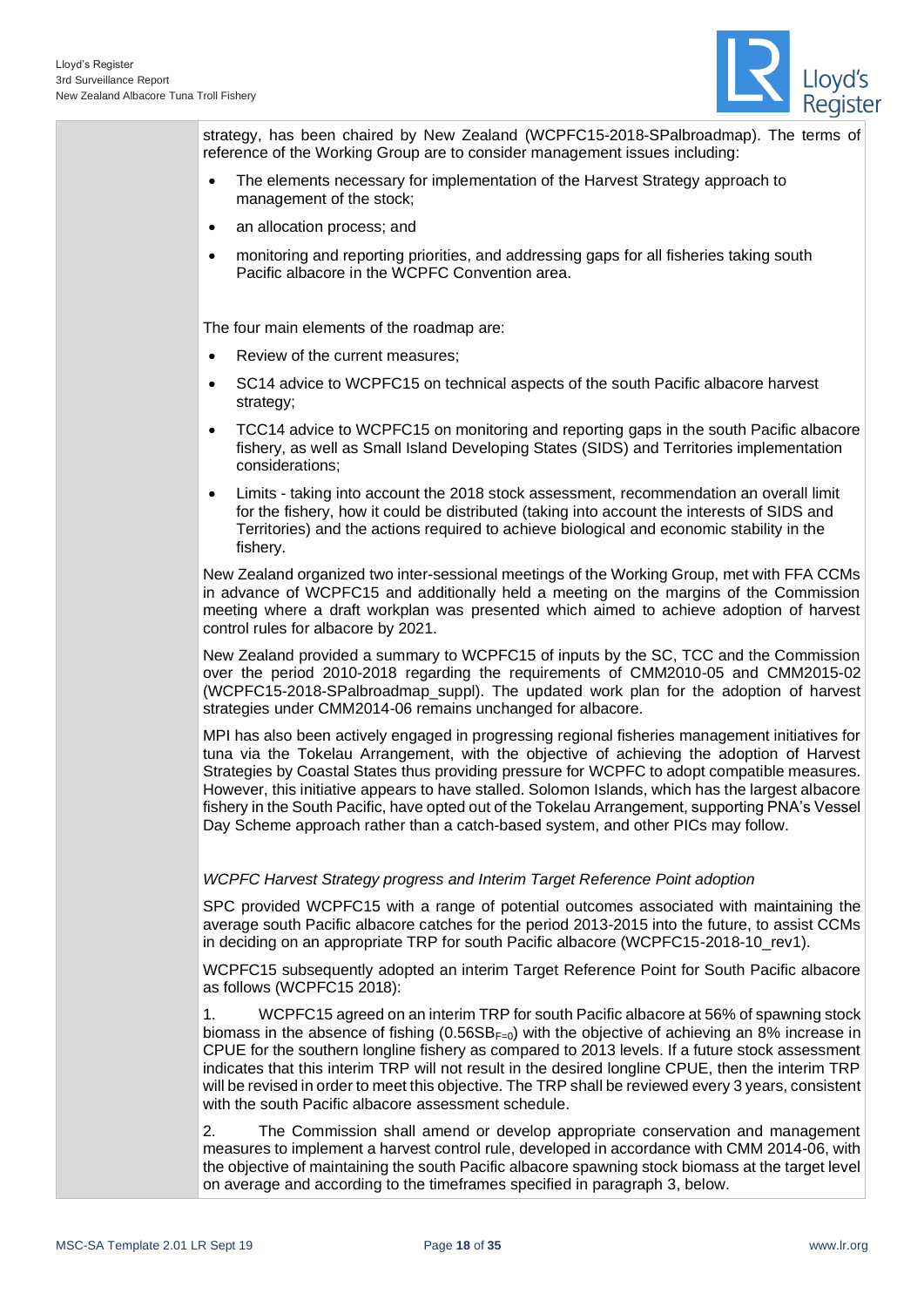

|                                      | 3.<br>In order to manage the required reduction in catches, the timeline for achieving the<br>interim TRP shall be no later than 20 years. The Science Service Provider is tasked with<br>identifying a range of alternative catch pathways and timeframes that achieve this, for<br>consideration in 2019.                                                                                                                                                                                                                                                                                                                                                                                                                                                                                                                                                                                                             |
|--------------------------------------|-------------------------------------------------------------------------------------------------------------------------------------------------------------------------------------------------------------------------------------------------------------------------------------------------------------------------------------------------------------------------------------------------------------------------------------------------------------------------------------------------------------------------------------------------------------------------------------------------------------------------------------------------------------------------------------------------------------------------------------------------------------------------------------------------------------------------------------------------------------------------------------------------------------------------|
|                                      | 4.<br>In undertaking the assessment identified in paragraph 3, information from all fisheries will<br>be included while noting that any management measures must take account of the impact of<br>different gear types.                                                                                                                                                                                                                                                                                                                                                                                                                                                                                                                                                                                                                                                                                                 |
|                                      | 5.<br>The Scientific Committee shall refer to the TRP in its assessment of the status of the<br>WCPO south Pacific albacore tuna stock and in reporting to the Commission on management<br>advice and implications for this stock.                                                                                                                                                                                                                                                                                                                                                                                                                                                                                                                                                                                                                                                                                      |
|                                      | 6.<br>Considering that the distribution of the south Pacific albacore stock goes beyond the<br>WCPFC Convention area and the management of this stock is the responsibility of both WCPFC<br>and IATTC, the Commission requested the Scientific Services Provider to coordinate with the<br>IATTC scientific staff with the view to consider including the entire South Pacific in future<br>assessments.                                                                                                                                                                                                                                                                                                                                                                                                                                                                                                               |
|                                      | As at previous Commission meetings, the work plan for the adoption of harvest strategies under<br>CMM2014-06 was again updated at WCPFC15. The only change for albacore for coming years<br>was the tasking of SPC to identify a range of alternative catch pathways to the interim TRP and<br>timeframes that achieve this. WCPFC15 agreed that the annual meeting in 2019 would be a 6-<br>day meeting with additional time devoted for the Commission to discuss harvest strategies.                                                                                                                                                                                                                                                                                                                                                                                                                                 |
|                                      | TMA initiatives:                                                                                                                                                                                                                                                                                                                                                                                                                                                                                                                                                                                                                                                                                                                                                                                                                                                                                                        |
|                                      | TMA's Client Action Plan is heavily reliant on MPI's initiatives in regard to bringing about the<br>required fisheries management changes by WCPFC.                                                                                                                                                                                                                                                                                                                                                                                                                                                                                                                                                                                                                                                                                                                                                                     |
|                                      | Following a request from TMA, MPI has, through its International Policy Directorate, provided the<br>assurance of the New Zealand government's ongoing commitment towards securing the<br>implementation of appropriate management measures for albacore in the Western and Central<br>Pacific, and domestically (MPI, 2016).                                                                                                                                                                                                                                                                                                                                                                                                                                                                                                                                                                                           |
|                                      | In November 2018, TMA renewed its request to MPI's delegation to WCPFC15, urging them to<br>continue to vigorously promote the development of a cohesive management strategy for southern<br>albacore (TMA, 2018). TMA also provided input to MPI on whether troll-caught albacore should<br>be included in the harvest control rule and if so, whether there should be a dispensation in the<br>event a catch reduction was signalled by the HCR, given that the troll fishery exclusively targets<br>juvenile fish (RT, 2018).                                                                                                                                                                                                                                                                                                                                                                                        |
|                                      | TMA provided the auditors with a comprehensive Client Checklist and Update Report (TMA<br>2020). The information below is sourced from that report.                                                                                                                                                                                                                                                                                                                                                                                                                                                                                                                                                                                                                                                                                                                                                                     |
|                                      | NZ delegation initiatives:                                                                                                                                                                                                                                                                                                                                                                                                                                                                                                                                                                                                                                                                                                                                                                                                                                                                                              |
| Progress<br>on<br>Condition (Year 3) | New Zealand continues to promote the adoption of harvest strategy elements for south Pacific<br>albacore through participation in FFA meetings and inter-sessional working group (IWG)<br>meetings of the WCPFC, aimed at the development of an agreed roadmap for implementation of<br>a Harvest Strategy. FFA members wish to see the stock restored to the Target Reference Point<br>(TRP) level of biomass as soon as is economically possible. To that end, FFA members submitted<br>a proposal to WCPFC16 advocating a revised roadmap to achieve this objective (WCPFC16-<br>2019-DP05). WCPFC16 agreed to reinvigorate the South Pacific Albacore Roadmap Working<br>Group in 2020, under the leadership of Fiji. The Group is to continue to work inter-sessionally and<br>meet on the margins of the 2020 SC and Technical and Compliance Committee meetings to<br>develop a workplan and terms of reference. |
|                                      | New Zealand is supporting the capacity development of Pacific Island States to build their<br>understanding of the issues to better enable their participation in this process. New Zealand will<br>also attend IWG meetings, scheduled to be held in Samoa on 10 August (ahead of the Scientific<br>Committee meeting) and in Pohnpei on 30 September 2020 (following the Technical and<br>Compliance Committee meeting.                                                                                                                                                                                                                                                                                                                                                                                                                                                                                               |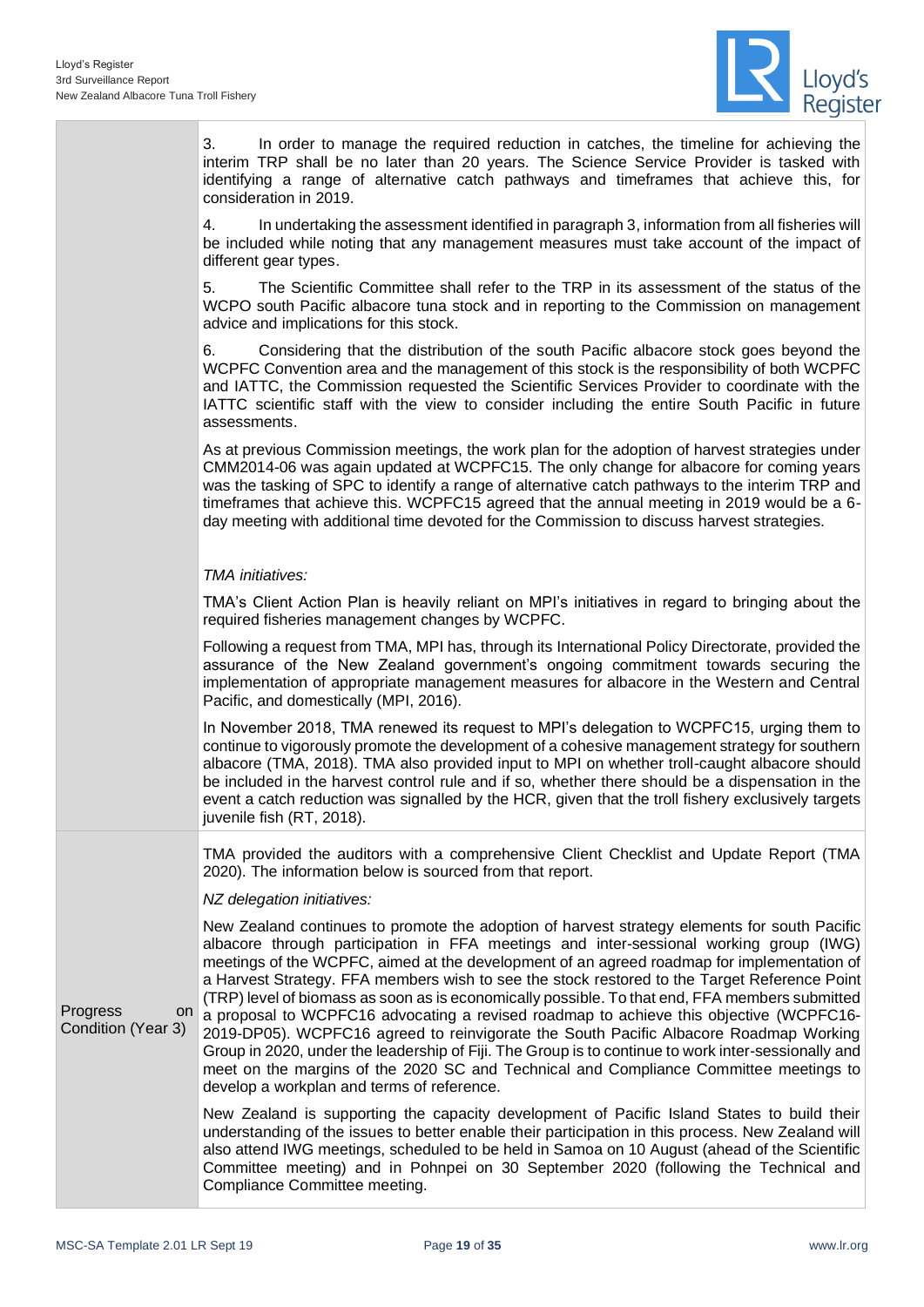

During 2019, New Zealand funded the SPC to develop a Harvest Strategy display software package (*Performance Indicators and Management Procedures Explorer - PIMPLE*), as a tool for use by CCMs to explore the responses of stocks to the selection of a variety of different performance indicators, using skipjack as an example. Progress with implementation of the software was examined at WCPFC16 [\(WCPFC16-2019-11\)](https://www.wcpfc.int/node/44336).

The updated workplan for the adoption of harvest strategies under CMM2014-06 has undergone several iterations. The workplan was further revised at WCPFC16 to accommodate the additional time required to 'explore and develop the details and practical implementation aspects of the multispecies framework covering all four tuna stocks'. The updated workplan delays adoption of a management procedure for albacore by one year, to 2022, because of a clash in 2021 with an updated albacore assessment and a potential update of the interim TRP in accordance with the WCPFC15 adopted approach (WCPFC16 2019; Appendix H).

*TMA initiatives:*

TMA's Client Action Plan is heavily reliant on Fisheries New Zealand's (FNZ) initiatives in regard to achieving the adoption of the required fisheries management measures by WCPFC.

Following a request from TMA, MPI has, through its International Policy Directorate, provided the assurance of the New Zealand Government's ongoing commitment towards securing the implementation of appropriate management measures for albacore in the Western and Central Pacific, and domestically (MPI 2016).

In June 2019, TMA renewed its request to MPI's delegations to WCPFC committee meetings and the annual Commission meeting, urging them to continue to vigorously promote the development and adoption of appropriate management measures for southern albacore (TMA 2019).

The MSC Alignment Group was first established in 2014 to provide a mechanism for client groups of fisheries certified and under assessment against the MSC fisheries standard to consult and coordinate activities to pursue the adoption of robust harvest strategies. The Group was disbanded in 2017 but reinvigorated in 2019 and met in the margins of the WCPFC16. In August 2019, TMA participated in a webinar of the Group, held to discuss ways to progress management strategy objectives for key market tuna species in the WCPO [\(https://www.dropbox.com/s/6o65qjd50c2bezc/Alignment%20Group%20Webinar%20-](https://www.dropbox.com/s/6o65qjd50c2bezc/Alignment%20Group%20Webinar%20-%2022%20Aug%202019.mp4?dl=0) [%2022%20Aug%202019.mp4?dl=0\)](https://www.dropbox.com/s/6o65qjd50c2bezc/Alignment%20Group%20Webinar%20-%2022%20Aug%202019.mp4?dl=0). A TMA representative attended a meeting of the Alignment Group on the fringes of WCPFC16, where participants from 10 MSC certified tuna fisheries and five eNGOs discussed and debated options to ensure continued fishery certification in light of the slow progress being made by the Commission in adopting the required management measures for market tuna species (WCPO Tuna MSC Alignment Group, 2019). The meeting, which was co-hosted by the MSC, resolved to request CABs to revisit their joint Principle 1 Variation Request to MSC on the harmonization of conditions and deadlines for MSC certified tuna fisheries. The objective is for the MSC to agree to a revised timeline for the adoption of management measures, pegged against WCPFC's current Workplan rather than the 2014 Workplan as is currently specified (TMA 2020). In January 2020, TMA wrote to Lloyd's Register requesting their consideration to revisit the Variation Request (TMA 2020). In February 2020, TMA wrote to eNGOs requesting their consideration to support a revision of the Variation Request (TMA 2020).

On 26 November 2019, a TMA representative attended FNZ's annual Fishery Plan Advisory Group meeting to participate in a discussion on research and management needs for New Zealand's highly migratory species and to highlight the ongoing requirement for work to be undertaken towards the adoption of management measures for key WCPO tuna stocks (TMA 2020).

In December 2019, a TMA representative was a member of the New Zealand delegation to the annual WCPFC Commission meeting (WCPFC16), where discussions were held with other certified albacore tuna fisheries and with eNGOs on possible strategies to advance the adoption of management measures by WCPFC (TMA 2020).

*WCPFC Harvest Strategy progress*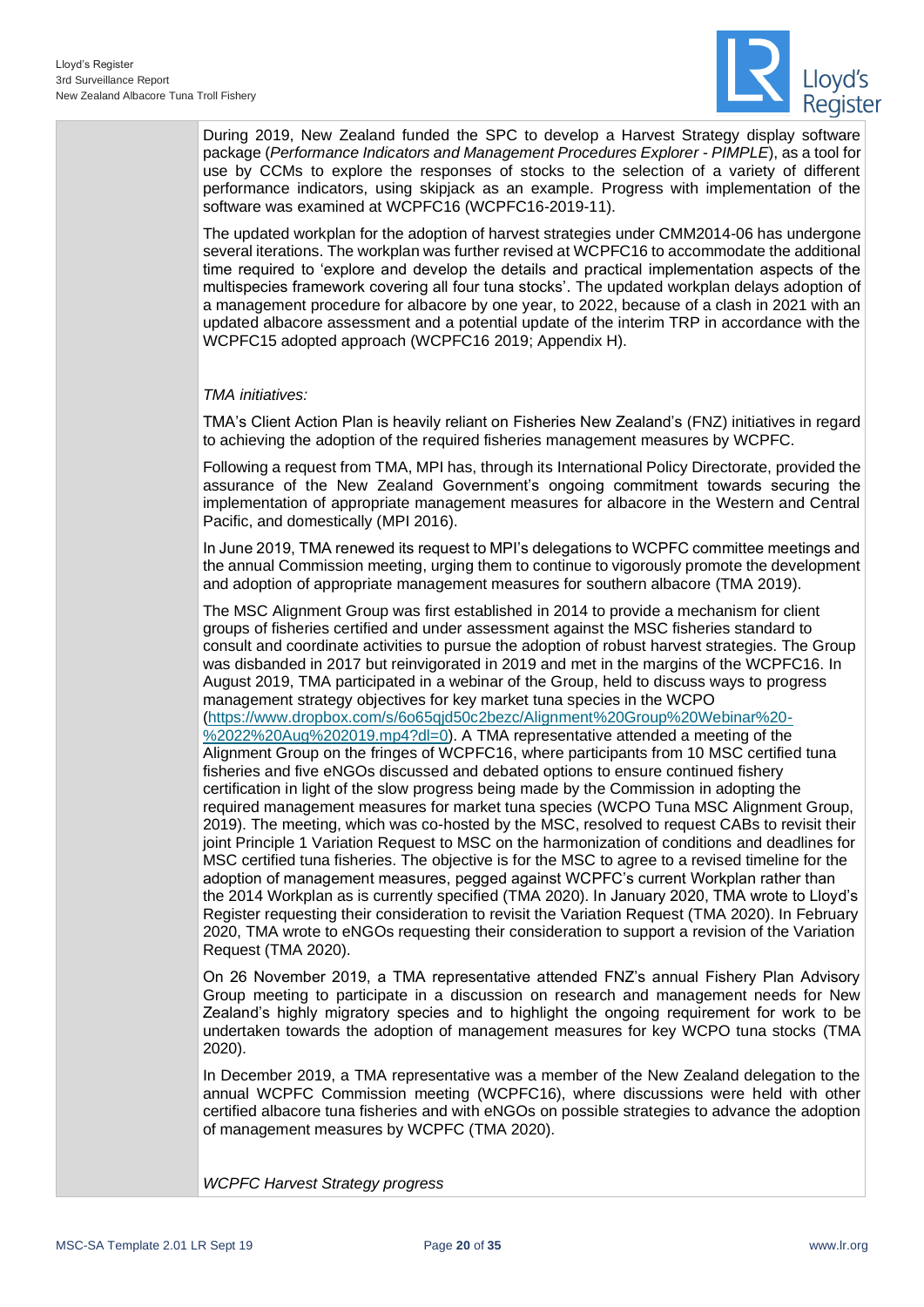

As indicated in the 2<sup>nd</sup> surveillance report for the fishery (Akroyd and McLoughlin, 2019, the CMM 2014-06 workplan for the implementation of harvest strategies has undergone several modifications since it was first developed. Progress to date on the implementation of a harvest strategy to satisfy CMM 2014-06 requirements includes the adoption of a limit reference point (20%  $\overline{\text{SB}}_{\text{current F=0}}$ ) in 2012, and adoption of an interim target reference point (56%  $\text{SB}_{\text{F=0}}$ ) in 2018. Progress towards implementation of the harvest strategy is summarised in [Figure 3.](#page-20-0)

| <b>Harvest strategy element</b>       | <b>South Pacific Albacore</b> |  |
|---------------------------------------|-------------------------------|--|
| <b>Management Objectives</b>          | <b>Noted</b>                  |  |
| Performance Indicators                | Identified                    |  |
| Limit Reference Points                | Adopted                       |  |
| <b>Target Reference Point</b>         | Interim                       |  |
| <b>Harvest Control Rules</b>          | <b>Example HCRs</b>           |  |
| <b>Management Strategy Evaluation</b> | Developing                    |  |
| <b>Monitoring Strategy</b>            |                               |  |

<span id="page-20-0"></span>**Figure 3. Progress towards implementing the south Pacific albacore harvest strategy. Dark green shading indicates substantial progress has been made; light green indicates work is currently underway; orange indicates work has not yet begun. (adapted from WCPFC16-2019-09).**

At WCPFC15 (December 2018) the CMM 2014-06 workplan was further amended (WCPFC15 2018, Attachment I). The major item to be progressed for the south Pacific albacore harvest strategy development was identified as the development and consideration of advice on potential harvest control rules. A range of harvest strategy related research was presented at WCPFC16 for discussion. Relevant research and technical documents are available on the SC15 and WCPFC16 websites. WCPFC16 reviewed the management objectives for south Pacific albacore and considered that there was no need to review them on an annual basis, but they should be amended as required. WCPFC16 agreed to further changes to the workplan (WCPFC16, 2019, Attachment H). This update indicates that the workplan was always intended to be a living document and updated as needed. The updated plan identifies that whilst development of the harvest strategy for south Pacific albacore tuna on a single species basis is ongoing, eventually a multispecies framework will be developed. The need for additional work and time to explore and develop the details and practical implementation aspects of the multispecies framework (covering all four tuna stocks) was identified.

For south Pacific albacore, the updated plan delays adoption of a management procedure (harvest control rule) by one year (to 2022) because of a clash in 2021 with an updated albacore assessment (that may also necessitate an update to the MSE operating model) and a potential update of the interim TRP in accordance with the WCPFC15 adopted approach. The WCPFC16 revised workplan notes that WCPFC are anticipating development of bridging management arrangements under the south Pacific Albacore Roadmap (WCPFC16, 2019, Attachment H).

The activities listed in the latest workplan for south Pacific albacore are as follows:

2020: Develop management procedures and Management strategy evaluation

- SC provide advice on performance of potential management procedures. (ongoing);
- TCC consider the implications of potential Management procedures. (ongoing);
- Commission consider advice on progress towards management procedures. (ongoing).

2021: Develop management procedures and Management strategy evaluation

- SC provide advice on performance of candidate management procedures;
- TCC consider the implications of candidate management procedures;
- Commission consider and refine a candidate set of management procedures.

2022: as for 2021; **Adopt a management procedure**.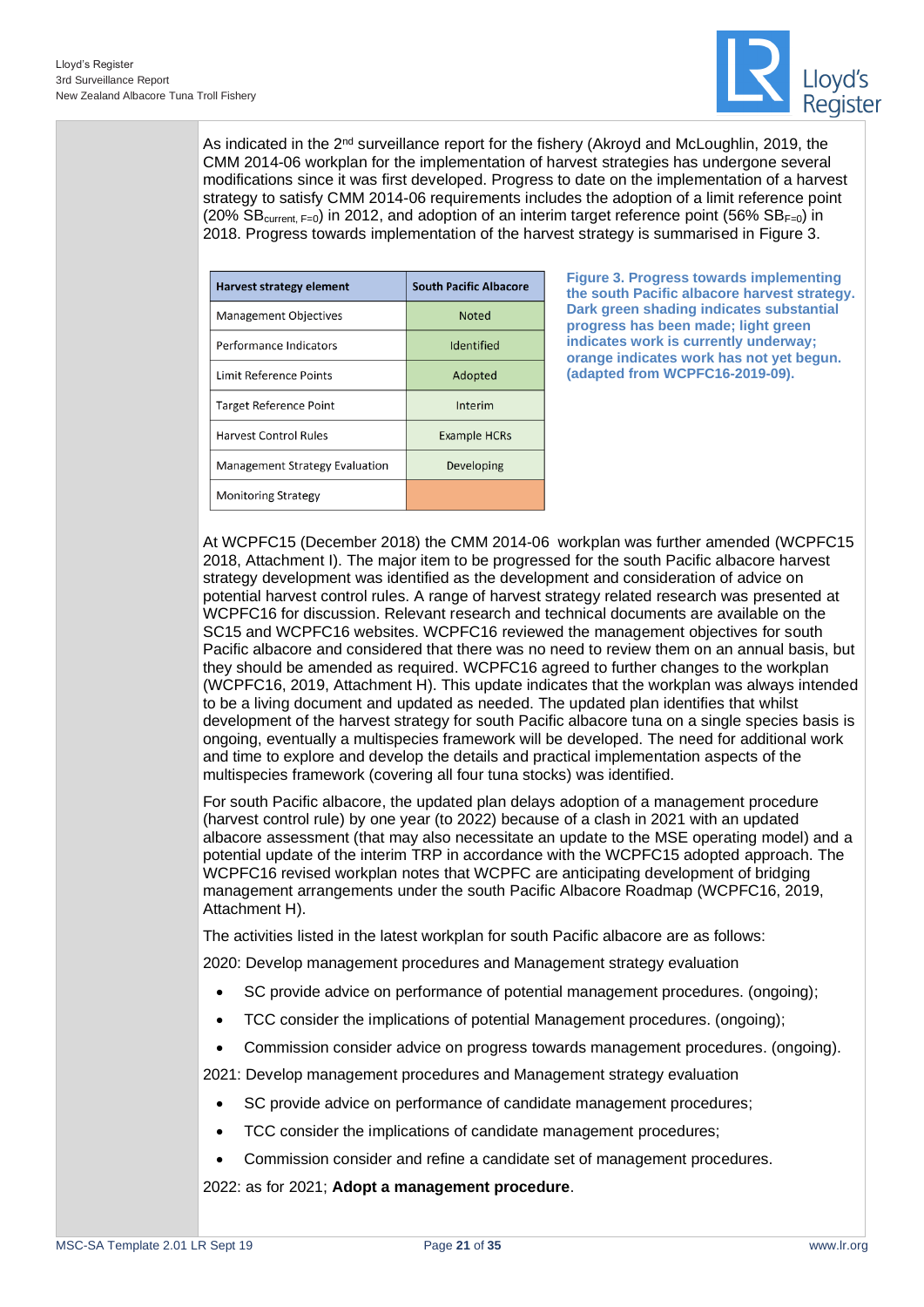

| <b>Status</b>             | On the basis that progress is being made and the client is meeting the requirements of the<br>client action plan, the Condition is on target.                                                                                                                                                                                                                                                                                                                    |
|---------------------------|------------------------------------------------------------------------------------------------------------------------------------------------------------------------------------------------------------------------------------------------------------------------------------------------------------------------------------------------------------------------------------------------------------------------------------------------------------------|
| Additional<br>information | The revised timeline of the CMM 2014-06 workplan will not result in the requirements of this<br>Condition being met by the 2021 hard deadline of the 2019 CAB Variation (see Section 4.3). As<br>indicated above, the meeting of the MSC Alignment Group in the margins of WCPFC16<br>resolved to request CABs to revisit their joint Principle 1 Variation Request to MSC on the<br>harmonisation of conditions and deadlines for MSC certified tuna fisheries. |

#### **Condition 2**

Ē

| Performance Indicator 1.2.2     |                                                                                                                                                                                                                                                                                                                                                                                                                                                                                                                                                                                                                                                   |
|---------------------------------|---------------------------------------------------------------------------------------------------------------------------------------------------------------------------------------------------------------------------------------------------------------------------------------------------------------------------------------------------------------------------------------------------------------------------------------------------------------------------------------------------------------------------------------------------------------------------------------------------------------------------------------------------|
| Score                           | 60                                                                                                                                                                                                                                                                                                                                                                                                                                                                                                                                                                                                                                                |
| Justification                   | See Akroyd and McLoughlin (2017), p69.                                                                                                                                                                                                                                                                                                                                                                                                                                                                                                                                                                                                            |
|                                 | SI a) By the fourth surveillance audit, demonstrate that well defined HCRs are in place that<br>ensure that the exploitation rate is reduced as the PRI is approached, are expected to keep<br>the stock fluctuating around a target level consistent with (or above) MSY.                                                                                                                                                                                                                                                                                                                                                                        |
| Condition                       | SI b) By the fourth surveillance audit, provide evidence that the HCRs are likely to be robust<br>to the main uncertainties.                                                                                                                                                                                                                                                                                                                                                                                                                                                                                                                      |
|                                 | SI c) By the fourth surveillance audit, demonstrate that available evidence indicates that the<br>tools in use are appropriate and effective in achieving the exploitation levels required under<br>the HCRs.                                                                                                                                                                                                                                                                                                                                                                                                                                     |
| <b>Milestones</b>               | At the first annual surveillance audit and subsequent surveillance audits, the client will provide<br>evidence that it is actively working to ensure that well defined harvest control rules taking into<br>account the main uncertainties are in place for albacore tuna that are consistent with the<br>harvest strategy and ensure that the exploitation rate is reduced as limit reference points are<br>approached. This evidence will include a summary of the actions taken by the client and other<br>relevant parties to achieve this outcome in alignment with the WCPFC 2015 agreed workplan<br>(WCPFC, 2015; Attachment Y). Score 60. |
|                                 | By the fourth surveillance audit, the client will provide evidence that well-defined harvest<br>control rules taking into account the main uncertainties are in place for albacore tuna that are<br>consistent with the harvest strategy and ensure that the exploitation rate is reduced as limit<br>reference points are approached. Score 80.                                                                                                                                                                                                                                                                                                  |
| Consultation<br>on<br>condition | The client will consult and coordinate with the New Zealand Ministry for Primary Industries,<br>other members of the WCPFC, FFA and SPC as required. The client will also consult with<br>other stakeholders in fishing for south Pacific albacore, including environmental and industry<br>NGOs as appropriate.<br>A letter written specifically to support the Client Action Plan from MPI has been provided and                                                                                                                                                                                                                                |
|                                 | is available within Appendix 1.4 (of the PCR),                                                                                                                                                                                                                                                                                                                                                                                                                                                                                                                                                                                                    |
| (Year 1)                        | Progress on Condition The Year 1 CAP requirements predominantly require MPI support. The progress against the<br>condition and MPI's initiatives are as described for condition 1.                                                                                                                                                                                                                                                                                                                                                                                                                                                                |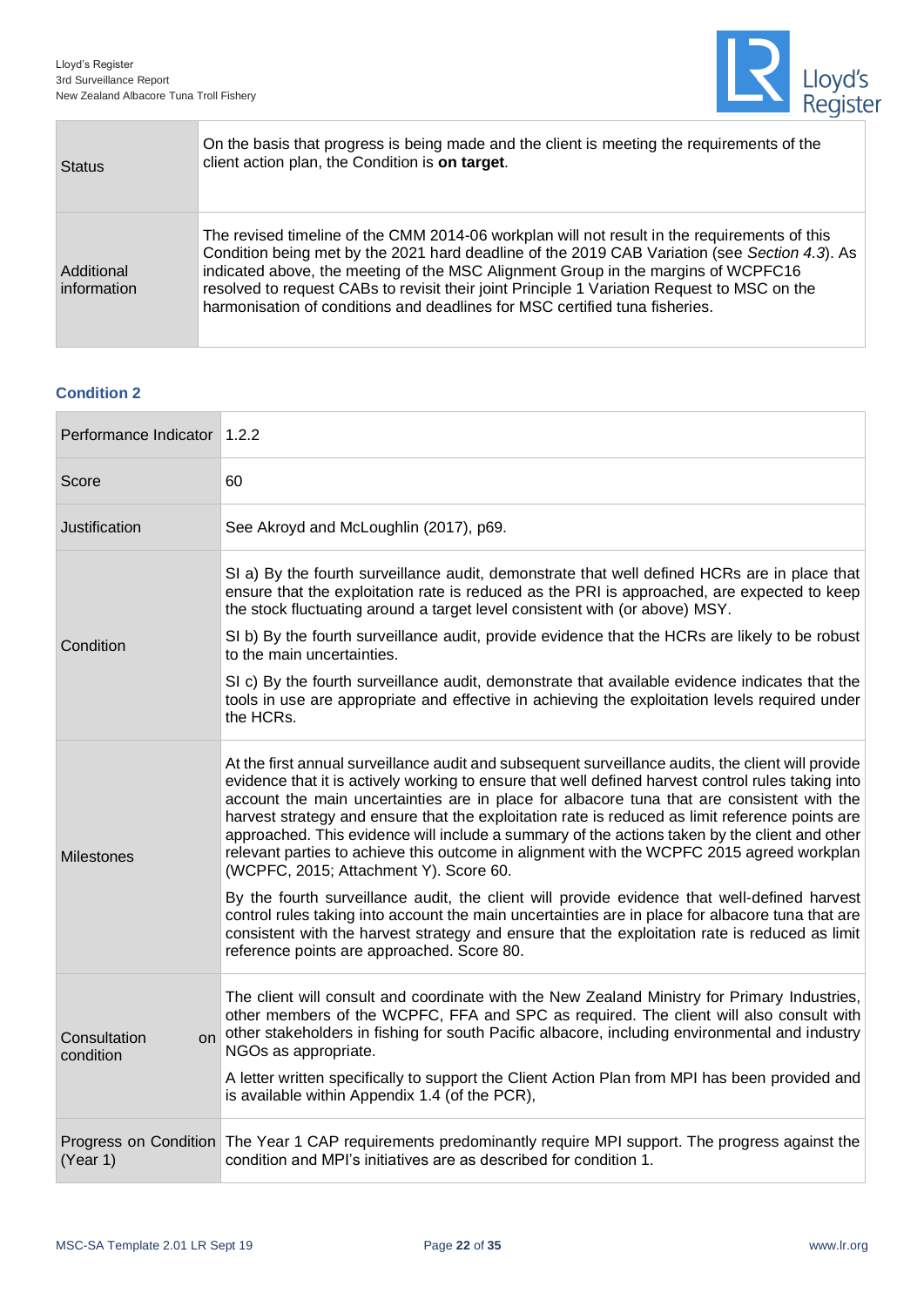۰

r.



| Progress on Condition<br>(Year 2) | The Year 2 CAP requirements predominantly require MPI support. In the main, the progress<br>against the condition and MPI's initiatives are as described for Condition 1. No specific<br>progress on harvest control rules was implemented at WCPFC15. The South Pacific Albacore<br>Virtual Intersessional Working Group, chaired by New Zealand, is tasked to continue work<br>inter-sessionally to develop the Roadmap for Effective Conservation and Management of<br>South Pacific Albacore including progressing the adoption of harvest control rules. |
|-----------------------------------|---------------------------------------------------------------------------------------------------------------------------------------------------------------------------------------------------------------------------------------------------------------------------------------------------------------------------------------------------------------------------------------------------------------------------------------------------------------------------------------------------------------------------------------------------------------|
| Progress on Condition<br>(Year 3) | As for Condition 1, above.                                                                                                                                                                                                                                                                                                                                                                                                                                                                                                                                    |
| <b>Status</b>                     | The Condition is on target.                                                                                                                                                                                                                                                                                                                                                                                                                                                                                                                                   |
| Additional information            | As for Condition 1.                                                                                                                                                                                                                                                                                                                                                                                                                                                                                                                                           |

#### **Condition 3**

| Performance Indicator 3.2.2 b |                                                                                                                                                                                                                                                                                                                                                                                                                                                                                                                                                                                                                                                                                                                                                                                                                                                                                                                                                                                                         |
|-------------------------------|---------------------------------------------------------------------------------------------------------------------------------------------------------------------------------------------------------------------------------------------------------------------------------------------------------------------------------------------------------------------------------------------------------------------------------------------------------------------------------------------------------------------------------------------------------------------------------------------------------------------------------------------------------------------------------------------------------------------------------------------------------------------------------------------------------------------------------------------------------------------------------------------------------------------------------------------------------------------------------------------------------|
| Score                         | (b) Decision-making processes respond to serious and other important issues identified in<br>relevant research, monitoring, evaluation and consultation, in a transparent, timely and<br>adaptive manner and take account of the wider implications of decisions.                                                                                                                                                                                                                                                                                                                                                                                                                                                                                                                                                                                                                                                                                                                                       |
| Justification                 | This condition was raised due to WCPFC's lack of responsiveness to declining catch rates<br>(particularly for the longline sector). The interim TRP adopted at WCPFC15 recognizes this<br>in its objective to achieve an 8% increase in catch per unit of effort for the southern longline<br>fishery as compared to 2013 levels. WCPFC15 indicates that if a future stock assessment<br>indicates that the interim TRP will not result in the desired longline CPUE, then the interim<br>TRP will be revised in order to meet this objective. The TRP shall be reviewed every 3<br>years, consistent with the south Pacific albacore assessment schedule. However, WCPFC<br>also indicates that the required reduction in catches has a timeline for achieving the interim<br>target reference point of no later than 20 years. SPC, the science service provider, is tasked<br>with identifying a range of alternative catch pathways and timeframes that achieve this, for<br>consideration in 2019. |
| Condition                     | By the fourth surveillance audit (considering the updated south Pacific albacore stock<br>assessment due in 2018 and consequent management advice) demonstrate that WCPFC<br>decision-making processes have responded to the albacore catch rate issue by putting in<br>place an appropriate harvest strategy or other suitable management measures.                                                                                                                                                                                                                                                                                                                                                                                                                                                                                                                                                                                                                                                    |
|                               | Year 1 (Dec 2018)                                                                                                                                                                                                                                                                                                                                                                                                                                                                                                                                                                                                                                                                                                                                                                                                                                                                                                                                                                                       |
|                               | Engage with the Ministry for Primary Industries towards ensuring that delegations to meetings<br>of regional bodies and the Commission:                                                                                                                                                                                                                                                                                                                                                                                                                                                                                                                                                                                                                                                                                                                                                                                                                                                                 |
| <b>Milestones</b>             | Deliver the message that development by the SPC of harvest strategy elements for<br>SP albacore, as prescribed by CMM 2014-06, should incorporate agreed biological,<br>ecological, economic and/or social objectives.                                                                                                                                                                                                                                                                                                                                                                                                                                                                                                                                                                                                                                                                                                                                                                                  |
|                               | Year 2 (Dec 2019)                                                                                                                                                                                                                                                                                                                                                                                                                                                                                                                                                                                                                                                                                                                                                                                                                                                                                                                                                                                       |
|                               | Engage with the Ministry for Primary Industries towards ensuring that delegations:                                                                                                                                                                                                                                                                                                                                                                                                                                                                                                                                                                                                                                                                                                                                                                                                                                                                                                                      |
|                               | Collaborate with FFA members, industry sectors and environmental NGOs towards<br>encouraging the WCPFC to agree on and adopt a harvest strategy for the SP albacore stock<br>that includes agreed economic and/or social objectives.                                                                                                                                                                                                                                                                                                                                                                                                                                                                                                                                                                                                                                                                                                                                                                    |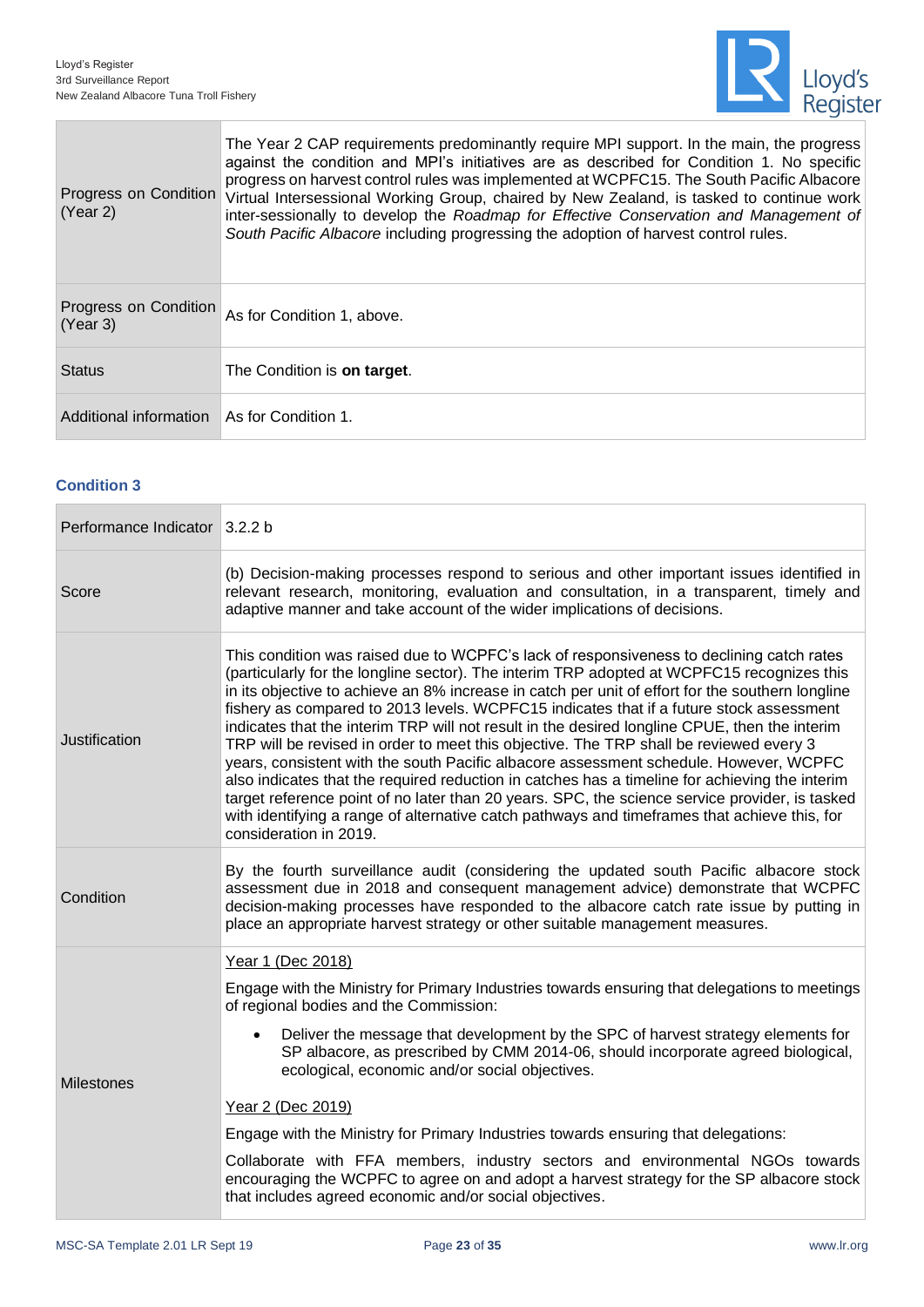П



| Consultation<br>on<br>condition   | As for Condition 1 and 2                                                                                                                                                                                                                                                                                                                                                                                                                                                                                                                                                                                                                                                                                                                                                                                                                                                                                                                                                                                                                                                                                                                                                                                                                                                                                                                                                                                                                                                                                                                                                                                                                                                                                                                                                                                                                                                                                                                                                                                                                                                                                                                                                                                                                                                                                                                                                                                                                                                                                                                   |  |
|-----------------------------------|--------------------------------------------------------------------------------------------------------------------------------------------------------------------------------------------------------------------------------------------------------------------------------------------------------------------------------------------------------------------------------------------------------------------------------------------------------------------------------------------------------------------------------------------------------------------------------------------------------------------------------------------------------------------------------------------------------------------------------------------------------------------------------------------------------------------------------------------------------------------------------------------------------------------------------------------------------------------------------------------------------------------------------------------------------------------------------------------------------------------------------------------------------------------------------------------------------------------------------------------------------------------------------------------------------------------------------------------------------------------------------------------------------------------------------------------------------------------------------------------------------------------------------------------------------------------------------------------------------------------------------------------------------------------------------------------------------------------------------------------------------------------------------------------------------------------------------------------------------------------------------------------------------------------------------------------------------------------------------------------------------------------------------------------------------------------------------------------------------------------------------------------------------------------------------------------------------------------------------------------------------------------------------------------------------------------------------------------------------------------------------------------------------------------------------------------------------------------------------------------------------------------------------------------|--|
|                                   | This condition was raised due to WCPFC's lack of responsiveness to declining catch rates<br>(particularly for the longline sector).<br>WCPFC decision-making processes allow for appropriate consideration of serious and<br>important issues through its committees (SC and TCC) and at the Commission itself. The<br>WCPFC responds to these issues through CMMs and Resolutions and these provide<br>transparent responses to scientific, technical, social, and cultural issues. Stock assessments<br>and studies presented at the SC identify serious issues, such as overfishing of bigeye tuna                                                                                                                                                                                                                                                                                                                                                                                                                                                                                                                                                                                                                                                                                                                                                                                                                                                                                                                                                                                                                                                                                                                                                                                                                                                                                                                                                                                                                                                                                                                                                                                                                                                                                                                                                                                                                                                                                                                                      |  |
| Progress on Condition<br>(Year 3) | from 2011 - 2017, at the regional level, using an older assessment model and life history<br>parameters. However, since SC14 (2018), an updated assessment has determined this stock<br>to no longer have an overfished status, nor is overfishing occurring. These determinations<br>were reaffirmed at WCPFC-SC (2019). These issues are now being addressed through<br>agreed CMM 2018-01 for example. The system allows Commission members to be fully<br>informed of the issues under consideration and enables participation in informed decision-<br>making. The Commission decision-making is transparent and transparency is a requirement<br>of the Convention (Article 21). The appreciation of the "timeliness" of decision-making is more<br>likely a result of the governance arrangements applying to cooperative regional fisheries<br>management (consensus-based decision-making, annual meetings etc.). So, given the<br>international context, response times are probably "best practice" (Medley and Gascoigne,<br>2017). The WCPFC responds in a "timely manner" to other important issues in its decision-<br>making such as the adoption of a target reference point (TRP) for south Pacific albacore tuna,<br>as well as continuing to work towards adopting a full Harvest Strategy under a formal workplan<br>(CMM 2014-06 - revised at WCPFC15 in 2018). An updated 2018 assessment indicated the<br>south Pacific albacore stock not to be in an overfished state and overfishing was not taking<br>place (Tremblay-Boyer et al., 2018), and nominal longline CPUE increased in 2017 (Brouwer,<br>et al., 2018). A range of harvest strategy related research was presented at WCPFC16 for<br>discussion. SPC, the science service provider, was tasked in 2019 with identifying a range of<br>alternative catch pathways and timeframes that achieve the objective of the interim TRP (to<br>achieve the desired longline CPUE. Results from stochastic stock projections across the grid<br>of 72 assessment models, under future fishery scenarios to examine their performance, were<br>considered by WCPFC16 (WCPFC16-2019-11). On the basis of progress made at WCPFC,<br>SG60 and SG80 are met. However, SG100 is not met as it is not clear that all issues are dealt<br>with in a timely manner.<br>As for Conditions 1 & 2, NZ has been active in its approach to satisfying the requirements of<br>this Conditions on the MSC certification of this fishery through avenues available to them and |  |
| <b>Status</b>                     | The Condition is now met. See re-scoring below.                                                                                                                                                                                                                                                                                                                                                                                                                                                                                                                                                                                                                                                                                                                                                                                                                                                                                                                                                                                                                                                                                                                                                                                                                                                                                                                                                                                                                                                                                                                                                                                                                                                                                                                                                                                                                                                                                                                                                                                                                                                                                                                                                                                                                                                                                                                                                                                                                                                                                            |  |
| Additional information            | The meeting of this condition is harmonised with recent assessments and surveillances for<br>south Pacific albacore in the WCPO.                                                                                                                                                                                                                                                                                                                                                                                                                                                                                                                                                                                                                                                                                                                                                                                                                                                                                                                                                                                                                                                                                                                                                                                                                                                                                                                                                                                                                                                                                                                                                                                                                                                                                                                                                                                                                                                                                                                                                                                                                                                                                                                                                                                                                                                                                                                                                                                                           |  |

## <span id="page-23-0"></span>**3.3 Client Action Plan**

The Client Action Plan is available in the PCR (Akroyd and McLoughlin, 2017[; https://fisheries.msc.org/en/fisheries/new](https://fisheries.msc.org/en/fisheries/new-zealand-albacore-tuna-troll/@@assessments)[zealand-albacore-tuna-troll/@@assessments\)](https://fisheries.msc.org/en/fisheries/new-zealand-albacore-tuna-troll/@@assessments).

## <span id="page-23-1"></span>**3.4 Re-scoring Performance Indicators**

One Performance Indicator was re-scored as a result of the Condition being closed. The revised scoring table is presented here. Revised rationale is shown in red.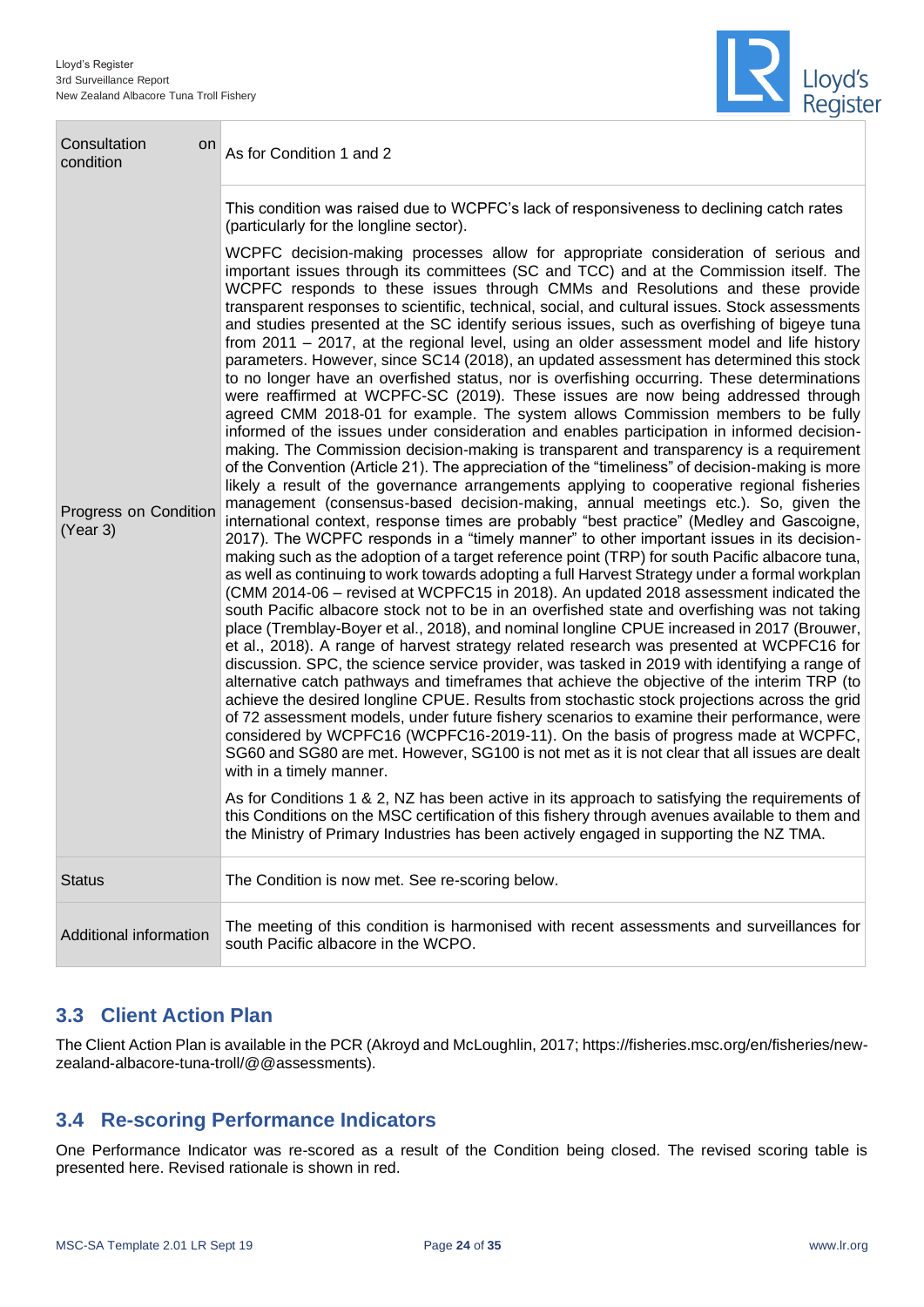

## <span id="page-24-0"></span>**Evaluation Table for PI 3.2.2 – Decision-making processes**

| PI 3.2.2 |                          | The fishery-specific management system includes effective decision-making<br>processes that result in measures and strategies to achieve the objectives, and<br>has an appropriate approach to actual disputes in the fishery.                                                                                                                                                                                                                                                                                                                                                                                                                                                                                                                                                                                                              |                                                                                                                                                                                                                                                                                    |                                                                                                                                                                                                                                                                                        |
|----------|--------------------------|---------------------------------------------------------------------------------------------------------------------------------------------------------------------------------------------------------------------------------------------------------------------------------------------------------------------------------------------------------------------------------------------------------------------------------------------------------------------------------------------------------------------------------------------------------------------------------------------------------------------------------------------------------------------------------------------------------------------------------------------------------------------------------------------------------------------------------------------|------------------------------------------------------------------------------------------------------------------------------------------------------------------------------------------------------------------------------------------------------------------------------------|----------------------------------------------------------------------------------------------------------------------------------------------------------------------------------------------------------------------------------------------------------------------------------------|
|          | <b>Scoring Issue</b>     | <b>SG 60</b>                                                                                                                                                                                                                                                                                                                                                                                                                                                                                                                                                                                                                                                                                                                                                                                                                                | <b>SG 80</b>                                                                                                                                                                                                                                                                       | <b>SG 100</b>                                                                                                                                                                                                                                                                          |
| A        |                          | Decision-making processes                                                                                                                                                                                                                                                                                                                                                                                                                                                                                                                                                                                                                                                                                                                                                                                                                   |                                                                                                                                                                                                                                                                                    |                                                                                                                                                                                                                                                                                        |
|          | Guide<br>post            | There are some decision-<br>making processes in place<br>that result in measures<br>and strategies to achieve<br>fishery-specific<br>the<br>objectives.                                                                                                                                                                                                                                                                                                                                                                                                                                                                                                                                                                                                                                                                                     | established<br><b>There</b><br>are<br>decision-making<br>processes that result in<br>measures and strategies<br>to achieve the fishery-<br>specific objectives.                                                                                                                    |                                                                                                                                                                                                                                                                                        |
|          | Met?                     | Y                                                                                                                                                                                                                                                                                                                                                                                                                                                                                                                                                                                                                                                                                                                                                                                                                                           | Y                                                                                                                                                                                                                                                                                  | N                                                                                                                                                                                                                                                                                      |
|          | <b>Justifi</b><br>cation | At the WCPFC level, decision-making processes are open, seek to apply the<br>precautionary approach and use the best available information and are well<br>documented.                                                                                                                                                                                                                                                                                                                                                                                                                                                                                                                                                                                                                                                                      |                                                                                                                                                                                                                                                                                    |                                                                                                                                                                                                                                                                                        |
|          |                          | Consensus is the general rule for decision-making by Commission Members during<br>the annual meetings. If consensus cannot be reached, voting, grounds for<br>appealing decisions, conciliation and review are all part of the established decision-<br>making process, as described in Article 20 of the Convention.                                                                                                                                                                                                                                                                                                                                                                                                                                                                                                                       |                                                                                                                                                                                                                                                                                    |                                                                                                                                                                                                                                                                                        |
|          |                          | The decision-making processes are operationalised through the processes of the<br>Scientific Committee, the Technical and Compliance Committee and the<br>Commission itself. The information used to inform decision making is published.<br>Conservation and Management Measures are binding, but Resolutions are non-<br>binding. All management measures apply equally inside EEZ and on high seas.<br>Flag states enforce management measures on their own vessels and coastal states<br>within their own EEZ.                                                                                                                                                                                                                                                                                                                          |                                                                                                                                                                                                                                                                                    |                                                                                                                                                                                                                                                                                        |
|          |                          | At the national level the Fisheries Act (specifically Sections 10, 11, and 12) clearly<br>lays out the requirements for decision-making, and requires basing all decisions on<br>the best available information (Section 10). The Annual Operational Plan<br>implements the procedures for decision-making. The MPI prepares an Initial<br>Position Paper (IPP) that provides the Ministry's initial proposals for issues needing<br>decision. Subsequently, the Ministry will provide a Final Advice Paper (FAP) to the<br>Minister for Primary Industries. The FAP will summarise the Ministry's and<br>stakeholder's views on proposals and make recommendations to the Minister. A<br>copy of the FAP and the Minister's letter setting out his final decisions will be posted<br>on the MPI website as soon as these become available. |                                                                                                                                                                                                                                                                                    |                                                                                                                                                                                                                                                                                        |
|          |                          | Altogether, these processes result in measures and strategies to achieve the<br>fishery-specific objectives, reaching the SG60 and SG80 at both regional and<br>national level.                                                                                                                                                                                                                                                                                                                                                                                                                                                                                                                                                                                                                                                             |                                                                                                                                                                                                                                                                                    |                                                                                                                                                                                                                                                                                        |
| B        |                          | Responsiveness of decision-making processes                                                                                                                                                                                                                                                                                                                                                                                                                                                                                                                                                                                                                                                                                                                                                                                                 |                                                                                                                                                                                                                                                                                    |                                                                                                                                                                                                                                                                                        |
|          | Guide<br>post            | Decision-making<br>processes<br>respond<br>to<br>serious issues identified<br>relevant<br>research,<br>in.<br>monitoring, evaluation and<br>consultation,<br>in.<br>a<br>transparent, timely<br>and<br>adaptive manner and take<br>some account of the wider<br>implications of decisions.                                                                                                                                                                                                                                                                                                                                                                                                                                                                                                                                                  | Decision-making<br>processes<br>respond<br>to<br>serious<br>other<br>and<br>important<br><b>issues</b><br>identified<br>relevant<br>in.<br>research,<br>monitoring,<br>evaluation<br>and<br>consultation,<br>in.<br>a<br>transparent,<br>timely<br>and<br>adaptive manner and take | Decision-making<br>processes respond to all<br>identified<br>issues<br>in.<br>relevant<br>research,<br>monitoring, evaluation and<br>consultation,<br>in<br>a<br>transparent, timely<br>and<br>adaptive manner and take<br>the<br>wider<br>account<br>0f<br>implications of decisions. |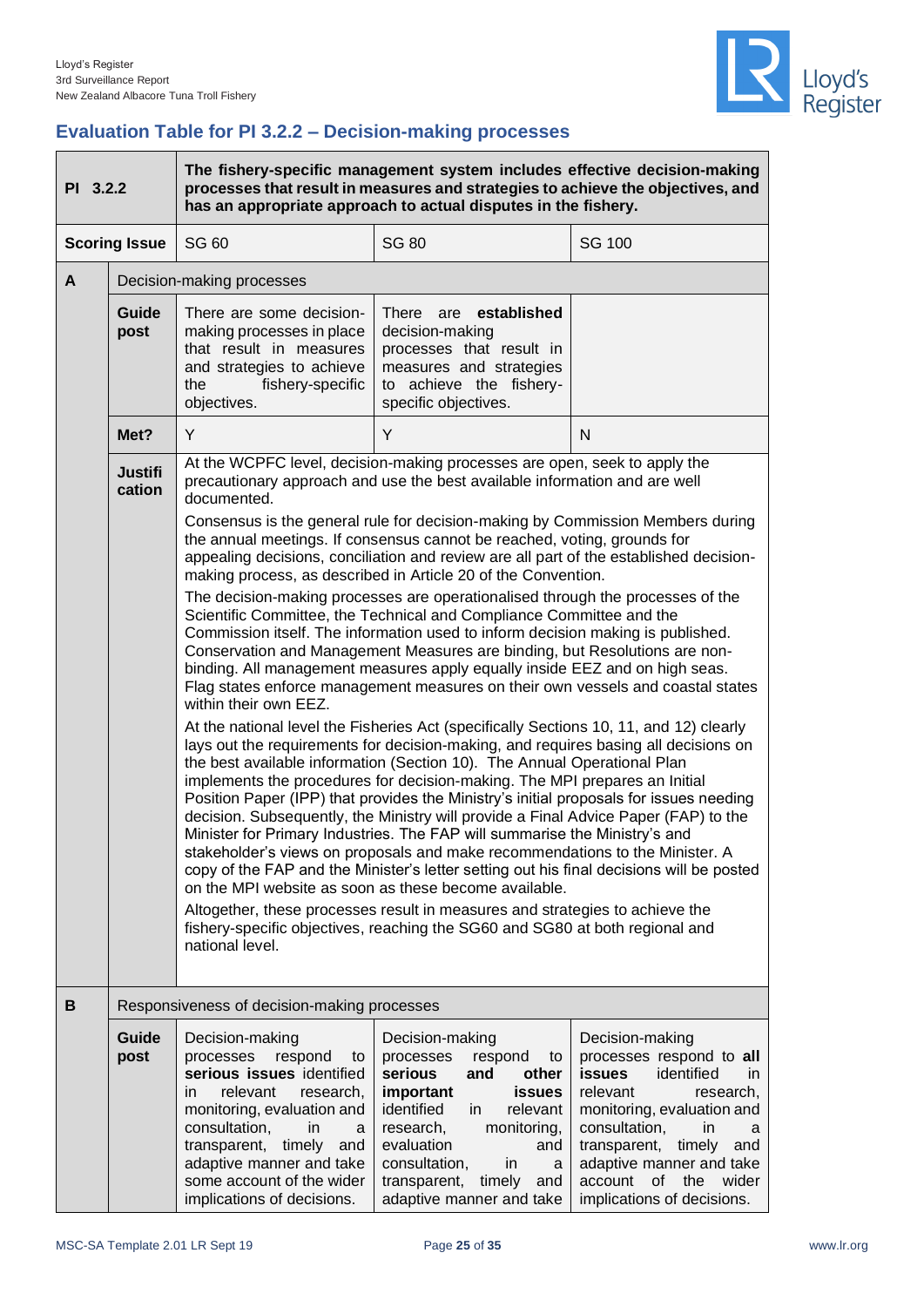

| PI 3.2.2                                                                                                                                                                                                                                                                                                                                                                                                                                                                                                                                                                                                                                                                                                                                                                                                                                                                                                                                                                                                                                                                                                                                                                                                                                                                                                                                                                                                                                                                                                                                                                                                                                                                                                                                                                                                                                                                                                                                                                                                                                                                                                                                                                                                                                                                                                                                         |                          | The fishery-specific management system includes effective decision-making<br>processes that result in measures and strategies to achieve the objectives, and<br>has an appropriate approach to actual disputes in the fishery.                                                                                                                                                                                                                                                                                                                                                                                                                                                                                                                                                                                                                                                                                                                                                                                                                                                         |                                                                                                                            |   |
|--------------------------------------------------------------------------------------------------------------------------------------------------------------------------------------------------------------------------------------------------------------------------------------------------------------------------------------------------------------------------------------------------------------------------------------------------------------------------------------------------------------------------------------------------------------------------------------------------------------------------------------------------------------------------------------------------------------------------------------------------------------------------------------------------------------------------------------------------------------------------------------------------------------------------------------------------------------------------------------------------------------------------------------------------------------------------------------------------------------------------------------------------------------------------------------------------------------------------------------------------------------------------------------------------------------------------------------------------------------------------------------------------------------------------------------------------------------------------------------------------------------------------------------------------------------------------------------------------------------------------------------------------------------------------------------------------------------------------------------------------------------------------------------------------------------------------------------------------------------------------------------------------------------------------------------------------------------------------------------------------------------------------------------------------------------------------------------------------------------------------------------------------------------------------------------------------------------------------------------------------------------------------------------------------------------------------------------------------|--------------------------|----------------------------------------------------------------------------------------------------------------------------------------------------------------------------------------------------------------------------------------------------------------------------------------------------------------------------------------------------------------------------------------------------------------------------------------------------------------------------------------------------------------------------------------------------------------------------------------------------------------------------------------------------------------------------------------------------------------------------------------------------------------------------------------------------------------------------------------------------------------------------------------------------------------------------------------------------------------------------------------------------------------------------------------------------------------------------------------|----------------------------------------------------------------------------------------------------------------------------|---|
|                                                                                                                                                                                                                                                                                                                                                                                                                                                                                                                                                                                                                                                                                                                                                                                                                                                                                                                                                                                                                                                                                                                                                                                                                                                                                                                                                                                                                                                                                                                                                                                                                                                                                                                                                                                                                                                                                                                                                                                                                                                                                                                                                                                                                                                                                                                                                  |                          |                                                                                                                                                                                                                                                                                                                                                                                                                                                                                                                                                                                                                                                                                                                                                                                                                                                                                                                                                                                                                                                                                        | account<br>of<br>the<br>wider<br>implications of decisions.                                                                |   |
|                                                                                                                                                                                                                                                                                                                                                                                                                                                                                                                                                                                                                                                                                                                                                                                                                                                                                                                                                                                                                                                                                                                                                                                                                                                                                                                                                                                                                                                                                                                                                                                                                                                                                                                                                                                                                                                                                                                                                                                                                                                                                                                                                                                                                                                                                                                                                  | Met?                     | Y                                                                                                                                                                                                                                                                                                                                                                                                                                                                                                                                                                                                                                                                                                                                                                                                                                                                                                                                                                                                                                                                                      | Y                                                                                                                          | N |
| <b>Justifi</b><br>WCPFC decision-making processes allow for appropriate consideration of serious<br>cation<br>and important issues through its committees (SC and TCC) and at the Commission<br>itself. The WCPFC responds to these issues through CMMs and Resolutions and<br>these provide transparent responses to scientific, technical, social, and cultural<br>issues. Stock assessments and studies presented at the SC identify serious issues,<br>such as overfishing of bigeye tuna from 2011 - 2017, at the regional level, using an<br>older assessment model and life history parameters. However, since SC14 (2018),<br>an updated assessment has determined this stock to no longer have an overfished<br>status, nor is overfishing occurring. These determinations were reaffirmed at SC15<br>(2019). These issues are now being addressed through agreed CMM 2018-01 for<br>example. The system allows Commission members to be fully informed of the issues<br>under consideration and enables participation in informed decision- making. The<br>Commission decision-making is transparent and transparency is a requirement of the<br>Convention (Article 21). The appreciation of the "timeliness" of decision-making is<br>more likely a result of the governance arrangements applying to cooperative regional<br>fisheries management (consensus-based decision-making, annual meetings etc.).<br>So, given the international context, response times are probably "best practice"<br>(Medley and Gascoigne, 2017). The WCPFC responds in a "timely manner" to other<br>important issues in its decision-making such as the adoption of a target reference<br>point (TRP) for south Pacific albacore tuna, as well as continuing to work towards<br>adopting a full Harvest Strategy under a formal Work Plan (CMM 2014-06 - revised<br>at WCPFC15 in 2018). An updated 2018 assessment indicated the south Pacific<br>albacore stock not to be in an overfished state and overfishing was not taking place<br>(Tremblay-Boyer et al., 2018), and nominal longline CPUE increased in 2017<br>(Brouwer, et al., 2018). On this basis SG60 and SG80 are met. However, SG100 is<br>not met as it is not clear that all issues are dealt with in a timely manner.<br>SG60 and SG 80 requirements are met. SG100 is not met. |                          |                                                                                                                                                                                                                                                                                                                                                                                                                                                                                                                                                                                                                                                                                                                                                                                                                                                                                                                                                                                                                                                                                        |                                                                                                                            |   |
| C                                                                                                                                                                                                                                                                                                                                                                                                                                                                                                                                                                                                                                                                                                                                                                                                                                                                                                                                                                                                                                                                                                                                                                                                                                                                                                                                                                                                                                                                                                                                                                                                                                                                                                                                                                                                                                                                                                                                                                                                                                                                                                                                                                                                                                                                                                                                                |                          | Use of precautionary approach                                                                                                                                                                                                                                                                                                                                                                                                                                                                                                                                                                                                                                                                                                                                                                                                                                                                                                                                                                                                                                                          |                                                                                                                            |   |
|                                                                                                                                                                                                                                                                                                                                                                                                                                                                                                                                                                                                                                                                                                                                                                                                                                                                                                                                                                                                                                                                                                                                                                                                                                                                                                                                                                                                                                                                                                                                                                                                                                                                                                                                                                                                                                                                                                                                                                                                                                                                                                                                                                                                                                                                                                                                                  | Guide<br>post            |                                                                                                                                                                                                                                                                                                                                                                                                                                                                                                                                                                                                                                                                                                                                                                                                                                                                                                                                                                                                                                                                                        | Decision-making<br>processes<br>use<br>the<br>precautionary<br>approach<br>and are based on best<br>available information. |   |
|                                                                                                                                                                                                                                                                                                                                                                                                                                                                                                                                                                                                                                                                                                                                                                                                                                                                                                                                                                                                                                                                                                                                                                                                                                                                                                                                                                                                                                                                                                                                                                                                                                                                                                                                                                                                                                                                                                                                                                                                                                                                                                                                                                                                                                                                                                                                                  | Met?                     |                                                                                                                                                                                                                                                                                                                                                                                                                                                                                                                                                                                                                                                                                                                                                                                                                                                                                                                                                                                                                                                                                        | Y                                                                                                                          |   |
|                                                                                                                                                                                                                                                                                                                                                                                                                                                                                                                                                                                                                                                                                                                                                                                                                                                                                                                                                                                                                                                                                                                                                                                                                                                                                                                                                                                                                                                                                                                                                                                                                                                                                                                                                                                                                                                                                                                                                                                                                                                                                                                                                                                                                                                                                                                                                  | <b>Justifi</b><br>cation | The WCPFC Convention requires that the members of the Commission, directly<br>and through the Commission, apply the precautionary approach. The Convention<br>requires that Commission be more cautious when information is uncertain,<br>unreliable or inadequate and does not use the absence of adequate scientific<br>information as a reason for postponing or failing to take conservation and<br>management measures (Medley and Powers 2015).<br>In all cases, decisions are required to be based on the best scientific information<br>available, and the Commission makes adequate provision for this to be achieved.<br>At the national level the Fisheries Act requires that MPI must follow the<br>precautionary approach. Section 10 of the Fisheries Act Information principles<br>states:<br>"All persons exercising or performing functions, duties, or powers under this Act, in<br>relation to the utilisation of fisheries resources or ensuring sustainability, shall take<br>into account the following information principles: (a) Decisions should be based on |                                                                                                                            |   |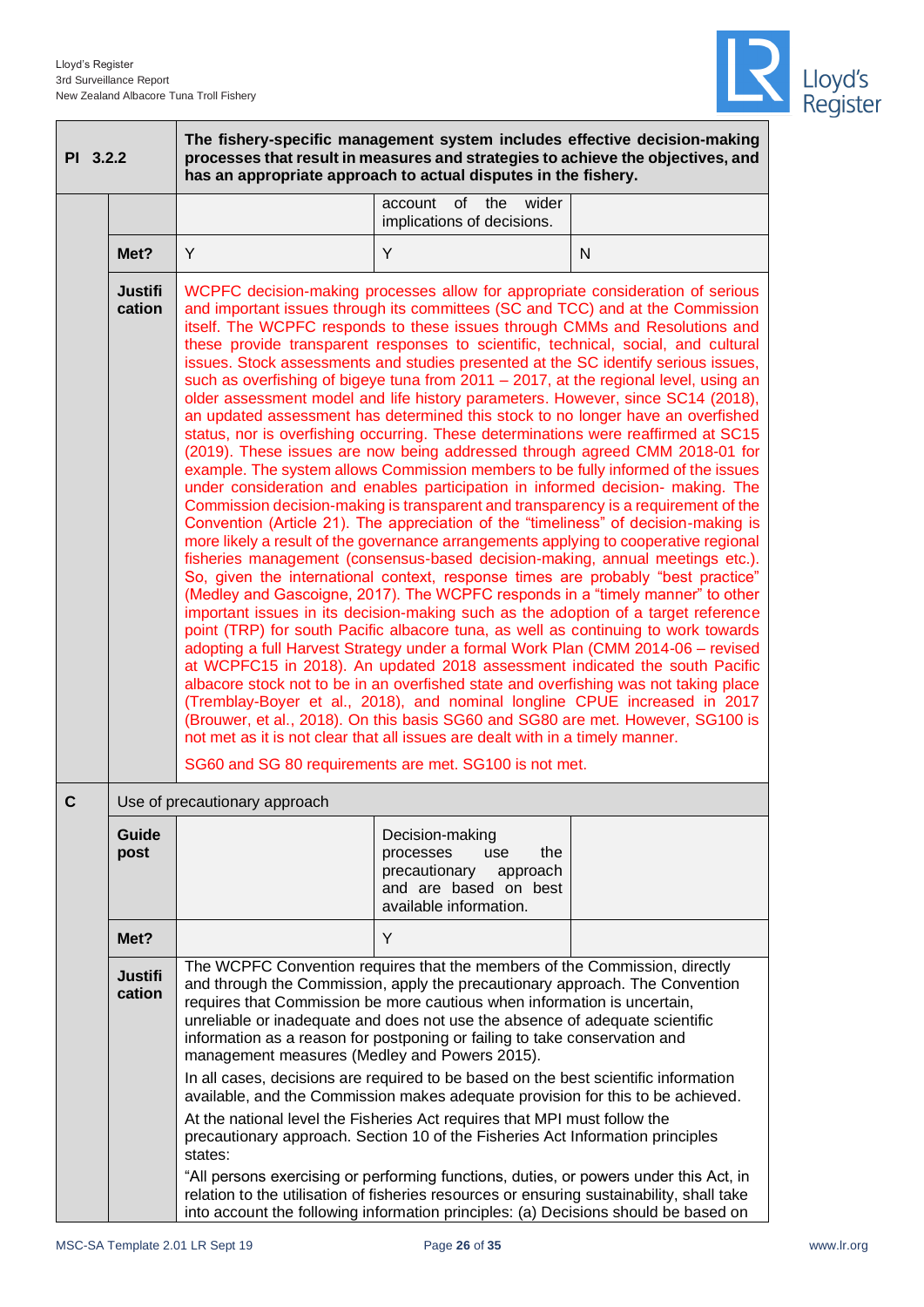

|                                                                                                                                                                                                                                                                                                                                                                                                                                                                                                                                                                                                                                                                                                                                                                                                                                                                                                                                                                                                                                                                                                                                                                                                                                                                                                                                                                                                                                                                                                                                                                                                                                                                                                                                                                                                                                                                                                                                                                                                                                 | The fishery-specific management system includes effective decision-making<br>processes that result in measures and strategies to achieve the objectives, and<br>PI 3.2.2<br>has an appropriate approach to actual disputes in the fishery. |                                                                                                                                                                                                                                                                                                                                                                                                                                                                                                                                                                |                                                                                                                                                                                                                                                                                                                                          |                                                                                                                                                                                                                                                                                                                                                                                     |
|---------------------------------------------------------------------------------------------------------------------------------------------------------------------------------------------------------------------------------------------------------------------------------------------------------------------------------------------------------------------------------------------------------------------------------------------------------------------------------------------------------------------------------------------------------------------------------------------------------------------------------------------------------------------------------------------------------------------------------------------------------------------------------------------------------------------------------------------------------------------------------------------------------------------------------------------------------------------------------------------------------------------------------------------------------------------------------------------------------------------------------------------------------------------------------------------------------------------------------------------------------------------------------------------------------------------------------------------------------------------------------------------------------------------------------------------------------------------------------------------------------------------------------------------------------------------------------------------------------------------------------------------------------------------------------------------------------------------------------------------------------------------------------------------------------------------------------------------------------------------------------------------------------------------------------------------------------------------------------------------------------------------------------|--------------------------------------------------------------------------------------------------------------------------------------------------------------------------------------------------------------------------------------------|----------------------------------------------------------------------------------------------------------------------------------------------------------------------------------------------------------------------------------------------------------------------------------------------------------------------------------------------------------------------------------------------------------------------------------------------------------------------------------------------------------------------------------------------------------------|------------------------------------------------------------------------------------------------------------------------------------------------------------------------------------------------------------------------------------------------------------------------------------------------------------------------------------------|-------------------------------------------------------------------------------------------------------------------------------------------------------------------------------------------------------------------------------------------------------------------------------------------------------------------------------------------------------------------------------------|
|                                                                                                                                                                                                                                                                                                                                                                                                                                                                                                                                                                                                                                                                                                                                                                                                                                                                                                                                                                                                                                                                                                                                                                                                                                                                                                                                                                                                                                                                                                                                                                                                                                                                                                                                                                                                                                                                                                                                                                                                                                 |                                                                                                                                                                                                                                            | the best available information: (b) Decision makers should consider any uncertainty<br>in the information available in any case: (c) Decision makers should be cautious<br>when information is uncertain, unreliable, or inadequate: (d) The absence of, or any<br>uncertainty in, any information should not be used as a reason for postponing or<br>failing to take any measure to achieve the purpose of this Act.<br>Therefore, evidence exists that decision making uses the precautionary approach<br>and best available information, meeting the SG80. |                                                                                                                                                                                                                                                                                                                                          |                                                                                                                                                                                                                                                                                                                                                                                     |
| D                                                                                                                                                                                                                                                                                                                                                                                                                                                                                                                                                                                                                                                                                                                                                                                                                                                                                                                                                                                                                                                                                                                                                                                                                                                                                                                                                                                                                                                                                                                                                                                                                                                                                                                                                                                                                                                                                                                                                                                                                               |                                                                                                                                                                                                                                            | Accountability and transparency of management system and decision-making process                                                                                                                                                                                                                                                                                                                                                                                                                                                                               |                                                                                                                                                                                                                                                                                                                                          |                                                                                                                                                                                                                                                                                                                                                                                     |
|                                                                                                                                                                                                                                                                                                                                                                                                                                                                                                                                                                                                                                                                                                                                                                                                                                                                                                                                                                                                                                                                                                                                                                                                                                                                                                                                                                                                                                                                                                                                                                                                                                                                                                                                                                                                                                                                                                                                                                                                                                 | Guide<br>post                                                                                                                                                                                                                              | Some information on the<br>fishery's performance and<br>management<br>action<br>is<br>generally<br>available<br>on<br>request to stakeholders.                                                                                                                                                                                                                                                                                                                                                                                                                 | <b>Information</b><br>the<br>on<br>performance<br>fishery's<br>and management action<br>is available on request,<br>and<br>explanations<br>are<br>provided for any actions or<br>lack of action associated<br>with findings and relevant<br>recommendations<br>emerging from research,<br>monitoring, evaluation and<br>review activity. | Formal reporting to all<br>stakeholders<br>interested<br>provides<br>comprehensive<br>information<br>the<br>on<br>fishery's<br>performance<br>and<br>management<br>actions and<br>describes<br>how<br>the<br>management<br>responded<br>system<br>to<br>findings<br>and<br>relevant<br>recommendations<br>emerging from research,<br>monitoring, evaluation and<br>review activity. |
|                                                                                                                                                                                                                                                                                                                                                                                                                                                                                                                                                                                                                                                                                                                                                                                                                                                                                                                                                                                                                                                                                                                                                                                                                                                                                                                                                                                                                                                                                                                                                                                                                                                                                                                                                                                                                                                                                                                                                                                                                                 | Met?                                                                                                                                                                                                                                       | Y                                                                                                                                                                                                                                                                                                                                                                                                                                                                                                                                                              | Y                                                                                                                                                                                                                                                                                                                                        | N                                                                                                                                                                                                                                                                                                                                                                                   |
| At the regional level information and recommendations from research, monitoring,<br><b>Justifi</b><br>evaluation and performance review are published formally. Reports of WCPFC<br>cation<br>plenary sessions are published formally and are publicly available. Annual (Part 1)<br>reports are submitted by members providing detailed reporting on catch, fleet size<br>and other issues relating to the fishery. The WCPFC SC and TCC papers and<br>reports on the web provide a high level of public access and transparency, showing<br>how scientific information is used to inform management actions, which are then<br>monitored for effectiveness and discussed at the Commission.<br>This reporting represents good practice. However, while reports are available, it is<br>not clear that they represent all information that is used in decision making. There is<br>no formal, detailed explanation linking the information provided to the decision that<br>results. In an international context, it is recognized that it is very difficult to give full<br>explanations for all decisions, since this might undermine co-operation. Decisions<br>are often negotiated outcomes with the trade-offs not always apparent. At the<br>WCPFC level, SG60 and SG80 requirements are met.<br>At the national level MPI provide a wide range of information to stakeholders. The<br>documents include the Fisheries Act, Plenary documents, the National Fisheries<br>Plan, the Annual Operating Plan, Statements of Intent, Initial Position Papers, press<br>releases and reports. MPI provides formal reports consistent with formalised<br>reporting and consultation processes such as the IPP/FAP process, the<br>Stakeholder Consultation Process Standard or the National Fisheries Plan.<br>Overall, SG60 and SG80 requirements are met at WCPFC and national levels.<br>However, information is not comprehensive for all elements of the management<br>system at the regional level and SG100 is not met. |                                                                                                                                                                                                                                            |                                                                                                                                                                                                                                                                                                                                                                                                                                                                                                                                                                |                                                                                                                                                                                                                                                                                                                                          |                                                                                                                                                                                                                                                                                                                                                                                     |
|                                                                                                                                                                                                                                                                                                                                                                                                                                                                                                                                                                                                                                                                                                                                                                                                                                                                                                                                                                                                                                                                                                                                                                                                                                                                                                                                                                                                                                                                                                                                                                                                                                                                                                                                                                                                                                                                                                                                                                                                                                 |                                                                                                                                                                                                                                            | Approach to disputes                                                                                                                                                                                                                                                                                                                                                                                                                                                                                                                                           |                                                                                                                                                                                                                                                                                                                                          |                                                                                                                                                                                                                                                                                                                                                                                     |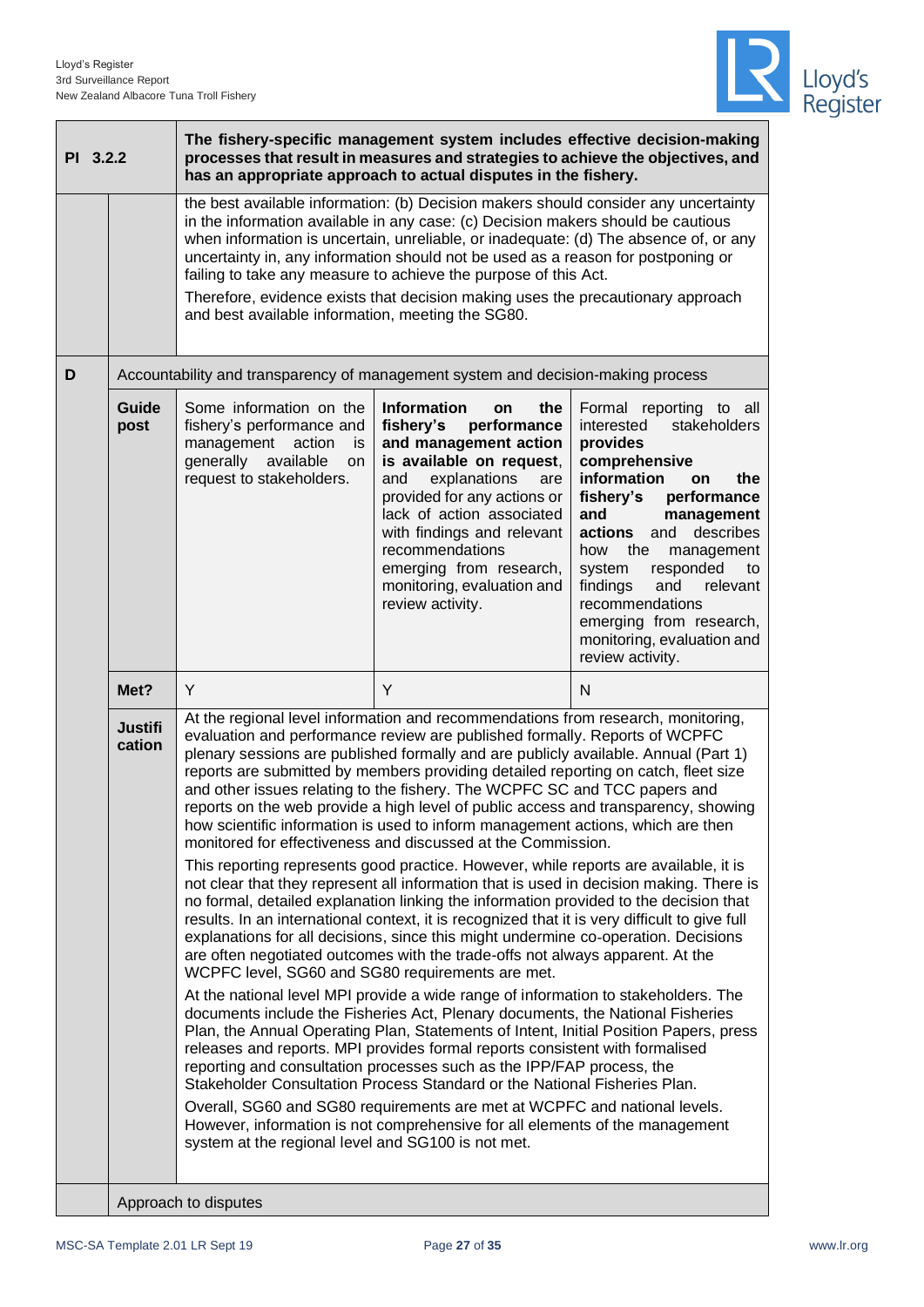

| PI 3.2.2 | The fishery-specific management system includes effective decision-making<br>processes that result in measures and strategies to achieve the objectives, and<br>has an appropriate approach to actual disputes in the fishery. |                                                                                                                                                                                                                                                                                                                                                                                                                                       |                                                                                                                                                                                                                                                                                                                                                                                                                                                                                                                                                                                                                                                                                                                                                                                                                                                                                                                                                                                                                                                                                                                                                                                                                                                                                                                                                                                                                                                                                                                                                                                                                                                                                                                                                                                                                                                                                                                                                                                                                                                                                                                                                                                                                                                                                                                                                                                                                                                                                                                                        |                                                                                                                                                                     |
|----------|--------------------------------------------------------------------------------------------------------------------------------------------------------------------------------------------------------------------------------|---------------------------------------------------------------------------------------------------------------------------------------------------------------------------------------------------------------------------------------------------------------------------------------------------------------------------------------------------------------------------------------------------------------------------------------|----------------------------------------------------------------------------------------------------------------------------------------------------------------------------------------------------------------------------------------------------------------------------------------------------------------------------------------------------------------------------------------------------------------------------------------------------------------------------------------------------------------------------------------------------------------------------------------------------------------------------------------------------------------------------------------------------------------------------------------------------------------------------------------------------------------------------------------------------------------------------------------------------------------------------------------------------------------------------------------------------------------------------------------------------------------------------------------------------------------------------------------------------------------------------------------------------------------------------------------------------------------------------------------------------------------------------------------------------------------------------------------------------------------------------------------------------------------------------------------------------------------------------------------------------------------------------------------------------------------------------------------------------------------------------------------------------------------------------------------------------------------------------------------------------------------------------------------------------------------------------------------------------------------------------------------------------------------------------------------------------------------------------------------------------------------------------------------------------------------------------------------------------------------------------------------------------------------------------------------------------------------------------------------------------------------------------------------------------------------------------------------------------------------------------------------------------------------------------------------------------------------------------------------|---------------------------------------------------------------------------------------------------------------------------------------------------------------------|
| E        | Guide<br>post                                                                                                                                                                                                                  | Although the management<br>authority or fishery may be<br>subject to continuing court<br>challenges,<br>-it<br>is<br>not<br>indicating a disrespect or<br>defiance of the law by<br>repeatedly violating the<br>same law or regulation<br>for<br>the<br>necessary<br>sustainability<br>for<br>the<br>fishery.                                                                                                                         | The management system<br>or fishery is attempting to<br>comply in a timely fashion<br>with judicial<br>decisions<br>arising from<br>any legal<br>challenges.                                                                                                                                                                                                                                                                                                                                                                                                                                                                                                                                                                                                                                                                                                                                                                                                                                                                                                                                                                                                                                                                                                                                                                                                                                                                                                                                                                                                                                                                                                                                                                                                                                                                                                                                                                                                                                                                                                                                                                                                                                                                                                                                                                                                                                                                                                                                                                           | The management system<br>or fishery acts proactively<br>to avoid legal disputes or<br>rapidly implements judicial<br>decisions arising<br>from<br>legal challenges. |
|          | Met?                                                                                                                                                                                                                           | Y                                                                                                                                                                                                                                                                                                                                                                                                                                     | Y                                                                                                                                                                                                                                                                                                                                                                                                                                                                                                                                                                                                                                                                                                                                                                                                                                                                                                                                                                                                                                                                                                                                                                                                                                                                                                                                                                                                                                                                                                                                                                                                                                                                                                                                                                                                                                                                                                                                                                                                                                                                                                                                                                                                                                                                                                                                                                                                                                                                                                                                      | N                                                                                                                                                                   |
|          | <b>Justifi</b><br>cation                                                                                                                                                                                                       | has not been subject to any court challenges to date.<br>regional level final decisions are taken.<br>At the national level<br>authorized by or under this Act; but<br>any fishing authorised under Part 9.<br>effect to the requirements of Section VII of the Act:<br>sustainability<br>Negotiation and attempts at resolution<br>not of the dispute.<br>in accordance with law<br>reasonably and<br>collaborative decision making. | The WCPFC dispute mechanism is set out in Article 31 of the Convention. The<br>WCPFC has a consensus-based decision-making process, with provision for a two-<br>chambered voting process requiring a 75% majority in both chambers if all efforts to<br>reach a decision by consensus have been exhausted. WCPFC (the Commission)<br>WCPFC members are party to all decisions at the WCPFC level, including<br>participation in the Scientific Committee, and WCPFC general sessions where<br>Disputes/disagreements are typically resolved through WCPFC meetings (being<br>members of WCPFC and agreeing to abide by WCPFC provisions) and the<br>members have avoided legal disputes. The management system acts proactively to<br>avoid legal disputes at the regional level by the prompt incorporation of CMMs into<br>national legislation and the implementation of measures to support such legislation.<br>Section VII Disputes Resolution of the Fisheries Act states that the section<br>(a) applies to disputes about the effects of fishing (excluding fish farming) on the<br>fishing activities of any person who has a current fishing interest provided for or<br>(b) does not apply to disputes about ensuring sustainability or about the effects of<br>Section VII further requires that the Minister publicly set out an approved statement<br>of procedure for the resolution of such disputes. The Minister of Fisheries published<br>in 1998 the dispute resolution procedures. The Minister's approved statement of<br>procedure for the resolution of disputes consists of four steps, with each step in turn<br>involving specific actions to be undertaken by the parties to the dispute to give<br>Dispute summary report by the party identifying the report<br>Production and distribution of Initial Assessment Report demonstrating the dispute<br>is about the effects of fishing, and does not involve issues associated with ensuring<br>Prepare an Outcome Report with conclusion of the process including resolution or<br>The parties to the dispute may make recommendations that involve sustainability or<br>customary fishing that would require action beyond the authority of the Minister.<br>The principles in the Fisheries Act require decision-makers to act:<br>fairly, in accordance with the principles of natural justice.<br>Decisions that do not follow requirements are open to legal challenge.<br>Legal challenges are uncommon in the fisheries, in part because of the |                                                                                                                                                                     |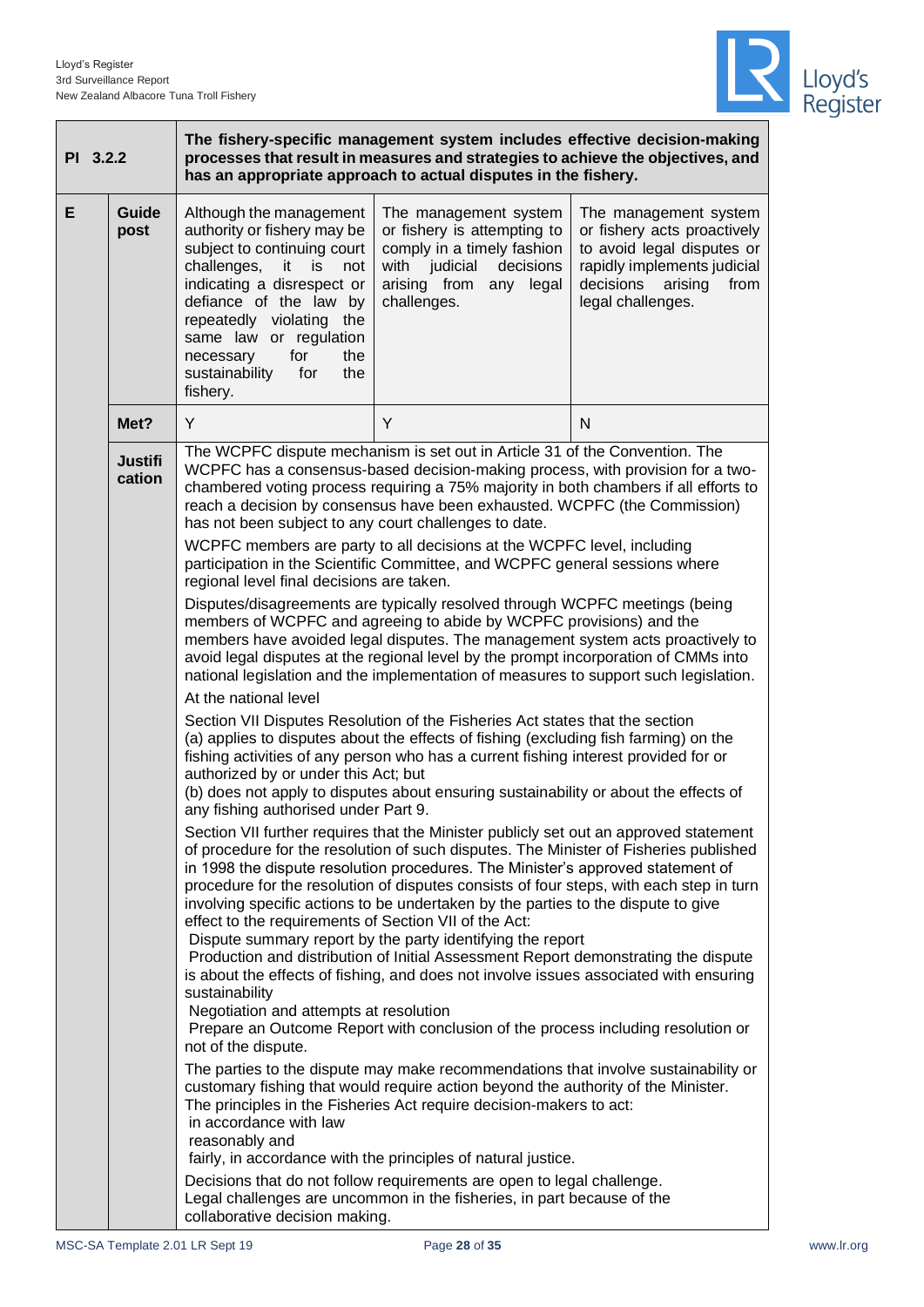

| PI 3.2.2                                                         |                  | The fishery-specific management system includes effective decision-making<br>processes that result in measures and strategies to achieve the objectives, and<br>has an appropriate approach to actual disputes in the fishery.                                                                                                                       |  |  |  |  |
|------------------------------------------------------------------|------------------|------------------------------------------------------------------------------------------------------------------------------------------------------------------------------------------------------------------------------------------------------------------------------------------------------------------------------------------------------|--|--|--|--|
|                                                                  |                  | Therefore, the management system proactively acts to avoid disputes. Lack of<br>judicial decisions does not provide direct evidence of rapid implementation, but the<br>requirements of the Fisheries Act and MPI strongly suggest this would be the case.<br>The fishery reaches the requirements of SG60, SG80. SG100 requirements are not<br>met. |  |  |  |  |
|                                                                  |                  | Akroyd, J. and McLoughlin, K. (2017). MSC Sustainable Fisheries Certification New<br>Zealand Albacore Tuna Troll Public Certification Report. 177pp.<br>https://fisheries.msc.org/en/fisheries/new-zealand-albacore-tuna-<br>troll/@@assessments.                                                                                                    |  |  |  |  |
|                                                                  |                  | Brouwer, S., Pilling, G., Williams, P. and Hampton, J. 2018. A compendium of<br>fisheries indicators for tuna stocks. Scientific Committee, Fourteenth Regular<br>Session, Busan, Republic of Korea, 8-16 August 2018. WCPFC-SC14-2018/<br>SA-WP-02.                                                                                                 |  |  |  |  |
|                                                                  |                  | Medley, P. & Gascoigne, J. .2017. An evaluation of the sustainability of global tuna<br>stocks relative to Marine Stewardship Council criteria. ISSF Technical Report,<br>2017-09.                                                                                                                                                                   |  |  |  |  |
|                                                                  |                  | Minister of Fisheries (2019). Credentials for New Zealand delegation to WCPFC16.<br>Letter from Hon. Stuart Nash to WCPFC Chair, 20/11/19. 1 p.                                                                                                                                                                                                      |  |  |  |  |
|                                                                  |                  | MPI (2016). MPI support for Action Plans in MSC Assessment. Letter from MPI, 4<br>October, 2016. 1 p.                                                                                                                                                                                                                                                |  |  |  |  |
| <b>References</b>                                                |                  | MPI (2020). Albacore MSC Fishery Annual Compliance Update for Surveillance<br>Audit. 1 p.                                                                                                                                                                                                                                                            |  |  |  |  |
|                                                                  |                  | Tremblay-Boyer, L., Hampton, J., McKechnie, S. and Pilling, G. 2018. Stock<br>assessment of South Pacific albacore tuna. Scientific Committee 14th Regular<br>Session, Busan, Korea, 8-16 August 2018. WCPFC-SC14-2018/SA-WP-05<br>(rev2). https://www.wcpfc.int/node/31182.                                                                         |  |  |  |  |
|                                                                  |                  | WCPFC15. 2018. Summary Report. Commission for the Conservation and<br>Management of Highly Migratory Fish Stocks in the Western and Central Pacific<br>Ocean. Fifteenth Regular Session, Honolulu, Hawaii, USA, 10-14 December<br>2018.                                                                                                              |  |  |  |  |
|                                                                  |                  | WCPFC-SC15-MI-WP-02. Alternative trajectories to achieve the South Pacific a<br>WCPFC. 2020. Conservation and Management Measures and Resolutions for<br>the WCPFC https://www.wcpfc.int/conservation-and-management-<br>measures.lbacore interim TRP (17 July) - Rev.01.<br>https://www.wcpfc.int/node/42947.                                       |  |  |  |  |
|                                                                  |                  | WCPFC. 2020. Conservation and Management Measures and Resolutions for the<br>WCPFC https://www.wcpfc.int/conservation-and-management-measures.                                                                                                                                                                                                       |  |  |  |  |
| <b>OVERALL</b><br><b>CE</b><br><b>INDICATOR</b><br><b>SCORE:</b> | <b>PERFORMAN</b> | 80                                                                                                                                                                                                                                                                                                                                                   |  |  |  |  |
| <b>CONDITION</b><br><b>NUMBER</b><br>relevant):                  | (if)             | <b>NA</b>                                                                                                                                                                                                                                                                                                                                            |  |  |  |  |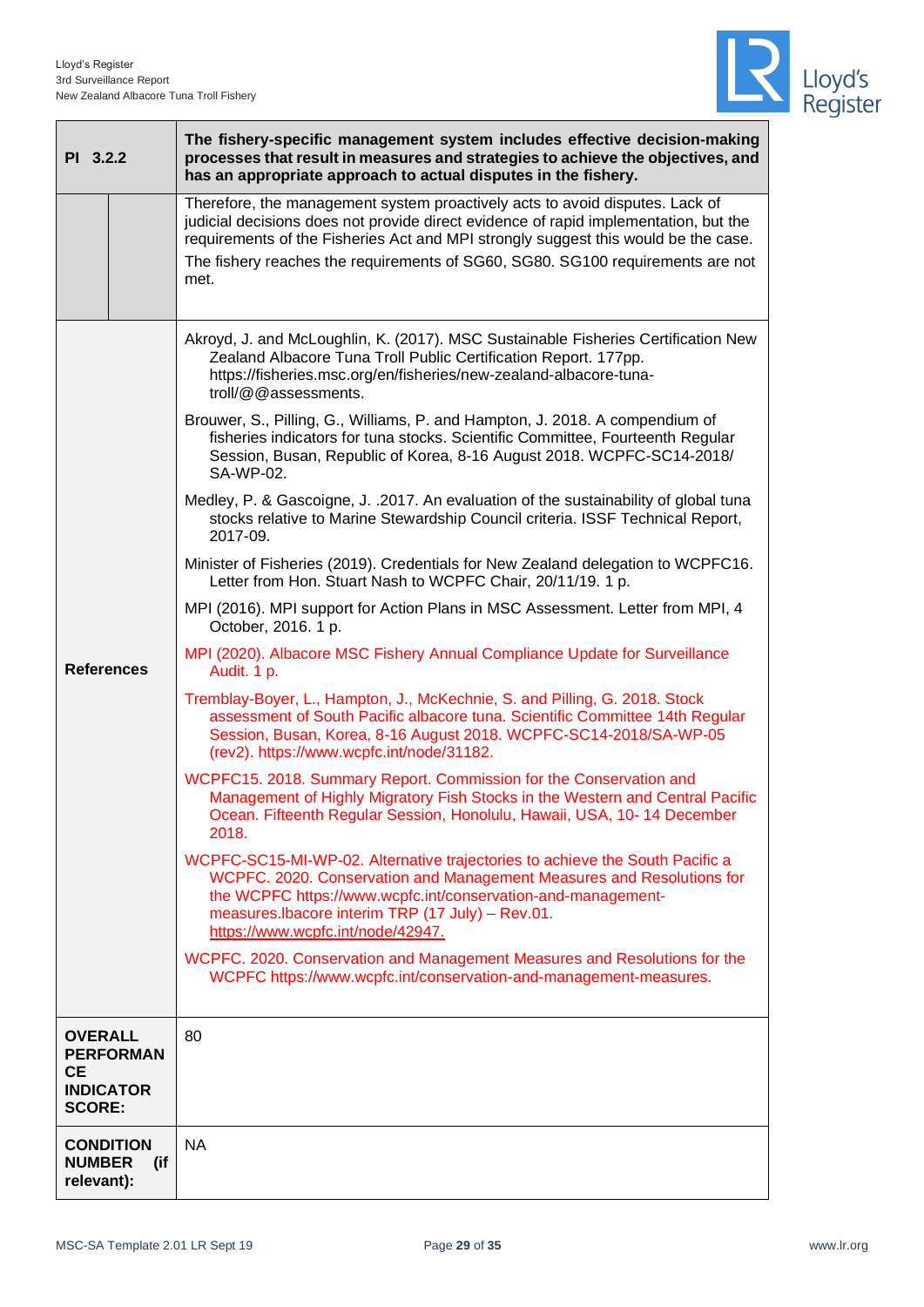

## <span id="page-29-0"></span>**3.4.1 Revised Principle Level Scores**

**Final Principle Scores**

| <b>Principle</b>                | UoA 1 albacore tuna |
|---------------------------------|---------------------|
| Principle 1 - Target Species    | 84.2                |
| Principle 2 - Ecosystem         | 94.7                |
| Principle 3 - Management System | 88.1                |

## <span id="page-29-1"></span>**3.4.2 Summary of PI Level Scores**

| Principle    | Component                                | Weight |       | Performance Indicator (PI)                     | Weight | Score |
|--------------|------------------------------------------|--------|-------|------------------------------------------------|--------|-------|
|              |                                          | 0.333  | 1.1.1 | <b>Stock status</b>                            | 1.000  | 100   |
|              | Outcome                                  |        |       |                                                |        |       |
|              |                                          |        | 1.2.1 | Harvest strategy                               | 0.250  | 70    |
| One          | Management                               | 0.667  | 1.2.2 | Harvest control rules & tools                  | 0.250  | 60    |
|              |                                          |        | 1.2.3 | Information & monitoring                       | 0.250  | 80    |
|              |                                          |        | 1.2.4 | Assessment of stock status                     | 0.250  | 95    |
|              |                                          | 0.200  | 2.1.1 | Outcome                                        | 0.333  | 100   |
|              | Primary species                          |        | 2.1.2 | Management strategy                            | 0.333  | 90    |
|              |                                          |        | 2.1.3 | Information/Monitoring                         | 0.333  | 90    |
|              |                                          |        | 2.2.1 | Outcome                                        | 0.333  | 100   |
|              | Secondary species                        | 0.200  | 2.2.2 | Management strategy                            | 0.333  | 100   |
|              |                                          |        | 2.2.3 | Information/Monitoring                         | 0.333  | 100   |
|              | ETP species                              |        | 2.3.1 | Outcome                                        | 0.333  | 100   |
| Two          |                                          | 0.200  | 2.3.2 | Management strategy                            | 0.333  | 100   |
|              |                                          |        | 2.3.3 | Information strategy                           | 0.333  | 80    |
|              | Habitats                                 |        | 2.4.1 | Outcome                                        | 0.333  | 100   |
|              |                                          | 0.200  | 2.4.2 | Management strategy                            | 0.333  | 100   |
|              |                                          |        | 2.4.3 | Information                                    | 0.333  | 100   |
|              |                                          |        | 2.5.1 | Outcome                                        | 0.333  | 80    |
|              | Ecosystem                                | 0.200  | 2.5.2 | Management                                     | 0.333  | 85    |
|              |                                          |        | 2.5.3 | Information                                    | 0.333  | 95    |
|              | Governance and<br>policy                 | 0.500  | 3.1.1 | Legal &/or customary framework                 | 0.333  | 90    |
| <b>Three</b> |                                          |        | 3.1.2 | Consultation, roles & responsibilities         | 0.333  | 90    |
|              |                                          |        | 3.1.3 | Long term objectives                           | 0.333  | 90    |
|              |                                          | 0.500  | 3.2.1 | Fishery specific objectives                    | 0.250  | 90    |
|              | Fishery specific<br>management<br>system |        | 3.2.2 | Decision making processes                      | 0.250  | 80    |
|              |                                          |        | 3.2.3 | Compliance & enforcement                       | 0.250  | 85    |
|              |                                          |        | 3.2.4 | Monitoring & management performance evaluation | 0.250  | 90    |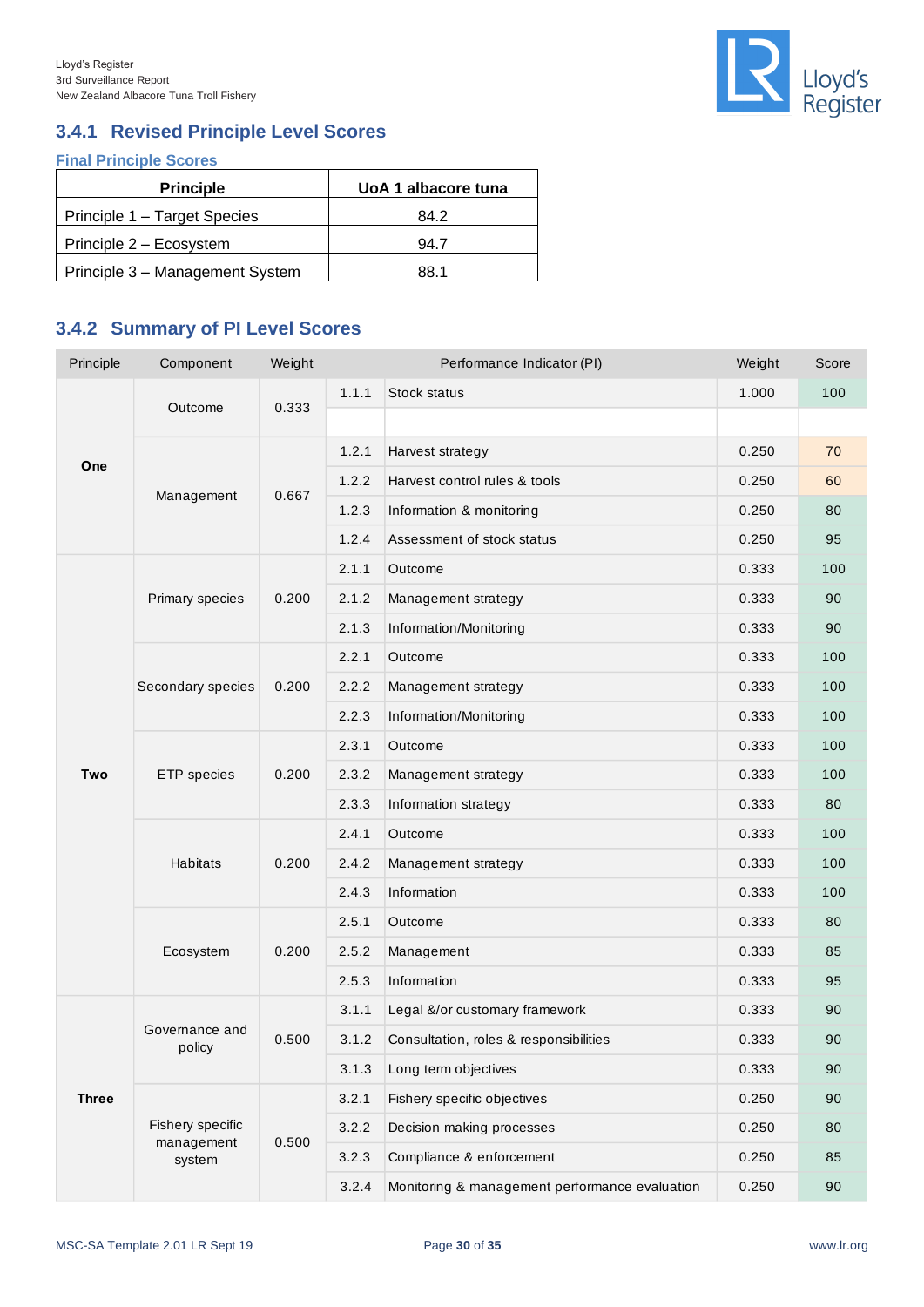

## <span id="page-30-0"></span>**4 Appendices**

## <span id="page-30-1"></span>**4.1 Evaluation processes and techniques**

### <span id="page-30-2"></span>**4.1.1 Site visits**

This off-site surveillance audit was carried out during the week of the 2<sup>nd</sup> March 2020, by Jo Akroyd (Team Leader) and Kevin McLoughlin, who comprised the assessment team for the fishery. The client provided the auditors with a Client Update Report summarizing developments in the fishery and progress against conditions. Discussions were held with the client representative, Rob Tilney.

### <span id="page-30-3"></span>**4.1.2 Stakeholder participation**

The surveillance audit was announced on 31 January 2020 and stakeholders were invited to participate in person or to provide written comment. Input to the audit was provided in writing by email from the client.

## <span id="page-30-4"></span>**4.2 Stakeholder input**

No additional input was received from stakeholders.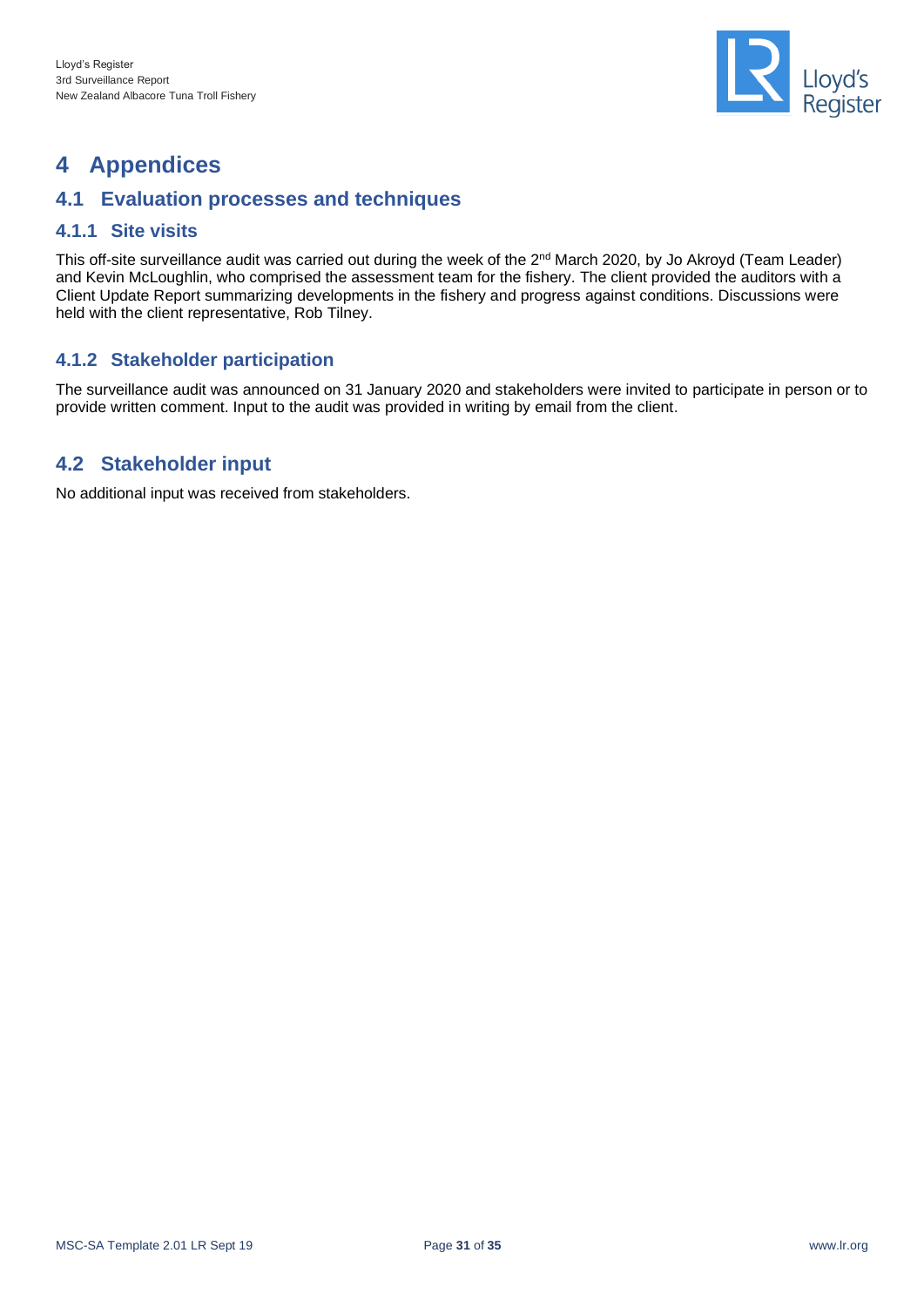

## <span id="page-31-0"></span>**4.3 Harmonised fishery assessments (and 2019 CAB Variation Request)**

The WCPFC pilot harmonisation meeting that took place in April 2016 is the only formal harmonisation meeting for south Pacific albacore and yellowfin tuna that has been undertaken. Subsequently, harmonisation discussions for Principle 1 have taken place via email between the CABs involved in MSC assessment of WCPFC fisheries.

On 14 February 2019, MSC accepted a variation request submitted by all fisheries CABs for Regional Fisheries Management Organisation (RFMO) managed highly migratory stocks in the MSC programme, including tuna and swordfish. MSC has required overlapping fisheries to harmonise assessment outcomes, but not condition timelines. CABs sought the variation due to the inconsistencies between fisheries in addressing conditions, in particular the high number of outstanding conditions relating to harvest strategies, reference points and harvest control rules. The variation request proposed a "hard deadline" approach to Principle 1 condition timelines. As a result of the variation request, the deadline for closing harvest strategy conditions for south pacific albacore and yellowfin is 2021.

In brief, the outcomes of this variation request were that:

- fisheries certified against FCR v1.3: will be upgraded to v2.0 to at the next surveillance audit. No suspension action will be undertaken for fisheries that are behind target on P1 conditions raised against v1.3.
- fisheries already certified against FCR v2.0: Principle 1 conditions and timelines will be harmonised for all tuna fisheries on the same stock. A shared deadline for achievement of conditions is to be set, based on the most recent RFMO workplan (i.e. as at the time of the variation). The deadlines are specified in Appendix A of the variation [\(https://fisheries.msc.org/en/fisheries/new-zealand-albacore-tuna-troll/@@assessments\)](https://fisheries.msc.org/en/fisheries/new-zealand-albacore-tuna-troll/@@assessments).
- to facilitate harmonisation efforts between CABs, surveillance schedules of the relevant tuna fisheries will be aligned (to the extent that is practical) so that annual progress can be assessed collectively by CABs.

The current certification of the New Zealand albacore tuna troll fishery was under FCR v2.0. Consideration of the timelines for the fishery is given in *Section [3](#page-13-0)* of this report. Fisheries taking south Pacific albacore requiring harmonisation with this fishery are listed below (**Error! Reference source not found.**) along with the fishery Principle 1 scores [\(Table 9\)](#page-32-1). Although some scores were not identical, the respective assessment teams have ensured that the Principle 1 scores are harmonised across assessments such that there are no material differences.

For Principle 3, this fishery also overlaps the other WCPFC fisheries listed below. This was taken into consideration during the initial assessment and during this surveillance. Harmonisation discussions took place in February 2020 regarding the closing of the condition on PI 3.2.2 (Decision-making processes). Consensus was reached between CABs that this condition should be closed.

Fishery name Certification status and date of the Certification status and date Fiji albacore and yellowfin longline fishery **Re-certified Jan 2018** Re-certified Jan 2018 AAFA and WFOA south Pacific albacore tuna Re-certified Nov 2018 Walker Seafood Australia albacore, yellowfin tuna and swordfish Re-scored at  $4<sup>th</sup>$  surveillance Feb 2020; as per CAB Variation Request SZLC, CSFC & FZLC Cook Islands EEZ south Pacific albacore & yellowfin longline Re-scored at 4<sup>th</sup> surveillance Feb 2020; as per CAB Variation Request Solomon Islands longline albacore and yellowfin fishery example and Certified Nov 2019 American Samoa EEZ albacore and yellowfin longline fishery **Certified Nov 2017** French Polynesia albacore and yellowfin longline fishery **Certified Jun 2018** SZLC, CSFC & FZLC Cook Islands EEZ south Pacific albacore & yellowfin longline Re-scored at 4<sup>th</sup> surveillance Feb 2020; as per CAB Variation Request

<span id="page-31-1"></span>Table 7 – Overlapping fisheries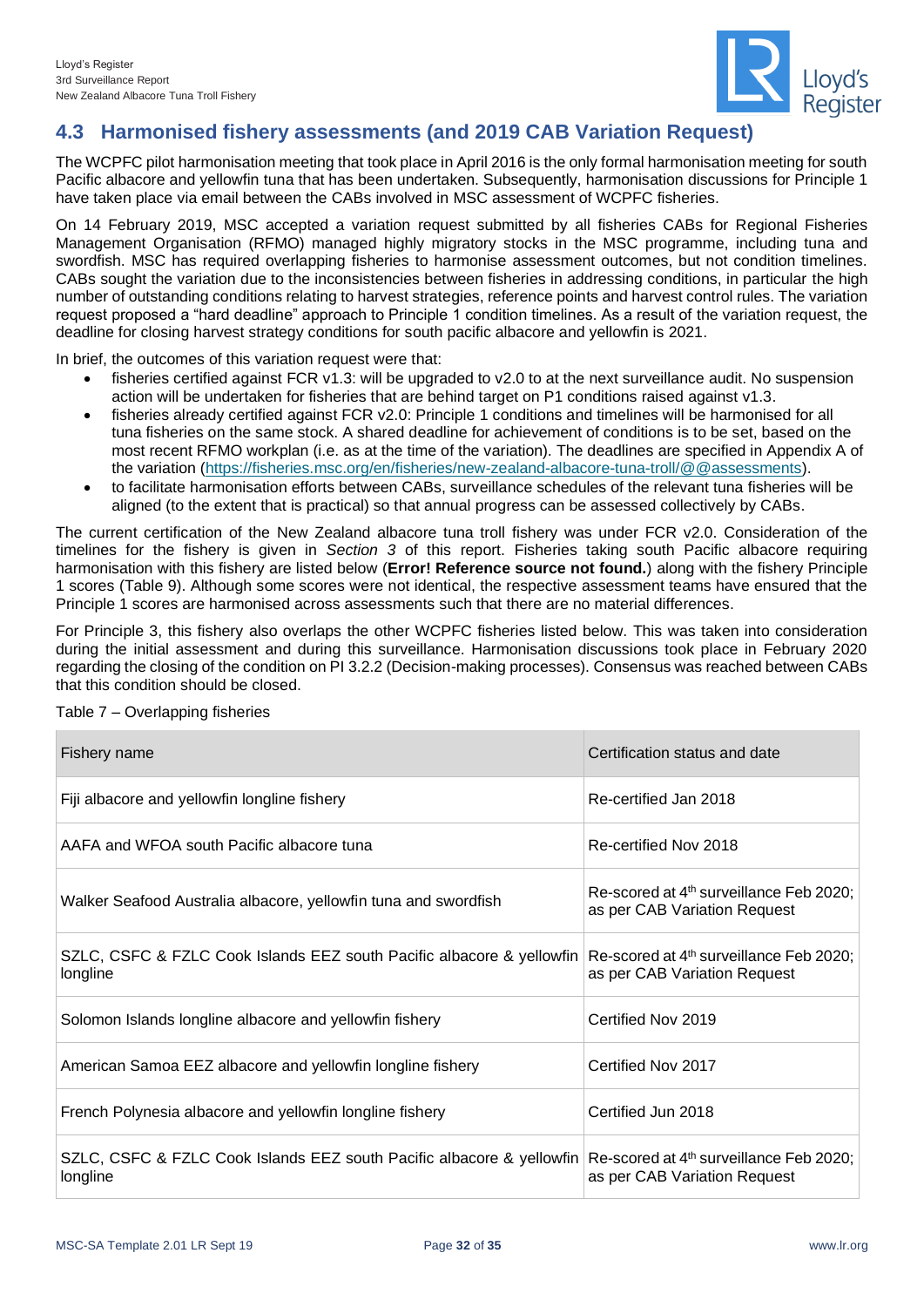

| Kiribati albacore, bigeye and yellowfin tuna longline fishery | ∣In assessment |
|---------------------------------------------------------------|----------------|
| Pan Pacific yellowfin, bigeye and albacore longline fishery   | ⊦In assessment |

#### <span id="page-32-0"></span>Table 8 – Overlapping fisheries

| Supporting information                                                     |     |
|----------------------------------------------------------------------------|-----|
| See comments above.                                                        |     |
| Was either FCP v2.1 Annex PB1.3.3.4 or PB1.3.4.5 applied when harmonising? | n/a |
| Date of harmonisation meeting                                              | n/a |
| If applicable, describe the meeting outcome                                | n/a |

#### <span id="page-32-1"></span>Table 9 – Scoring outcomes – South Pacific albacore

| Performance Indicators (PIs)                                                      | 1.1.1 | 1.2.1 | 1.2.2 | 1.2.3 | 1.2.4 |
|-----------------------------------------------------------------------------------|-------|-------|-------|-------|-------|
| New Zealand albacore (this fishery)                                               | 100   | 70    | 60    | 80    | 95    |
| Fiji albacore and yellowfin longline                                              | 100   | 70    | 60    | 80    | 95    |
| AAFA and WFOA south Pacific albacore tuna                                         | 100   | 70    | 60    | 80    | 85    |
| Walker Seafood Australia albacore, yellowfin<br>tuna and swordfish                | 100   | 70    | 60    | 80    | 85    |
| SZLC, CSFC & FZLC Cook Islands EEZ<br>south Pacific albacore & yellowfin longline | 100   | 70    | 60    | 80    | 95    |
| Solomon Islands longline albacore and<br>yellowfin fishery                        | 100   | 70    | 60    | 80    | 85    |
| American Samoa EEZ albacore and yellowfin<br>longline fishery                     | 100   | 70    | 60    | 80    | 95    |
| French Polynesia albacore and yellowfin<br>longline fishery                       | 100   | 70    | 60    | 80    | 95    |
| Pan Pacific yellowfin, bigeye and albacore<br>longline fishery                    | n/a   | n/a   | n/a   | n/a   | n/a   |
| Kiribati albacore, bigeye and yellowfin tuna<br>longline fishery                  | n/a   | n/a   | n/a   | n/a   | n/a   |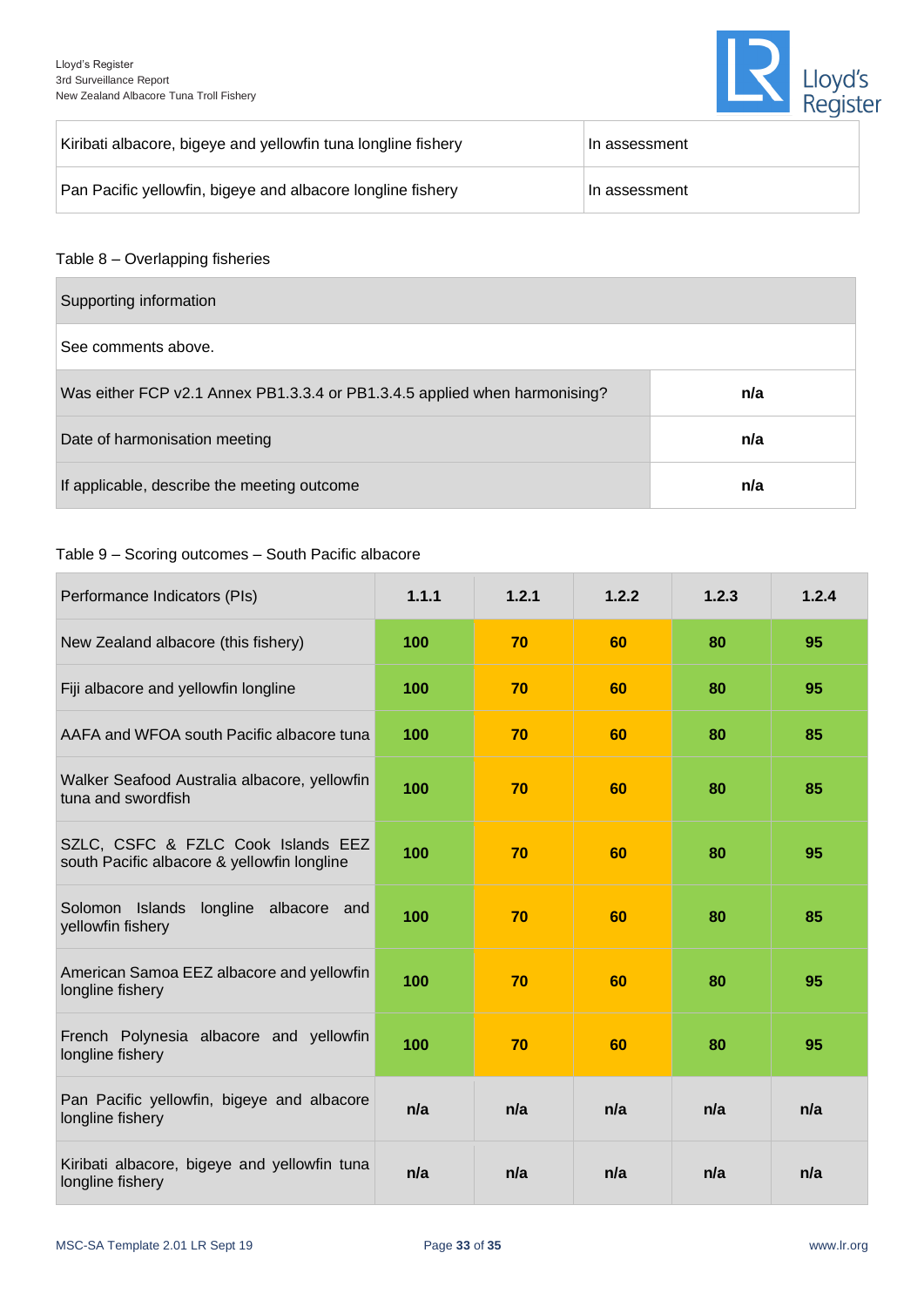

## <span id="page-33-0"></span>**4.4 References**

Akroyd, J. and McLoughlin, K. (2017). MSC Sustainable Fisheries Certification New Zealand Albacore Tuna Troll Public Certification Report. 177pp. [https://fisheries.msc.org/en/fisheries/new-zealand-albacore-tuna-troll/@@assessments.](https://fisheries.msc.org/en/fisheries/new-zealand-albacore-tuna-troll/@@assessments)

Akroyd, J. and McLoughlin, K. 2019. MSC Sustainable Fisheries Certification New Zealand Albacore Tuna Troll. Second Surveillance Stage. [https://fisheries.msc.org/en/fisheries/new-zealand-albacore-tuna-troll/@@assessments.](https://fisheries.msc.org/en/fisheries/new-zealand-albacore-tuna-troll/@@assessments)

Brouwer, S., Pilling, G., Williams, P. and Hampton, J. 2018. A compendium of fisheries indicators for tuna stocks. Scientific Committee, Fourteenth Regular Session, Busan, Republic of Korea, 8-16 August 2018. WCPFC-SC14-2018/ SA-WP-02.

IPNLF (2017). South Pacific tuna association joins one-by-one supply chain network. IPNLF Press Release, 29 September, 2017. [http://ipnlf.org/news/south-pacific-tuna-association-joins-one-by-onesupply-chain-network.](http://ipnlf.org/news/south-pacific-tuna-association-joins-one-by-onesupply-)

Medley, P. & Gascoigne, J. .2017. An evaluation of the sustainability of global tuna stocks relative to Marine Stewardship Council criteria. ISSF Technical Report, 2017-09.

Minister of Fisheries (2019). Credentials for New Zealand delegation to WCPFC16. Letter from Hon. Stuart Nash to WCPFC Chair, 20/11/19. 1 p.

MPI (2016). MPI support for Action Plans in MSC Assessment of the New Zealand South Pacific albacore tuna troll fishery. Letter from MPI, 4 October, 2016. 1 p.

MPI (2019). Official Report to Acoura: MPI's annual fisheries compliance update for the MSC certified ALB stock. 1 p.

MPI (2020). Albacore MSC Fishery Annual Compliance Update for Surveillance Audit. 1 p.

TMA 2018. MSC Certification - NZ Troll Caught Albacore Tuna. First Annual Surveillance Audit, January 2018. Client Update Report. Tuna Management Association of New Zealand.

TMA 2019. MSC Certification - NZ Troll Caught Albacore Tuna. Second Annual Surveillance Audit, February 2018. Client Update Report. Tuna Management Association of New Zealand.

TMA 2020. MSC Certification - NZ Troll Caught Albacore Tuna. Third Annual Surveillance Audit, March 2020. Client Checklist and Update Report. Tuna Management Association of New Zealand.

Tremblay-Boyer, L., Hampton, J., McKechnie, S. and Pilling, G. 2018. Stock assessment of South Pacific albacore tuna. Scientific Committee 14th Regular Session, Busan, Korea, 8-16 August 2018. WCPFC-SC14-2018/SA-WP-05 (rev2). https://www.wcpfc.int/node/31182.

WCPFC. 2020. Conservation and Management Measures and Resolutions for the WCPFC https://www.wcpfc.int/conservation-and-management-measures.

WCPFC12. 2015. Summary Report. Commission for the Conservation and Management of Highly Migratory Fish Stocks in the Western and Central Pacific Ocean. Twelfth Regular Session, Bali, Indonesia, 3-8 December 2015.

WCPFC13. 2016. Summary Report. Commission for the Conservation and Management of Highly Migratory Fish Stocks in the Western and Central Pacific Ocean. Thirteenth Regular Session, Denarau Island, Fiji 5-9 December 2016.

WCPFC14. 2017. Summary Report. Commission for the Conservation and Management of Highly Migratory Fish Stocks in the Western and Central Pacific Ocean. Manila, Philippines, 3-7 December 2017.

WCPFC14-2017-DP14. Proposal for Conservation and Management Measure for the Development of an Improved South Pacific Albacore Measure. [https://www.wcpfc.int/node/30072.](https://www.wcpfc.int/node/30072)

WCPFC15. 2018. Summary Report. Commission for the Conservation and Management of Highly Migratory Fish Stocks in the Western and Central Pacific Ocean. Fifteenth Regular Session, Honolulu, Hawaii, USA, 10- 14 December 2018.

WCPFC15-2018-SPalbbroadmap 26 November 2018. Intersessional activity report from South Pacific albacore Roadmap Virtual Working Group. [https://www.wcpfc.int/node/32618.](https://www.wcpfc.int/node/32618)

WCPFC15-2018-SPalbroadmap\_suppl 26 November 2018. South Pacific Albacore Roadmap – Previous Scientific Committee, Technical and Compliance Committee, and Commission discussions regarding CMMs 2010-05 and 2015- 02. [https://www.wcpfc.int/node/33010.](https://www.wcpfc.int/node/33010)

WCPFC15-2018-10\_rev1. Potential target reference points for South Pacific albacore. [https://www.wcpfc.int/node/32647.](https://www.wcpfc.int/node/32647)

WCPFC16. 2019. Summary Report. Commission for the Conservation and Management of Highly Migratory Fish Stocks in the Western and Central Pacific Ocean. Sixteenth Regular Session, Port Moresby, Papua New Guinea, 5–11 December 2019. Draft summary report as at 18 February 2019.